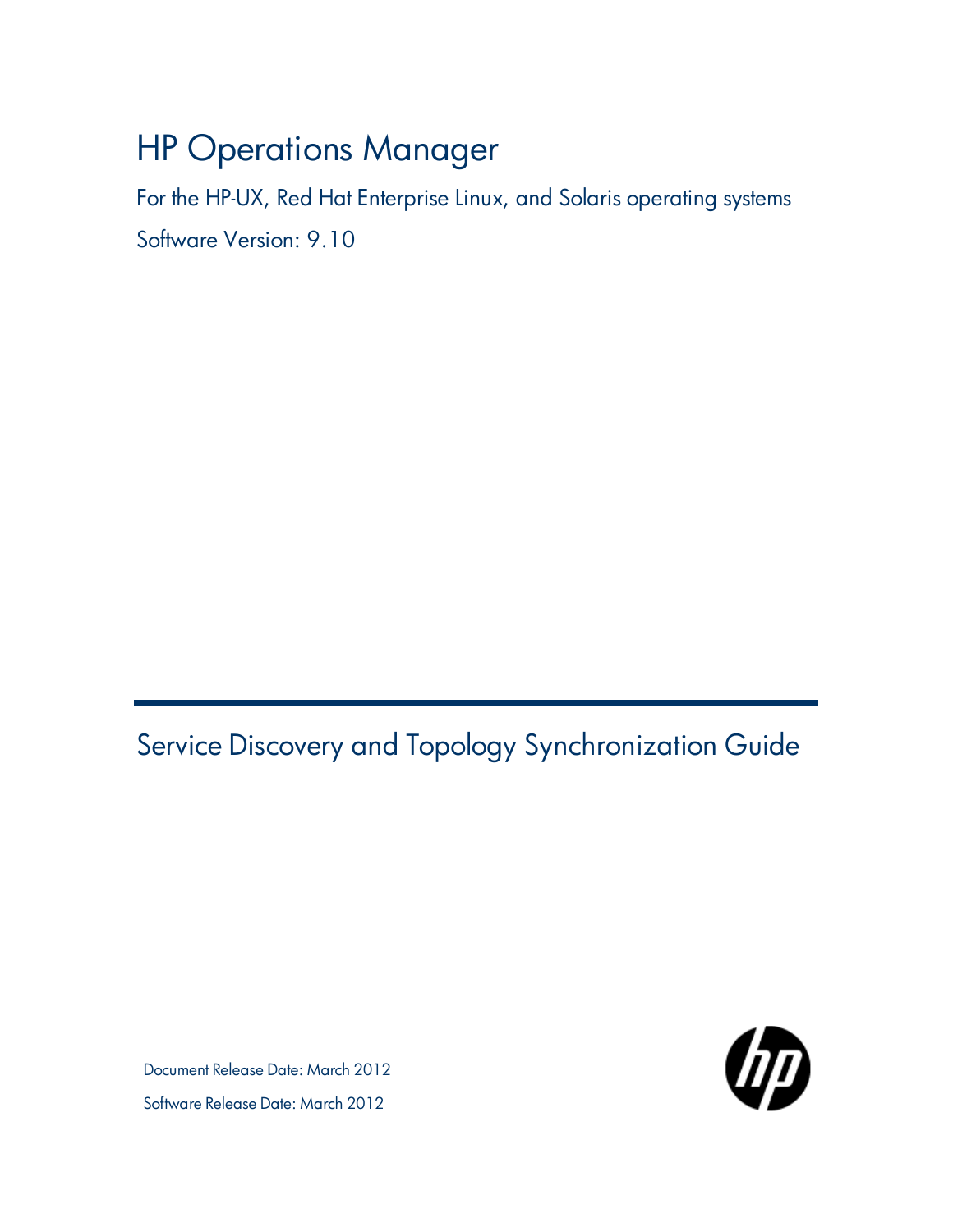# **Legal Notices**

# **Warranty**

The only warranties for HP products and services are set forth in the express warranty statements accompanying such products and services. Nothing herein should be construed as constituting an additional warranty. HP shall not be liable for technical or editorial errors or omissions contained herein.

The information contained herein is subject to change without notice.

# **Restricted Rights Legend**

Confidential computer software. Valid license from HP required for possession, use or copying. Consistent with FAR 12.211 and 12.212, Commercial Computer Software, Computer Software Documentation, and Technical Data for Commercial Items are licensed to the U.S. Government under vendor's standard commercial license.

# **Copyright Notice**

© Copyright 1996 - 2012 Hewlett-Packard Development Company, L.P.

# **Trademark Notices**

Java is a registered trademark of Oracle and/or its affiliates.

Microsoft®, Windows®, Windows NT®, Windows® XP, and Windows Vista® are U.S. registered trademarks of Microsoft Corporation.

UNIX® is a registered trademark of The Open Group.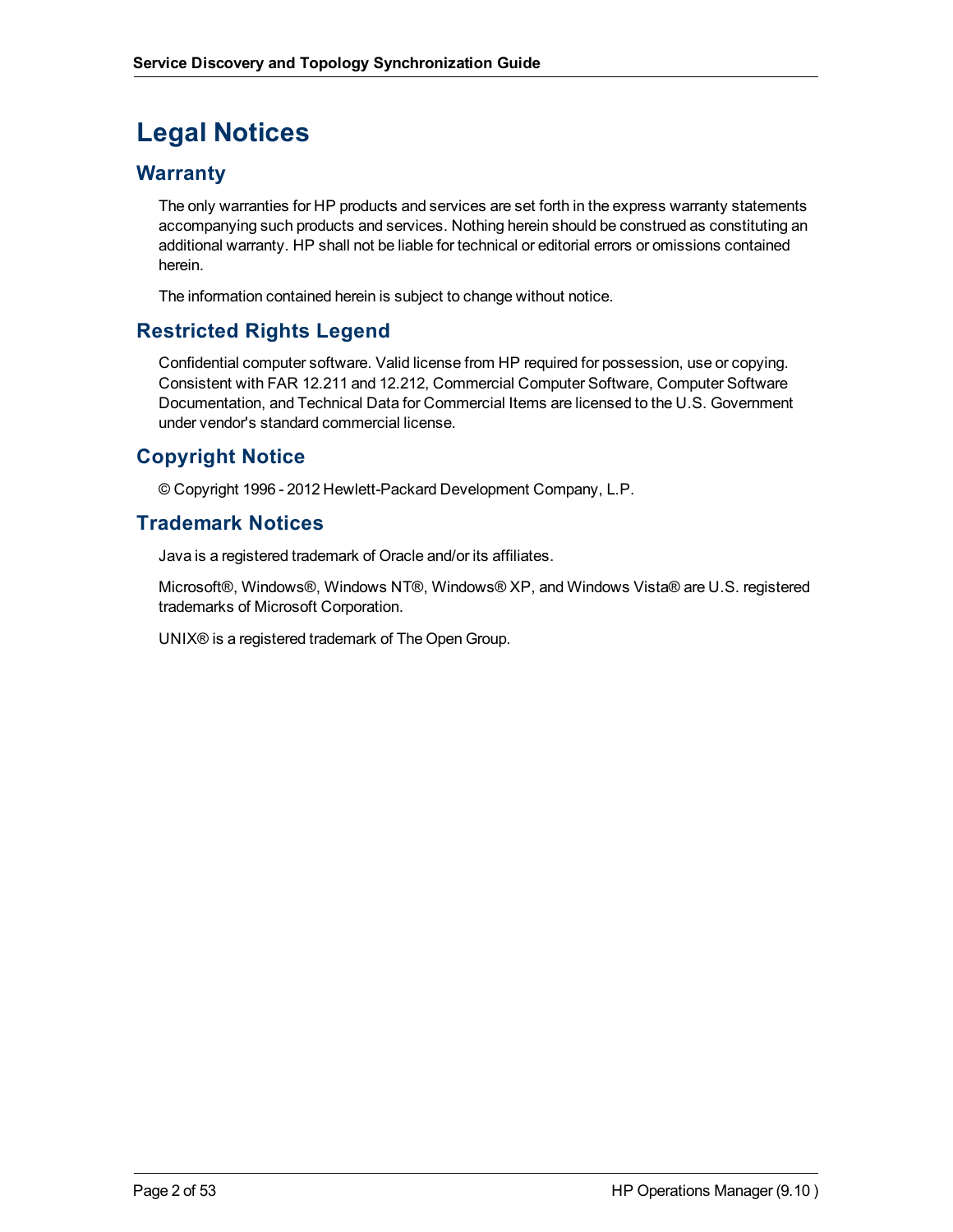# **Support**

Visit the HP Software Support Online web site at:

#### **http://www.hp.com/go/hpsoftwaresupport**

This web site provides contact information and details about the products, services, and support that HP Software offers.

HP Software online support provides customer self-solve capabilities. It provides a fast and efficient way to access interactive technical support tools needed to manage your business. As a valued support customer, you can benefit by using the support web site to:

- Search for knowledge documents of interest
- Submit and track support cases and enhancement requests
- Download software patches
- Manage support contracts
- Look up HP support contacts
- Review information about available services
- Enter into discussions with other software customers
- Research and register for software training

Most of the support areas require that you register as an HP Passport user and sign in. Many also require a support contract. To register for an HP Passport ID, go to:

#### **http://h20229.www2.hp.com/passport-registration.html**

To find more information about access levels, go to:

**http://h20230.www2.hp.com/new\_access\_levels.jsp**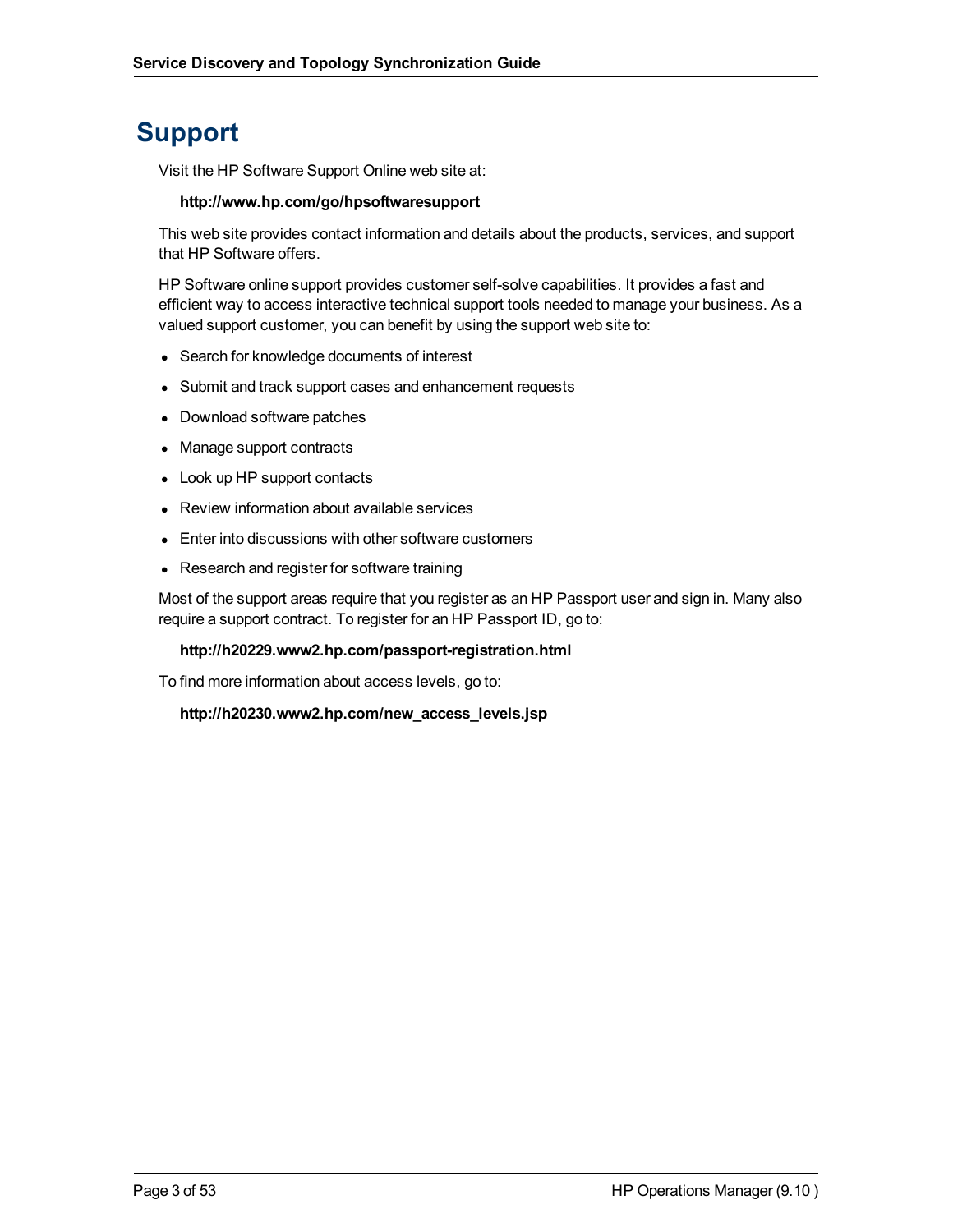# <span id="page-3-0"></span>**Contents**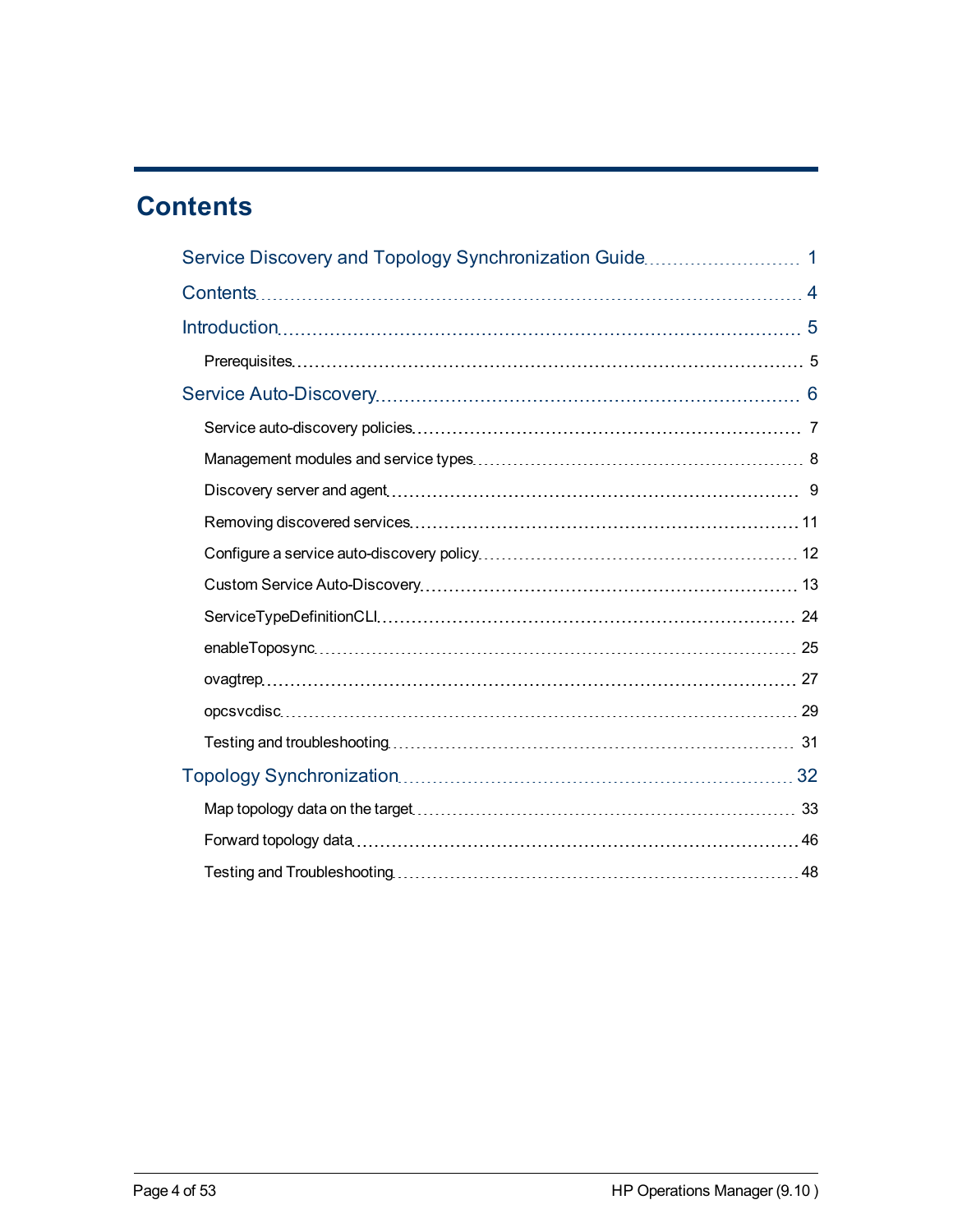# **Chapter 1**

# <span id="page-4-0"></span>**Introduction**

This document provides information on how to configure the following features of HPOM for UNIX and HPOM on Linux:

• Service auto-discovery

This feature enables you to discover services in your environment and automatically populate your service hierarchy. Custom service auto-discovery enables you to discover services that are specific to your organization, and that you would otherwise need to add to your service hierarchy manually. For details, see ["Service](#page-5-0) [Auto-Discovery"](#page-5-0) [\(on](#page-5-0) [page](#page-5-0) [6\).](#page-5-0)

• Topology synchronization

This feature enables you to automatically exchange and update node and service configurations between multiple HPOM management servers. Topology synchronization enables you to make sure that topology data is always up-to-date on all management servers in your environment without the need to maintain the data on each server manually. For details, see ["Topology](#page-31-0) [Synchronization"](#page-31-0) [\(on](#page-31-0) [page](#page-31-0) [32\).](#page-31-0)

# <span id="page-4-1"></span>**Prerequisites**

Custom service auto-discovery and topology synchronization are available after you install one of the following management server patches:

- HP Operations Manager for UNIX or Linux:
	- $\Box$  On the HP-UX operating system:

PHSS\_42736 IA-64 consolidated patch 09.10.220

• On the Red Hat Enterprise Linux operating system:

OML\_00050 consolidated patch 09.10.220

• On the Solaris operating system:

ITOSOL\_00772 consolidated patch 09.10.220

- **Note:** The patch installation only places a configuration file for custom service auto-discovery on the management server. You must manually upload the file after the patch installation is finished. For details, see ["Upload](#page-12-1) [the](#page-12-1) [custom](#page-12-1) [discovery](#page-12-1) [module"](#page-12-1) [\(on](#page-12-1) [page](#page-12-1) [13\)](#page-12-1).
- HP Operations Manager for Windows:
	- On the Windows 32-bit operating system:

OMW\_00121 or higher

• On the Windows 64-bit operating system:

OMW\_00122 or higher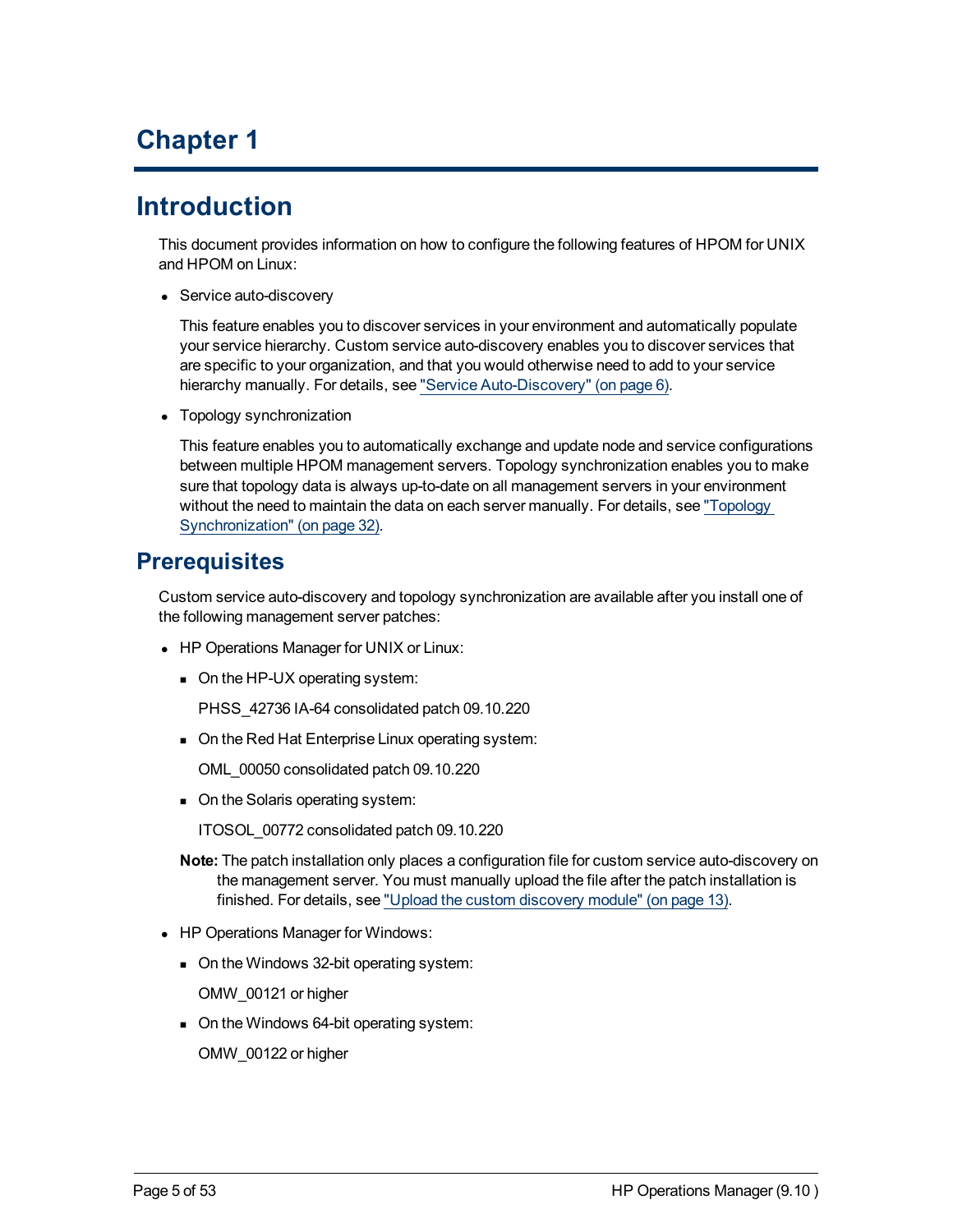# **Chapter 2**

# <span id="page-5-0"></span>**Service Auto-Discovery**

A service hierarchy in HPOM is a logical organization of the services you provide. Services are the building blocks of your service hierarchy. A service may be anything from a low-level hardware component to a high-level software application. The services in a service hierarchy are dependent on each other. Rules determine the severity of a service based on the states of the contributing services. For more information about services in HPOM, see the chapter on HPOM Service Navigator in the *Administrator's Reference*.

You can add services to HPOM and create a basic service hierarchy using the following methods:

• Service configuration files

Service configuration files are XML files that define individual services, the relationships between services, and the rules that determine a service's severity. You can create service configuration files manually or generate them automatically using scripts or programs. Before your services appear in the HPOM Java GUI, you must manually activate your service configuration using the opcservice command line tool. For more information about service configuration files and the opcservice tool, see the chapter on HPOM Service Navigator in the *Administrator's Reference*.

• Service auto-discovery policies

Instead of building a service hierarchy based on service configuration files, you can use service auto-discovery policies to populate the service hierarchy on the HPOM management server. Service auto-discovery policies configure the discovery agent. The discovery agent runs the discovery script contained in the policy and collects the discovery data, for example, hardware resources, operating system attributes, applications, and other information from managed objects. The agent then sends the discovery data to the management server to be merged into the service hierarchy.

After the first deployment, the auto-discovery policy is set to run periodically. Each time the discovery agent runs, it compares the service information retrieved with the results of the previous run. If the discovery agent finds any changes or additions to the services running on the managed node since the previous run, it sends that information to the HPOM management server, which updates the service hierarchy with the changes.

For more information about the communication between the discovery agent and the management server, see ["Discovery](#page-8-0) [server](#page-8-0) [and](#page-8-0) [agent"](#page-8-0) [\(on](#page-8-0) [page](#page-8-0) [9\)](#page-8-0).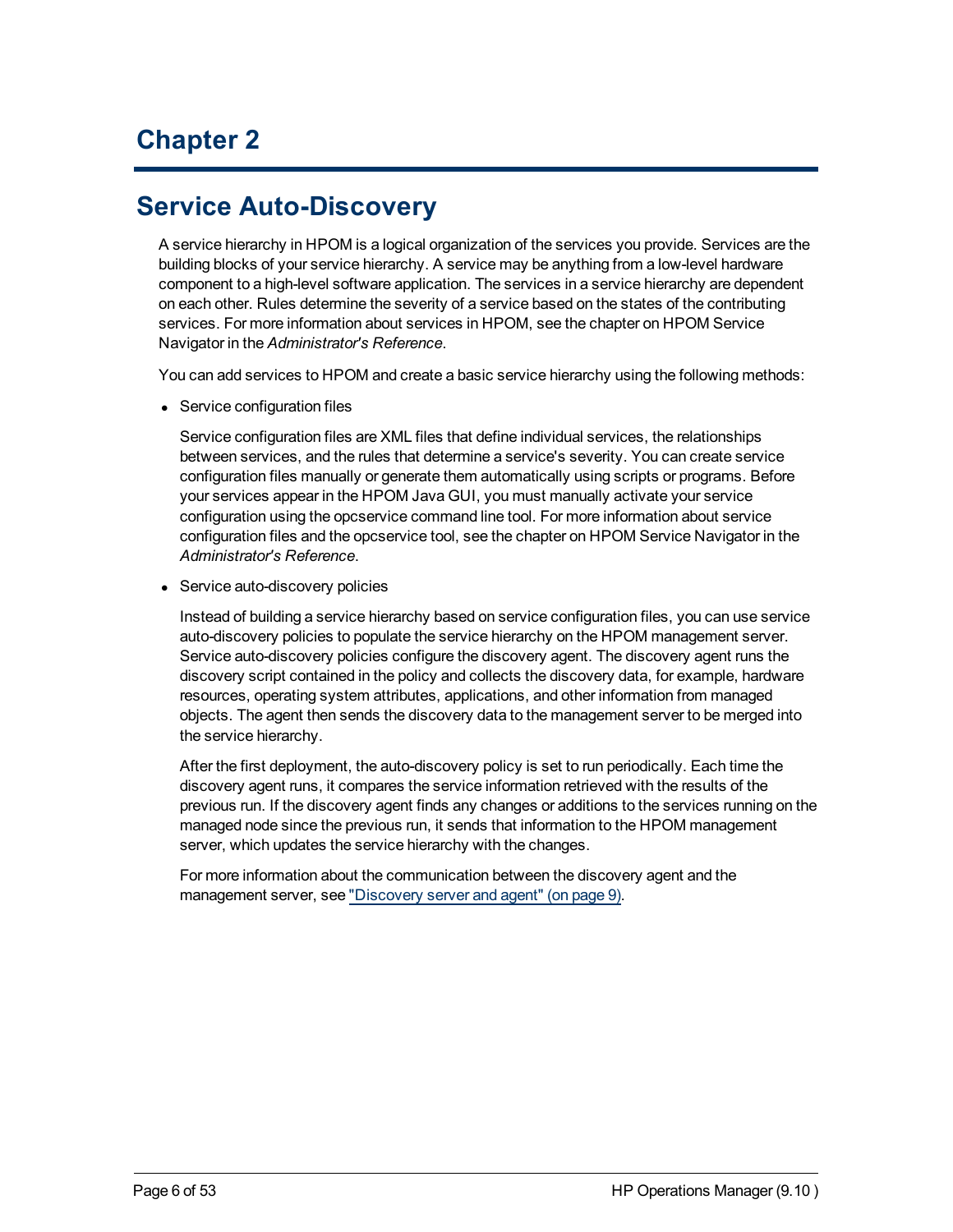# <span id="page-6-0"></span>**Service auto-discovery policies**

Service auto-discovery policies are mostly supplied by HP Operations Smart Plug-ins (SPIs) to discover services in your managed environment and display them in a service hierarchy. You can also create your own custom service auto-discovery policies.

You must deploy a service auto-discovery policy to a managed node before it can be executed. When you remove a service auto-discovery policy from a managed node, the discovered services and relationships are removed from the service hierarchy.

Usually there is no need to modify the SPI auto-discovery policies. However, certain SPIs may require that you configure this policy by adding parameter data such as a user name or password to allow access and discovery of specific applications on a managed node. You can also modify the execution schedule, if necessary. For details, see ["Configure](#page-11-0) [a](#page-11-0) [service](#page-11-0) [auto-discovery](#page-11-0) [policy"](#page-11-0) [\(on](#page-11-0) [page](#page-11-0) [12\).](#page-11-0)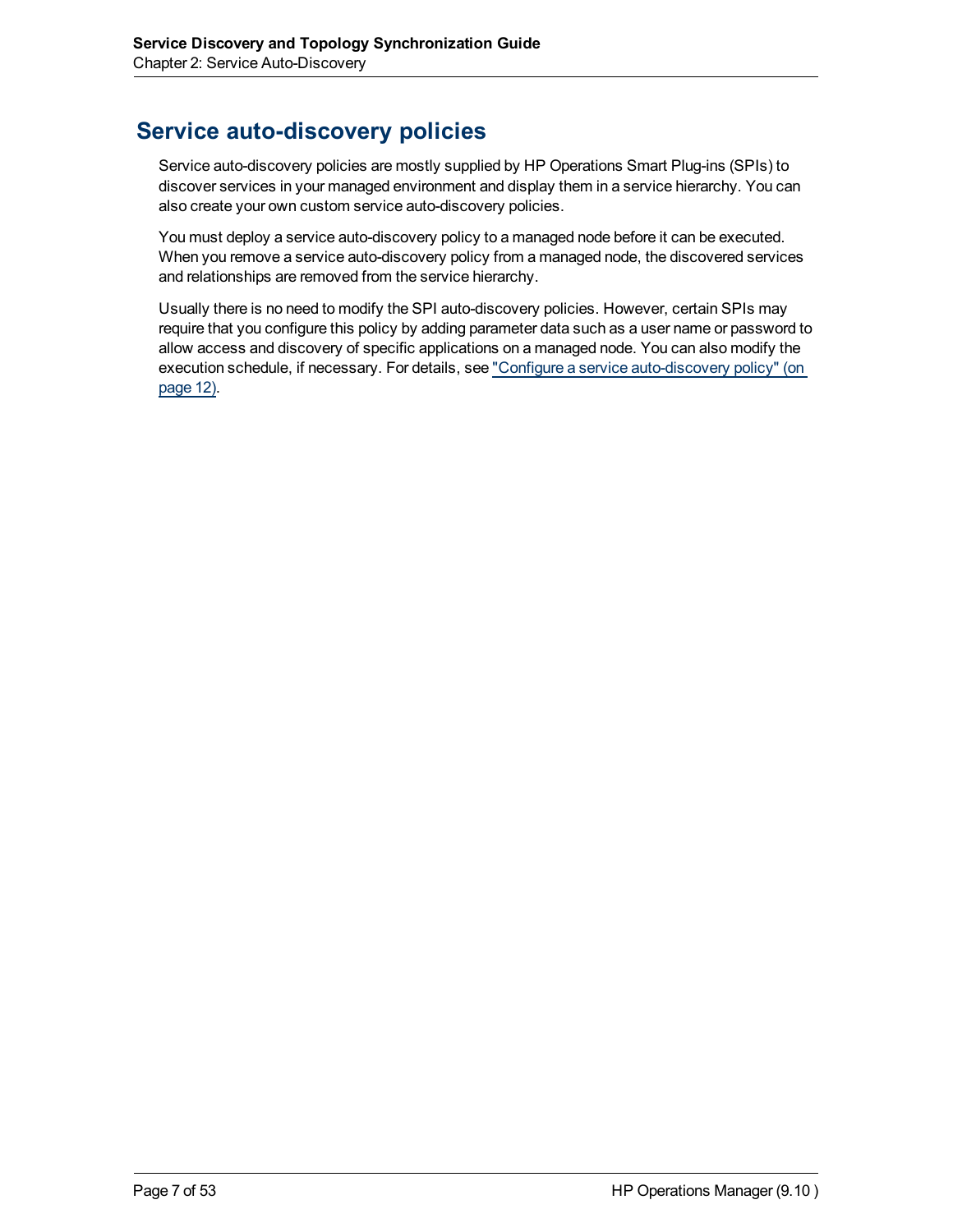# <span id="page-7-0"></span>**Management modules and service types**

A service auto-discovery policy references a management module, a discovery script, and an execution schedule. The discovery script contains the discovery rules and actions that allow distributed discovery. The schedule defines when the script runs; it can be configured.

The management module contains the service types that define the service hierarchy structure to be populated by the discovery script. A service type is similar to a template. The service type is used when HPOM creates a service instance. The service instance inherits the properties and associations defined for the service type. For example, if you associate a service type with specific propagation rules, the rules are associated with every instance of that service that has been or will be created. The service type ensures that properties and associations are applied globally to all services of that type.

The following figure shows a service auto-discovery policy of the HP Operations Smart Plug-in for Systems Infrastructure. The policy references a hierarchy of service types, where the top-level service type is called class OS. The policy runs the Perl script ispi ovperl sysdisc.pl.

| <b>Properties</b>                                 | <b>Service Auto Discovery</b>                                   |  | <b>Schedule</b>                          |                        |
|---------------------------------------------------|-----------------------------------------------------------------|--|------------------------------------------|------------------------|
| Systems Infrastructure<br>⊕<br>Class_OS<br>⊕<br>ь | ▼∥∗<br>Class_OSVersion<br>Class_NodeSystem<br>Class_UnknownNode |  | $\sqsubset$ NodeDiscovery<br>CommandLine | ispi-ovperl sysdisc.pl |

A management module is stored on the management server. By itself it is not deployed or active. To be executed, any management module has to be referenced and started by a service autodiscovery policy.

HP Operations Smart Plug-ins (SPIs) provide predefined management modules and service types. The SPIs also provide the service auto-discovery policies and the discovery scripts.

HPOM does not allow you to create management modules, but does provide the Custom-Discovery management module. You can use the Custom-Discovery management module if you want to create your own custom service auto-discovery policies. For details, see ["Custom](#page-12-0) [Service](#page-12-0) [Auto-Discovery"](#page-12-0) [\(on](#page-12-0) [page](#page-12-0) [13\)](#page-12-0).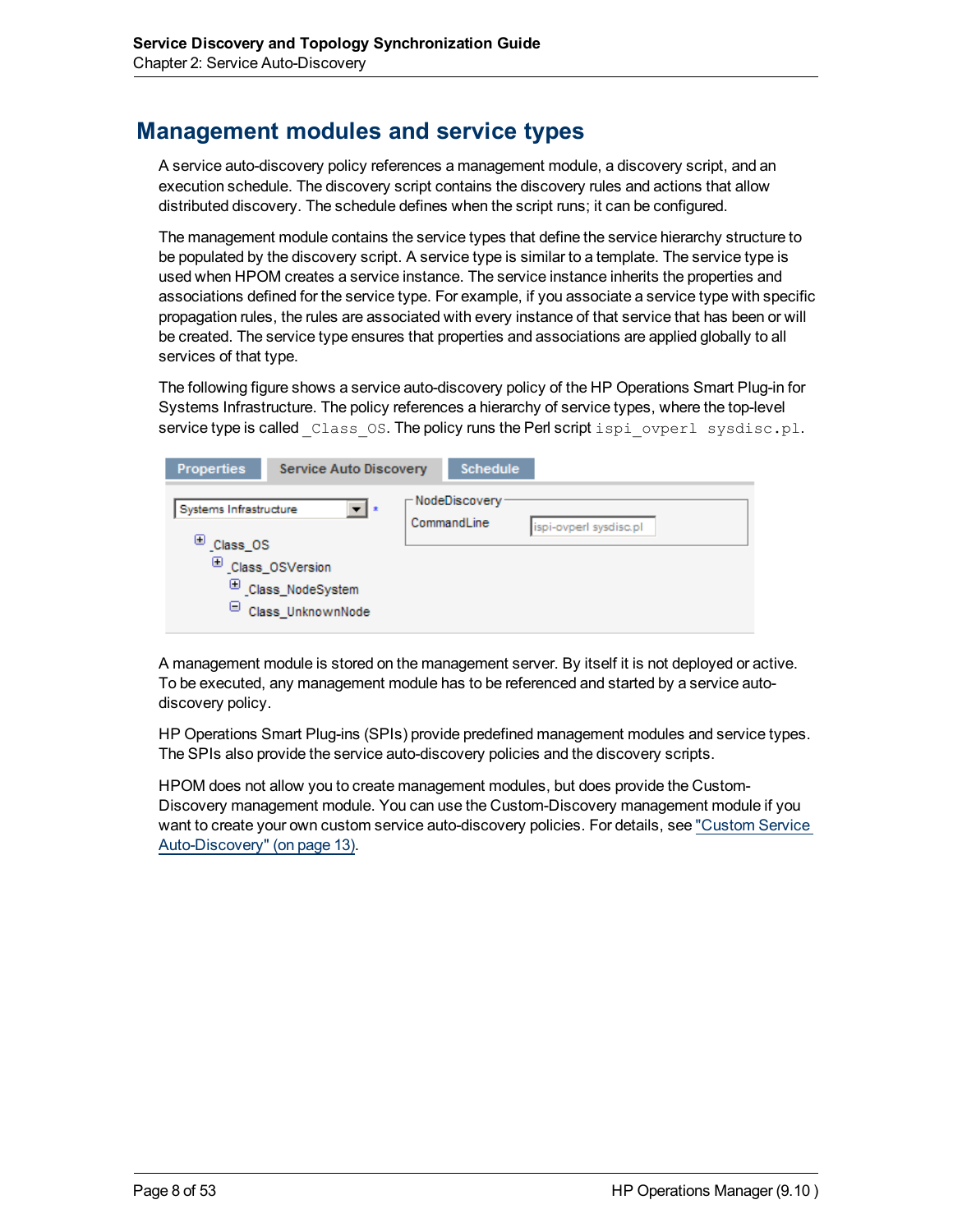# <span id="page-8-0"></span>**Discovery server and agent**

The service discovery server on the management server and the discovery agent are responsible for service discovery:

<sup>l</sup> The discovery policies configure the **discovery agent** (agtrep) to run scripts on the managed node that retrieve information about services. The discovery agent stores the services that it discovers in the agent repository  $(a^{str} \epsilon p \cdot xm)$ , which is a local data store of services that exist on the managed node.

When discovery runs for the first time, the agent sends all discovered services to the management server. After that the discovery agent forwards the changes only.

You can modify the default behavior of the discovery agent by modifying configuration variables in the agtrep namespace. For details, see ["ovagtrep"](#page-26-0) [\(on](#page-26-0) [page](#page-26-0) [27\).](#page-26-0)

**.** The **service** discovery server (opcsvcdisc) on the management server receives the discovered topology data and processes it by applying context mapping rules. Context mapping rules filter the topology data to determine which topology data updates the management server accepts. For details, see ["Map](#page-32-0) [topology](#page-32-0) [data](#page-32-0) [on](#page-32-0) [the](#page-32-0) [target"](#page-32-0) [\(on](#page-32-0) [page](#page-32-0) [33\)](#page-32-0).

You can modify the default behavior of the discovery server by modifying configuration variables in the om.svcdiscserver and om.svcdiscserver.mapping namespaces. For details, see ["Topology](#page-47-1) [Synchronization](#page-47-1) [Configuration](#page-47-1) [Parameters"](#page-47-1) [\(on](#page-47-1) [page](#page-47-1) [48\)](#page-47-1) and ["Creating](#page-49-0) [a](#page-49-0) [Synchronization](#page-49-0) [Data](#page-49-0) [Dump"](#page-49-0) [\(on](#page-49-0) [page](#page-49-0) [50\).](#page-49-0)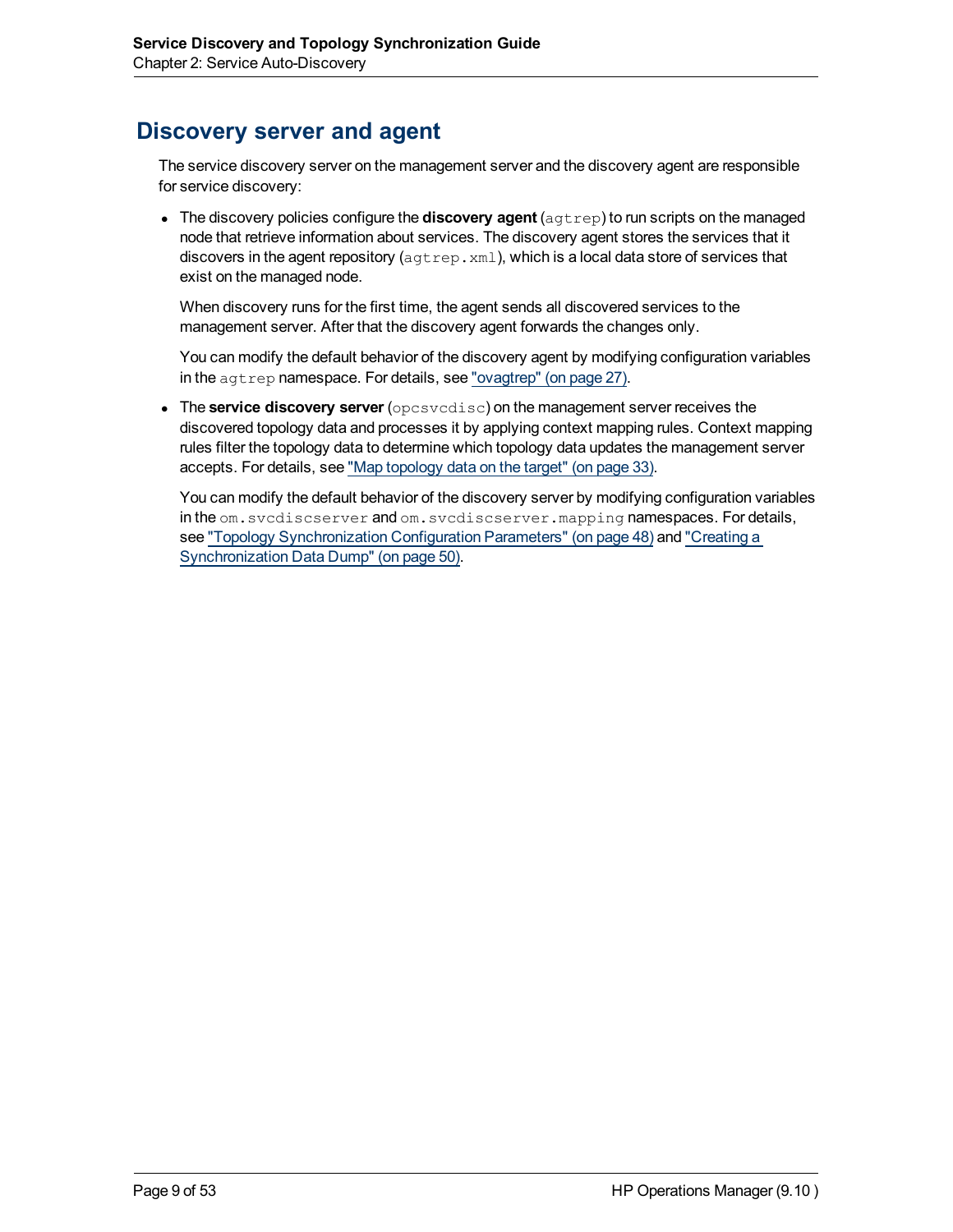The following figure shows the flow of topology data from the discovery agent to the management server, and from there to another management server.



**Note:** The discovery agent sends the discovery data to the communication broker on the management server. The communication broker then forwards the discovery data to the discovery server. If a firewall separates the management server from the managed nodes, the communication broker port (default value 383) must be opened in the firewall. If you want to bind the discovery agent process  $a$ gtrep to certain ports and IP addresses, configure the CLIENT PORT and CLIENT BIND ADDR variables in the namespace bbc.http.ext.agtrep.agtrep. For more information, see the *HPOM Firewall Concepts and Configuration Guide*.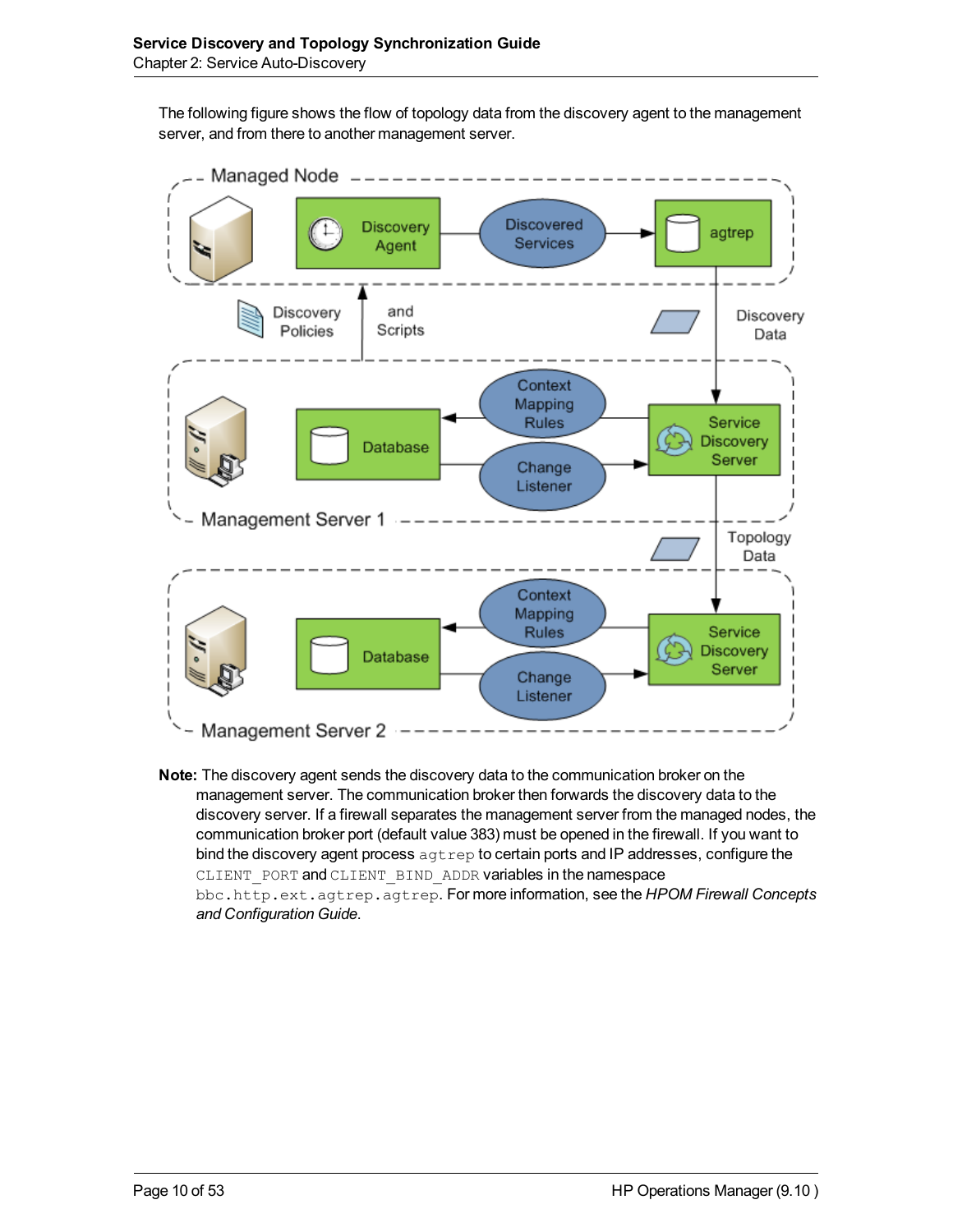# <span id="page-10-0"></span>**Removing discovered services**

To remove a service, keep the following in mind:

• Undesired services in the service hierarchy that were discovered can be manually removed using the opcservice command line tool (for example with opcservice -remove myService). These services will not be rediscovered unless a change in the environment is detected. If the removed service is a parent service and has a component relationship, then the child service cannot be created. If a dependency relationship exists, the dependency cannot be created. You can find details of the failed actions in the service discovery server log file /var/opt/OV/shared/server/log/OvSvcDiscServer.log.

You can use the ovagtrep command line tool (for example,  $\overline{\text{ovagtrep}}$  -publish) to force agents to resend service discovery data . When the management server receives the service discovery data, it recreates the service hierarchy, including any services that you previously removed.

• The discovery agent deletes the services from the agent repository if a service discovery policy fails to discover existing services five times (by default). You can control how often a service auto-discovery policy must run before a missing service is automatically deleted by changing the agent parameter INSTANCE DELETION THRESHOLD in the agtrep namespace. For details, see ["ovagtrep"](#page-26-0) [\(on](#page-26-0) [page](#page-26-0) [27\)](#page-26-0).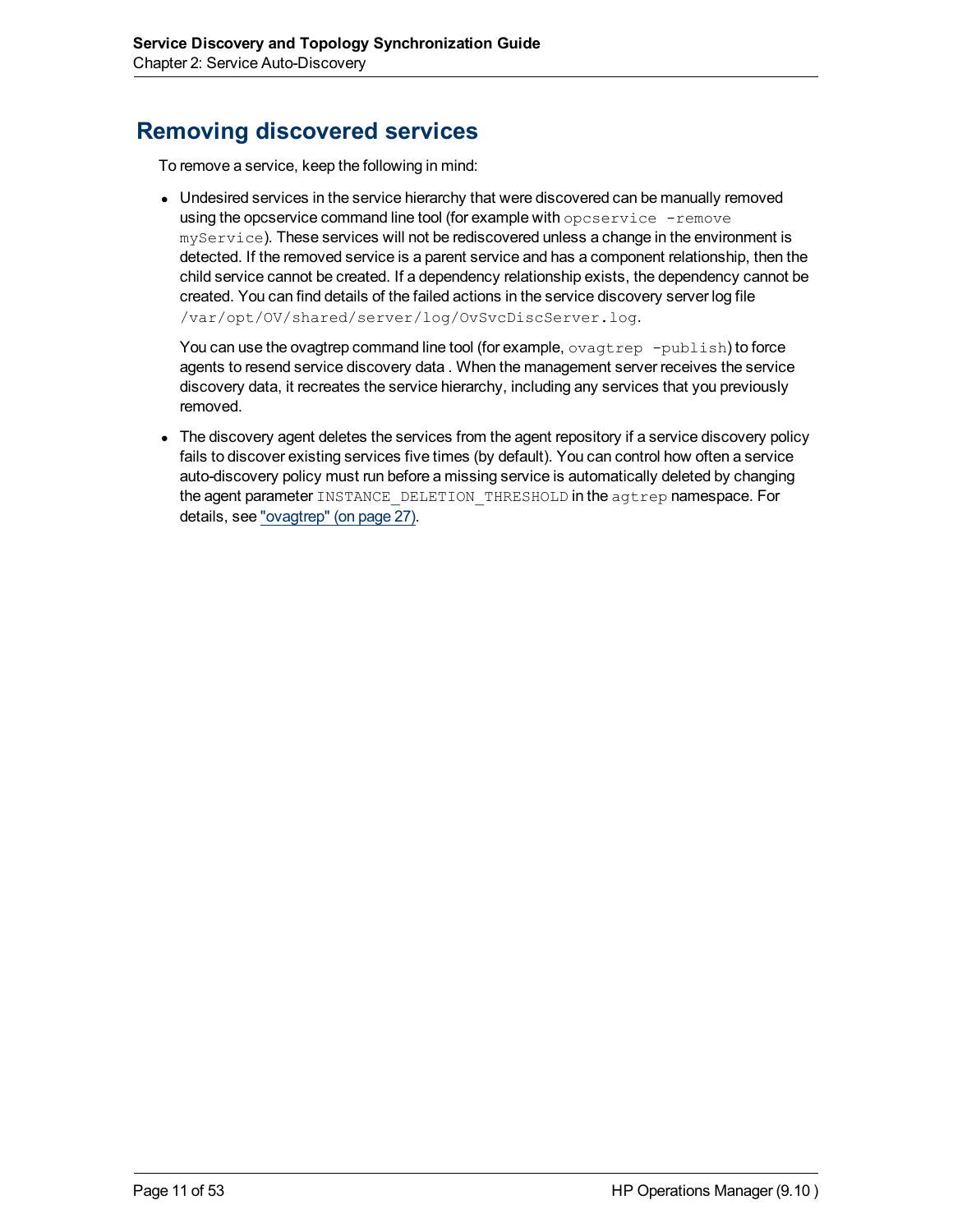# <span id="page-11-0"></span>**Configure a service auto-discovery policy**

Usually there is no need to modify a SPI auto-discovery policy. However, certain SPIs may require that you configure a policy by adding parameter data such as a user name or password to allow access and discovery of specific applications on a managed node. You can also modify the schedule at which the policy runs.

- 1. Edit the service auto-discovery policy that you want to modify.
- 2. In the policy editor, click the **Service Auto Discovery** tab.

The Service Auto Discovery tab shows the service types and the discovery command that the policy runs. Use the text boxes provided to enter or modify any editable parameters, for example user name or password.

3. Click the **Schedule** tab.

The Schedule tab shows when and how often the service-discovery process runs. You can modify the schedule as needed.

- 4. Redeploy the modified policy to the managed nodes.
- 5. After the policy runs, the discovered services appear in the service hierarchy.

To list all services use the following command:

```
opcservice –list –subentity
```
To assign the discovered services use the following command:

opcservice –assign <*operator*> <*service*>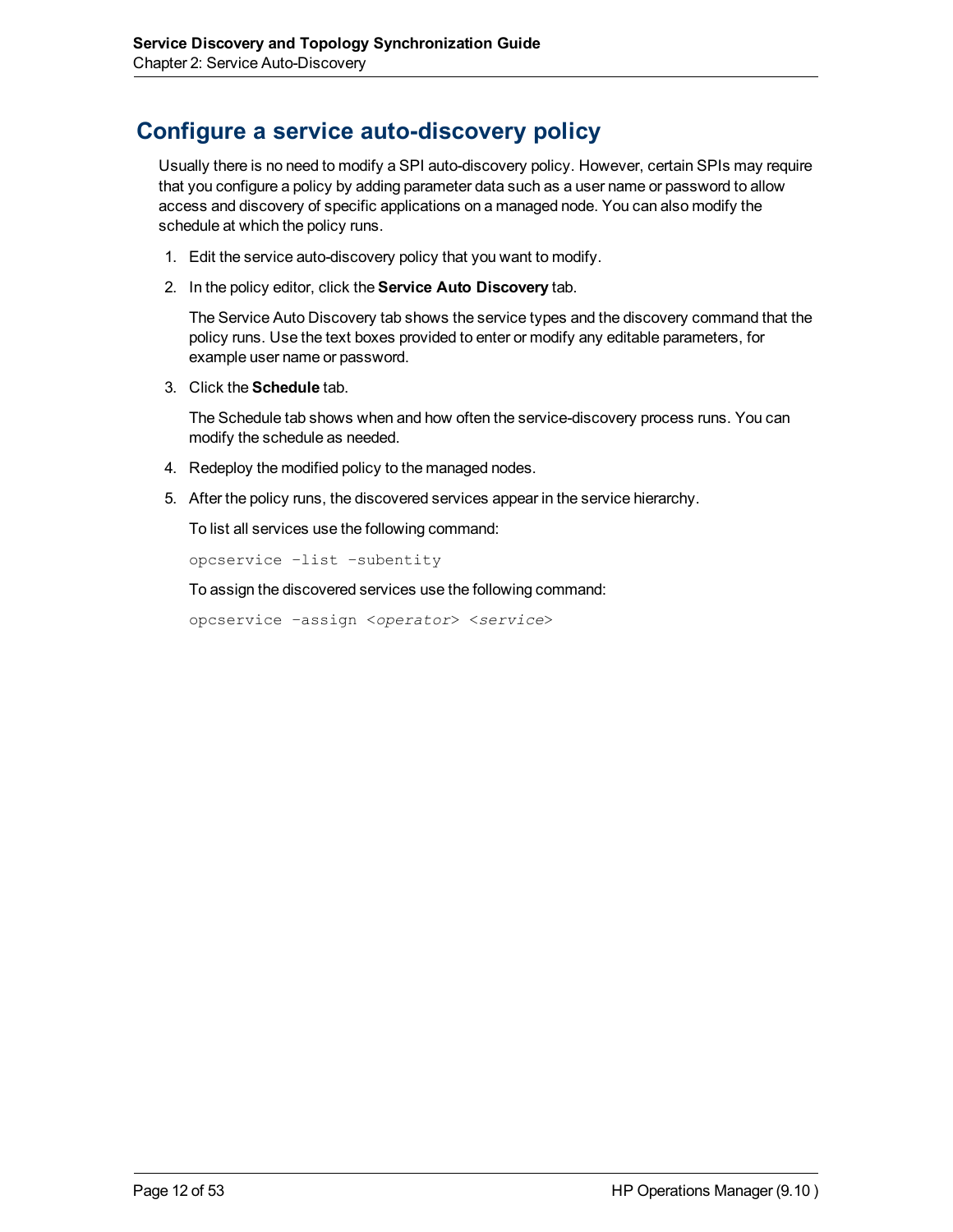# <span id="page-12-0"></span>**Custom Service Auto-Discovery**

You can create new service auto-discovery policies to discover services in your environment and automatically populate your service hierarchy. The services that you discover can belong to any existing service type, including any new service types that you decide to configure.

## <span id="page-12-1"></span>**Upload the custom discovery module**

Custom service auto-discovery requires the custom discovery management module to discover services that are specific to your organization. For details, see ["Service](#page-6-0) [auto-discovery](#page-6-0) [policies"](#page-6-0) [\(on](#page-6-0) [page](#page-6-0) [7\)](#page-6-0).

The patch installation only places the module configuration file ( $\text{DiscoveryInstances.mof}$ ) on the management server. You must manually upload the file after the patch installation has completed. To upload the data, type the following command:

/opt/OV/bin/OpC/utils/mof\_cfgupld.sh /opt/OV/contrib/\ OpC/HPOMDiscovery/DiscoveryInstances.mof

The module configuration file (DiscoveryInstances.mof) uses the MetaObject Facility (MOF) specification. For more information about MOF, see [http://www.omg.org/mof/.](http://www.omg.org/mof/)

<span id="page-12-2"></span>The command  $m \circ f \circ c f g \circ u \circ l \circ d$ . sh logs information about the upload in the log file /var/opt/OV/log/OpC/mgmt\_sv/mof\_upload.log.

## **Create a service type**

It is only possible to discover and synchronize services if the service type already exists on the target management server. A service type is similar to a template. The service instance inherits the properties and associations defined for the service type. For example, if you associate a service type with specific propagation rules, the rules are associated with every instance of that service that has been or will be created. The service type ensures that properties and associations are applied globally to all services of that type.

If the service type of a service does not exist on the target management server, you must create the service type manually. Alternatively, you can import service types that have previously been exported from HPOM for Windows.

### **To create a service type:**

1. Create a text file that contains the service type definition.

The following example defines a service type with the ID "My\_Service\_Type\_Definition", and also defines the calculation rule and the propagation rule when the service is placed under a service of the type "Class\_ResourcePools".

```
<Services>
   <Service>
        <Name>My_Service_Type_Definition</Name>
        <OriginalId>$KeyFormat$</OriginalId>
        <Label>$Caption$</Label>
        <Description>$Description$</Description>
        <Icon>test.ico</Icon>
        <CalcRuleRef>DDK_DefaultCalculationRule</CalcRuleRef>
```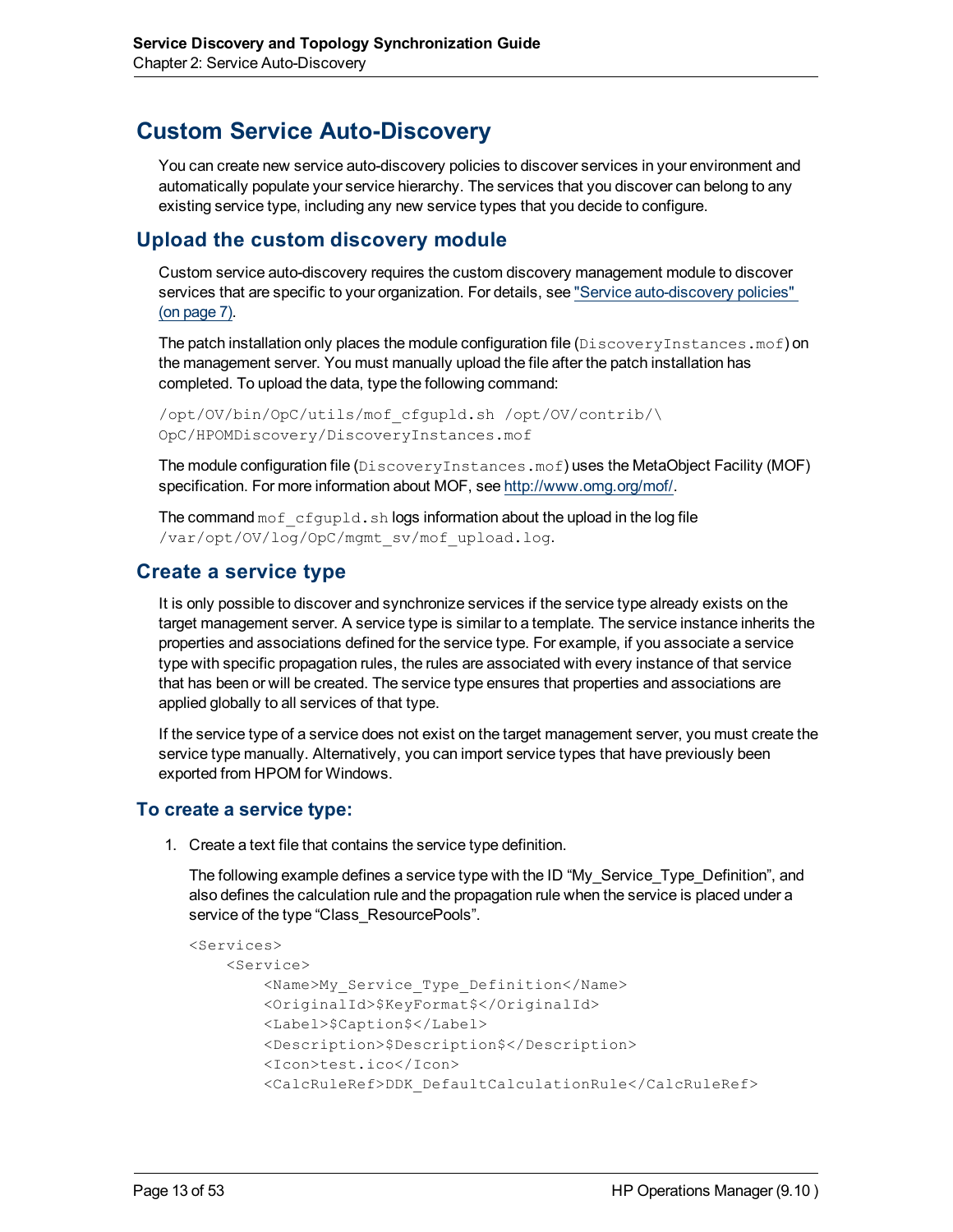```
</Service>
    <Association>
        <Composition/>
        <SourceRef>My_Service_Type_Definition</SourceRef>
        <TargetRef>Class_ResourcePools</TargetRef>
        <PropRuleRef>DDK_DefaultPropagationRule</PropRuleRef>
   </Association>
</Services>
```
**Tip:** You can list existing service types using the following command:

/opt/OV/bin/ServiceTypeDefinitionCLI -l

2. Type the following command to upload the service type definition:

```
/opt/OV/bin/ServiceTypeDefinitionCLI -a <filename>
```
For more information about ServiceTypeDefinitionCLI, see ["ServiceTypeDefinitionCLI"](#page-23-0) [\(on](#page-23-0) [page](#page-23-0) [24\).](#page-23-0)

### **To import service types from HPOM for Windows:**

1. On the HPOM for Windows management server, export the HPOM for Windows service types, type:

ovpmutil cfg svt dnl <*service\_types*>.mof /p <*service\_type\_ID*>

The following example command exports the parent service type  $Root$  Service Type with the ID  $root$  and all children service types to a file named  $dn1-svt$ .mof:

ovpmutil cfg svt dnl c:\test\dnl-svt.mof /p root

2. On the HPOM for UNIX or Linux management server, import the HPOM for Windows service types, type:

/opt/OV/bin/OpC/utils/mof\_cfgupld.sh <*service\_types*>.mof

The following example command imports the service types contained in the file  $dn1$ svt.mof:

/opt/OV/bin/OpC/utils/mof\_cfgupld.sh /tmp/dnl-svt.mof.mof

The command  $\text{mod}\ \text{cfqupd.}$ sh logs information about the upload in the log file /var/opt/OV/log/OpC/mgmt\_sv/mof\_upload.log.

### **Create a custom service auto-discovery script**

Before you can configure a custom service auto-discovery policy, you must create a script (or program) that the agent can run on a managed node to discover services. This service discovery script must write details of each discovered service in XML to the standard output stream (STDOUT). The agent stores these details in the agent repository, which is a local data store of services that exist on the node. The agent publishes details of new, changed, and removed services to the management server, but does not resend details of unchanged services.

**Tip:** You can also add services to HPOM using the opcservice command on the management server. The services to add must be defined in a service configuration file, which you then upload to the management server. Compared to dynamic custom service discovery, which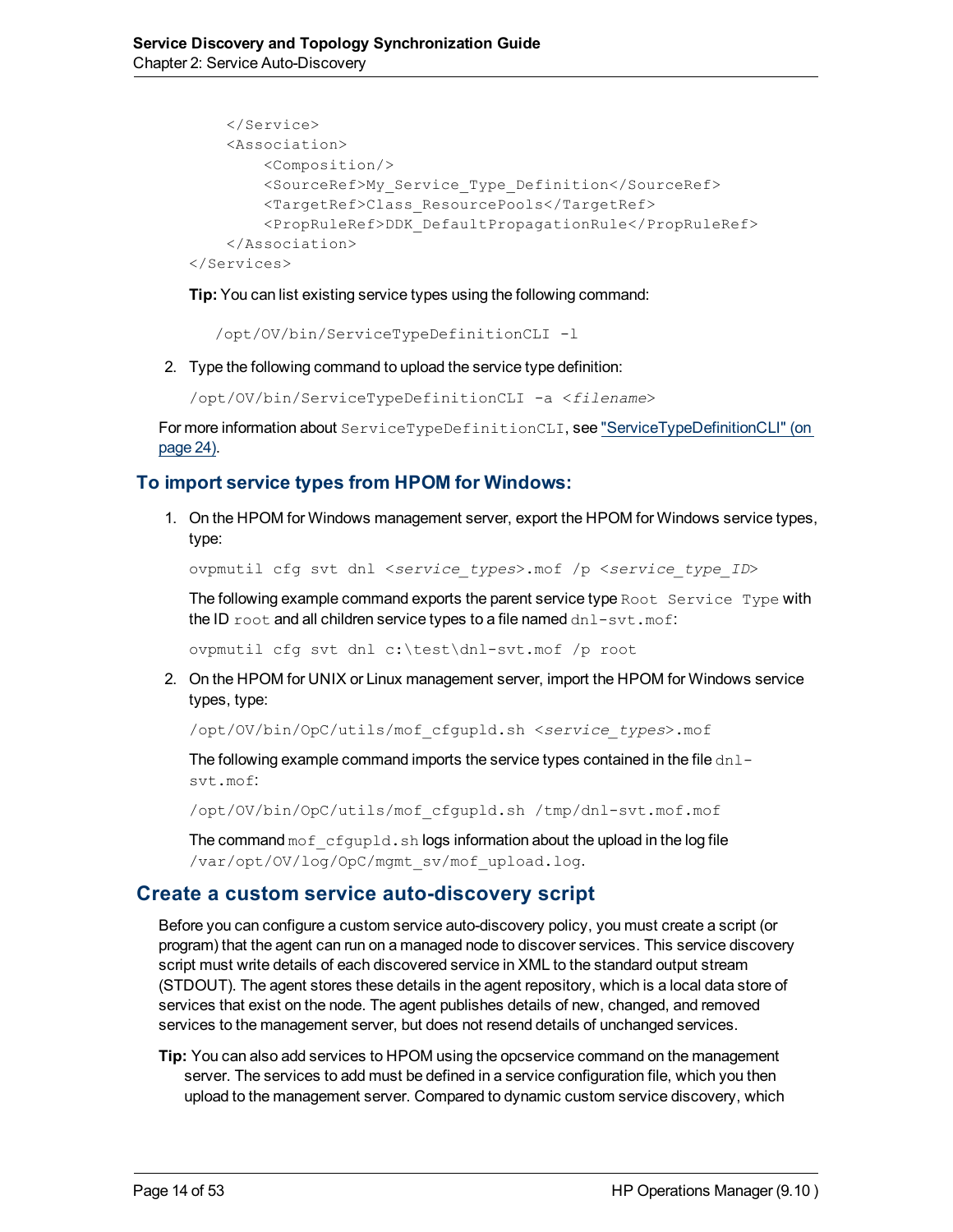discovers the managed environment automatically, service configuration files are usually static and must be updated manually. For more information about adding services to HPOM using HPOM Sevice Navigator, see the *HPOM Administrator's Reference*.

#### **Service XML Schema Definition (XSD)**

Your service discovery script must output XML that conforms to the following schema:

```
<?xml version="1.0" encoding="UTF-8"?>
<xs:schema xmlns:xs="http://www.w3.org/2001/XMLSchema">
   <xs:element name="Service">
      <xs:complexType>
         <xs:choice maxOccurs="unbounded">
           <xs:element ref="NewInstance"/>
           <xs:element ref="DeleteInstance"/>
           <xs:element ref="NewRelationship"/>
           <xs:element ref="DeleteRelationship"/>
        </xs:choice>
      </xs:complexType>
      <xs:key name="InstanceKey">
         <xs:selector
xpath="NewInstance|DeleteInstance"></xs:selector>
         <xs:field xpath="Key"></xs:field>
      \langle /xs: key>
      <xs:keyref refer="InstanceKey" name="InstanceKeyRef">
        <xs:selector xpath="NewInstance|DeleteInstance"></xs:selector>
        <xs:field xpath="@ref"></xs:field>
      \langle xs:keyref\rangle<xs:keyref refer="InstanceKey" name="InstanceRef">
         <xs:selector
xpath="NewRelationship/*/Instance|DeleteRelationship/*/Instance"></xs:selector>
         <xs:field xpath="@ref"></xs:field>
      </xs:keyref>
   </xs:element>
   <xs:element name="NewInstance" type="InstanceType"/>
   <xs:element name="DeleteInstance" type="InstanceType"/>
   <xs:complexType name="InstanceType">
      <xs:sequence>
        <xs:element ref="Std"/>
        <xs:element ref="NodeGuid" minOccurs="0"/>
        <xs:element ref="Virtual" minOccurs="0"/>
        <xs:element ref="Key"/>
        <xs:element ref="GraphInstanceID" minOccurs="0"
maxOccurs="1"/>
        <xs:element ref="Attributes"/>
      </xs:sequence>
      <xs:attribute name="ref" type="xs:string" use="required"/>
   </xs:complexType>
   <xs:element name="NewRelationship" type="RelationType"/>
   <xs:element name="DeleteRelationship" type="RelationType"/>
   <xs:complexType name="RelationType">
```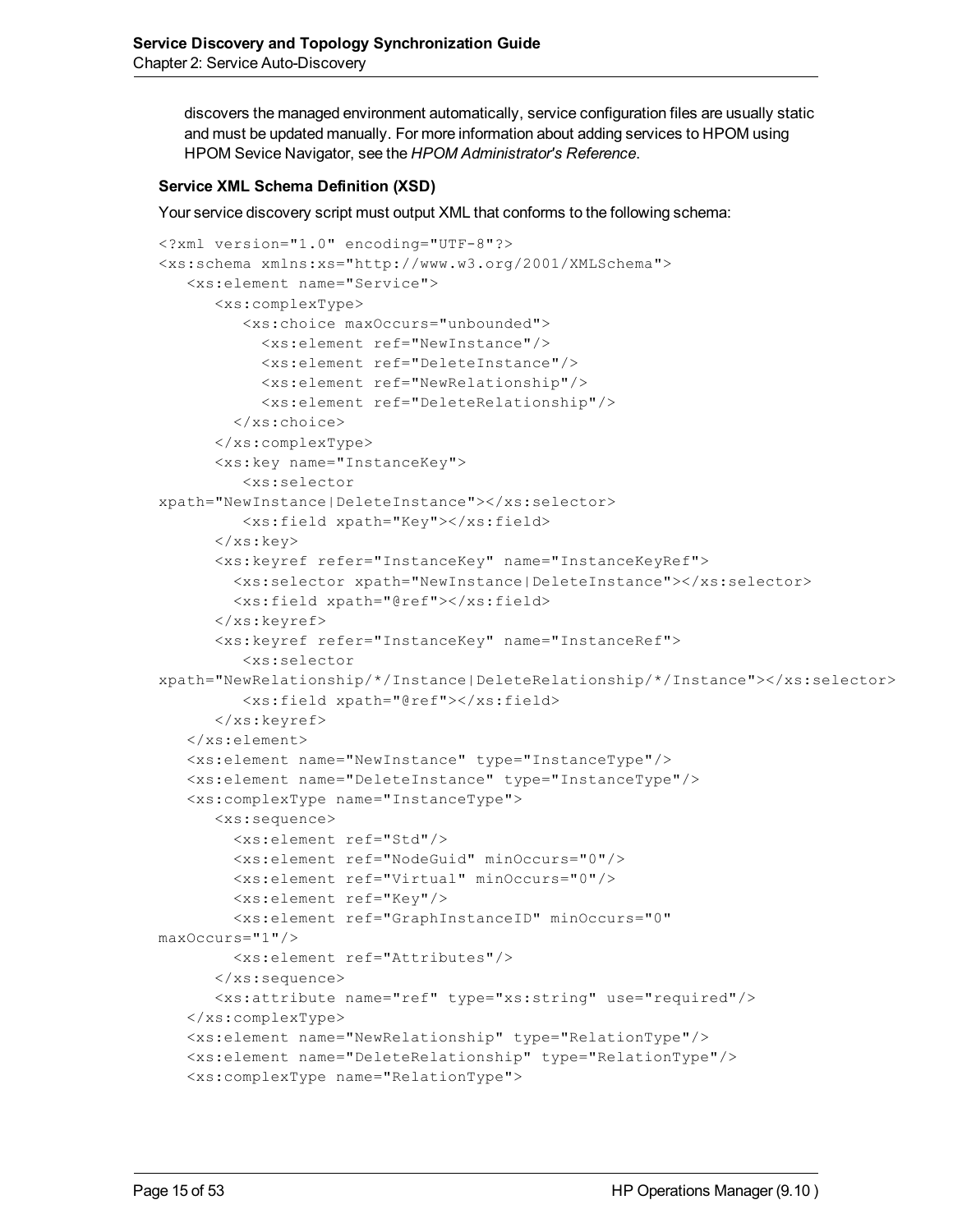```
<xs:sequence>
         <xs:element ref="Parent"/>
         <xs:element ref="Components" minOccurs="0"/>
         <xs:element ref="DependentOn" minOccurs="0"/>
      </xs:sequence>
   </xs:complexType>
   <xs:element name="Std">
      <xs:simpleType>
         <xs:restriction base="xs:string">
           <xs:enumeration value="DiscoveredElement"/>
        </xs:restriction>
      </xs:simpleType>
   </xs:element>
   <xs:element name="Virtual">
      <xs:complexType/>
   </xs:element>
   <xs:element name="NodeGuid" type="xs:string"/>
   <xs:element name="Key" type="xs:string"/>
   <xs:element name="GraphInstanceID" type="xs:string"/>
   <xs:element name="Attributes">
      <xs:complexType>
        <xs:sequence>
           <xs:element ref="Attribute" maxOccurs="unbounded"/>
        </xs:sequence>
      </xs:complexType>
   </xs:element>
   <xs:element name="Attribute">
      <xs:complexType>
        <xs:attribute name="value" type="xs:string" use="required"/>
        <xs:attribute name="name" type="xs:string" use="required"/>
      </xs:complexType>
   </xs:element>
   <xs:element name="Parent">
      <xs:complexType>
        <xs:sequence>
           <xs:element ref="Instance"/>
        </xs:sequence>
      </xs:complexType>
   </xs:element>
   <xs:element name="DependentOn" type="InstanceList"/>
   <xs:element name="Components" type="InstanceList"/>
   <xs:complexType name="InstanceList">
      <xs:sequence>
         <xs:element ref="Instance" minOccurs="0"
maxOccurs="unbounded"/>
      </xs:sequence>
   </xs:complexType>
   <xs:element name="Instance">
      <xs:complexType>
```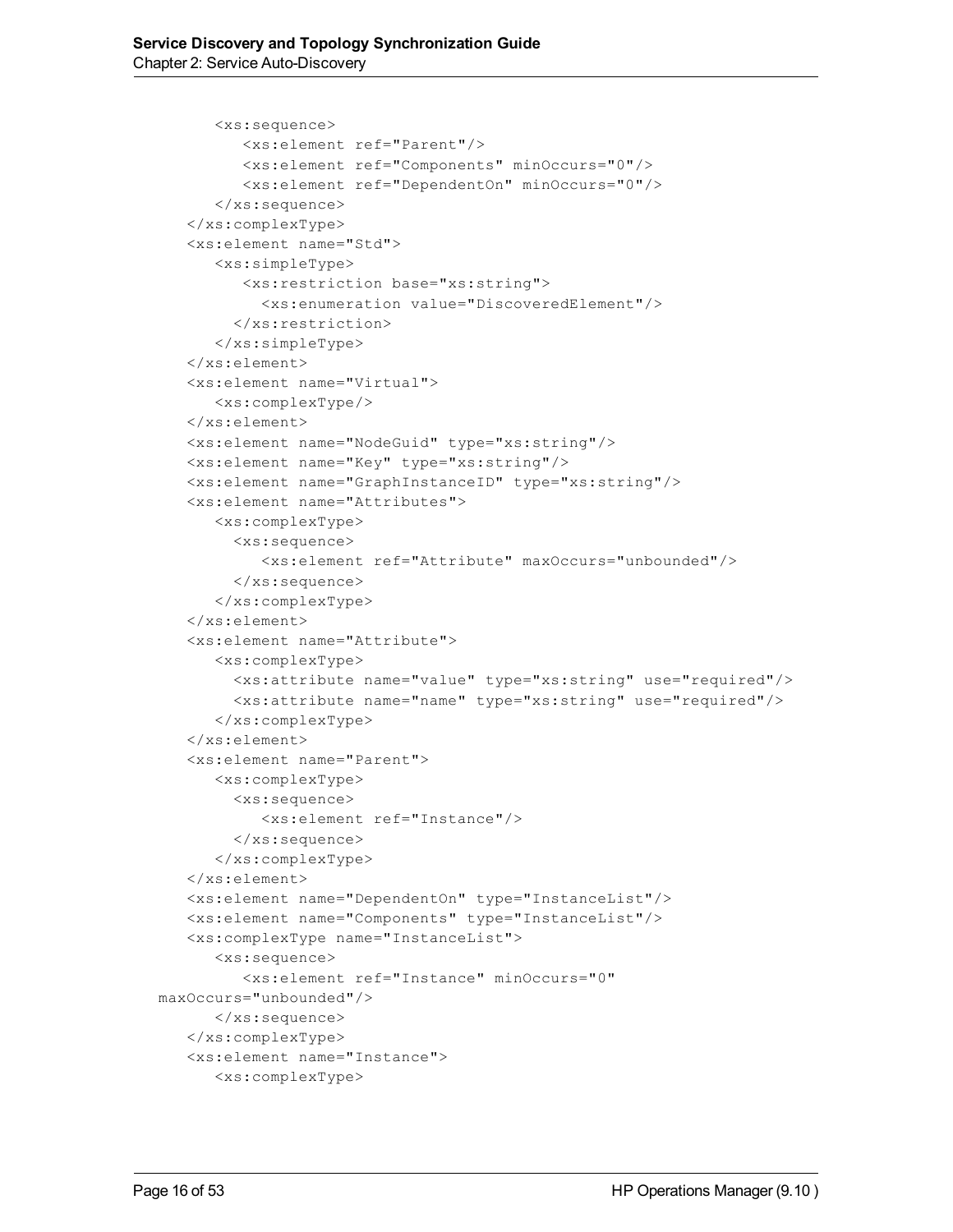```
<xs:attribute name="ref" type="xs:string" use="required"/>
     </xs:complexType>
   </xs:element>
</xs:schema>
```
The following table describes the elements that the service XML document can contain.

| <b>Element</b>     | <b>Description</b>                                                                                                                                                                                                                                                                         |  |  |  |  |
|--------------------|--------------------------------------------------------------------------------------------------------------------------------------------------------------------------------------------------------------------------------------------------------------------------------------------|--|--|--|--|
| NewInstance        | Represents a discovered service. You must add a ref attribute, which must<br>match the unique service ID that you specify in the Key element. You can<br>then use this reference in <i>Instance</i> elements in the current XML document if<br>you want to create or delete relationships. |  |  |  |  |
| DeleteInstance     | Represents a service that you want to delete immediately.                                                                                                                                                                                                                                  |  |  |  |  |
|                    | The agent automatically deletes previously discovered services from the<br>agent repository if your service discovery script runs five times (by default)<br>without including the service as a NewInstance in the XML document.                                                           |  |  |  |  |
|                    | You can control how often the service discovery script must run before a<br>missing service is automatically deleted by changing the agent parameter<br>INSTANCE DELETION THRESHOLD in the agtrep namespace.                                                                               |  |  |  |  |
|                    | However, if you specify this element, the agent deletes the service<br>immediately and publishes the change to the management server.                                                                                                                                                      |  |  |  |  |
|                    | If the service that you specify has related component services, the agent<br>also deletes the component services.                                                                                                                                                                          |  |  |  |  |
| NewRelationship    | Defines a new relationship between services. This element must contain<br>exactly one Parent element and can contain one or more Components and<br>DependentOn elements.                                                                                                                   |  |  |  |  |
| DeleteRelationship | Defines relationships that you want to delete. This element must contain<br>exactly one Parent element and can contain one or more DependentOn<br>elements.                                                                                                                                |  |  |  |  |
|                    | Note: The agent does not allow to delete component relationships to avoid<br>orphaned child services. To delete a component relationship, you must<br>delete the component service using a DeleteInstance element.                                                                         |  |  |  |  |
| Std                | Must contain the string DiscoveredElement.                                                                                                                                                                                                                                                 |  |  |  |  |
| <b>NodeGuid</b>    | Contains the core ID, primary node name, or IP address of the node that<br>hosts this service. If this element contains an IP address, the management<br>server must be able to resolve the corresponding primary node name (for<br>example, from a correctly configured DNS server).      |  |  |  |  |
|                    | You need to include this element only if the service is hosted on a different<br>node.                                                                                                                                                                                                     |  |  |  |  |
|                    | For example, you can include this element if your service discovery script<br>runs on a central computer that has data about services on other computers.                                                                                                                                  |  |  |  |  |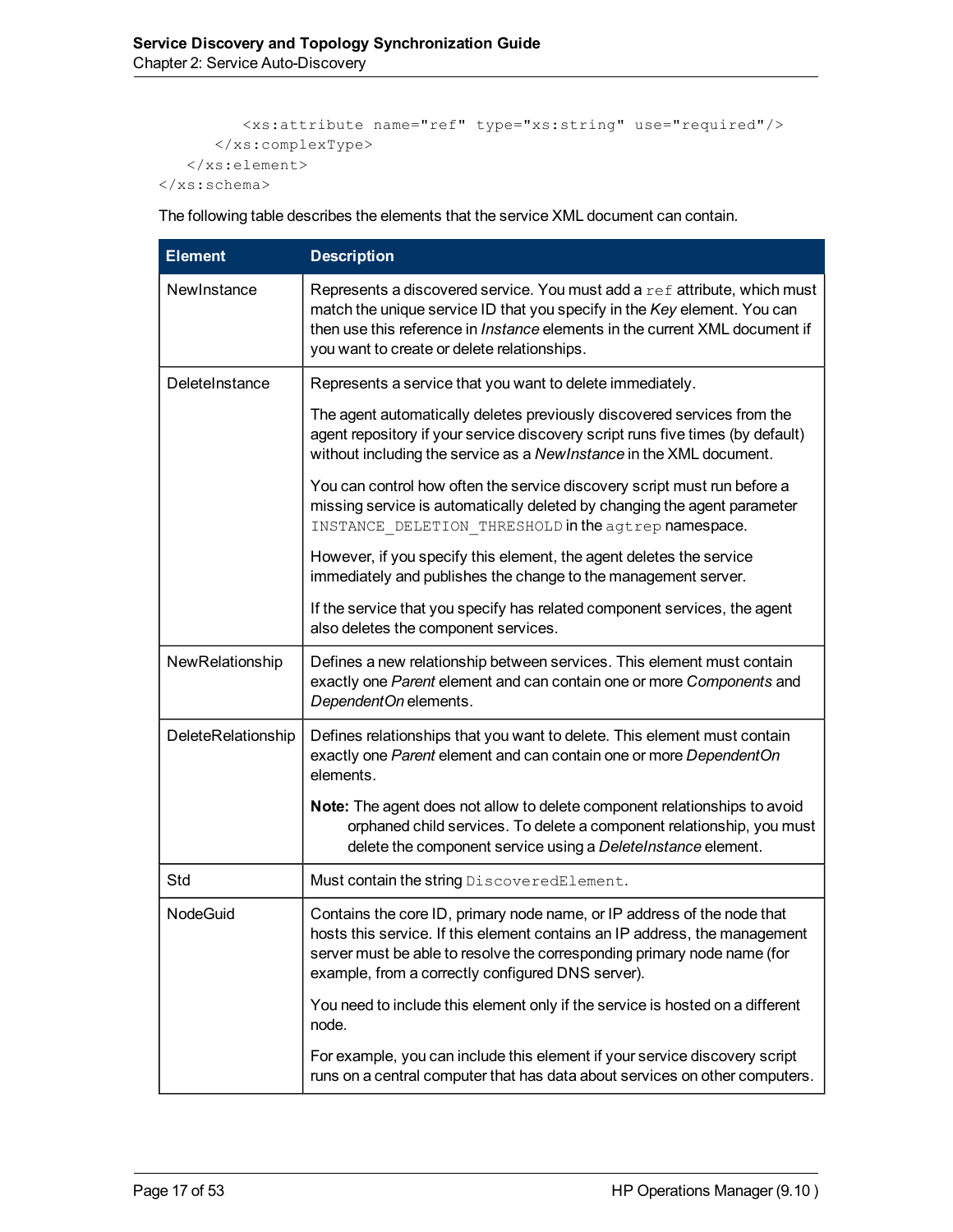Chapter 2: Service Auto-Discovery

| <b>Element</b>    | <b>Description</b>                                                                                                                                                                                                                                                                         |
|-------------------|--------------------------------------------------------------------------------------------------------------------------------------------------------------------------------------------------------------------------------------------------------------------------------------------|
| Virtual           | Include this element if the service is virtual. A virtual service is abstract and<br>does not exist on any node. Omit this element if the service is hosted on a<br>node.                                                                                                                  |
| Key               | Contains the full service ID for this service, which must be unique. You<br>must include this element in all New Instance and Delete Instance elements.<br>You must not specify a NewInstance and DeleteInstance with the same key<br>in the same XML document.                            |
|                   | Tip: If you do not want to invent IDs yourself, use one of the ID generators<br>that are available on the Internet.                                                                                                                                                                        |
| GraphInstanceID   | Contains the unique ID of a graph that you want to associate with the<br>service.                                                                                                                                                                                                          |
| <b>Attributes</b> | Contains Attribute elements.                                                                                                                                                                                                                                                               |
| Attribute         | Has a name attribute and a value attribute.                                                                                                                                                                                                                                                |
|                   | You must include an Attribute element with the name hpom realstdid.<br>The value of this attribute must contain the unique ID of the service type that<br>this service belongs to.                                                                                                         |
|                   | The management server can use any other name and value pairs to<br>generate the service's display name and description according to the<br>formats in the service type.                                                                                                                    |
|                   | Alternatively, you can override the service type's display name and<br>description formats, by including attributes with the names hpom<br>captionformat and hpom descriptionformat.                                                                                                       |
| Parent            | Contains an <i>Instance</i> element, which defines the service that is the parent<br>of this relationship.                                                                                                                                                                                 |
|                   | The parent instance that you specify must exist on the management server<br>and in the agent repository on the node. Therefore, you may need to include<br>a NewInstance element to add the parent to the agent repository, even if the<br>parent already exists on the management server. |
| Instance          | Has a ref attribute that refers to a New Instance element in the current XML<br>document.                                                                                                                                                                                                  |
| DependentOn       | Contains one or more <i>Instance</i> elements, which refer to the services that are<br>dependent on the specified Parent element.                                                                                                                                                          |
| Components        | Contains one or more <i>Instance</i> elements, which refer to the services that are<br>components of the specified Parent element.                                                                                                                                                         |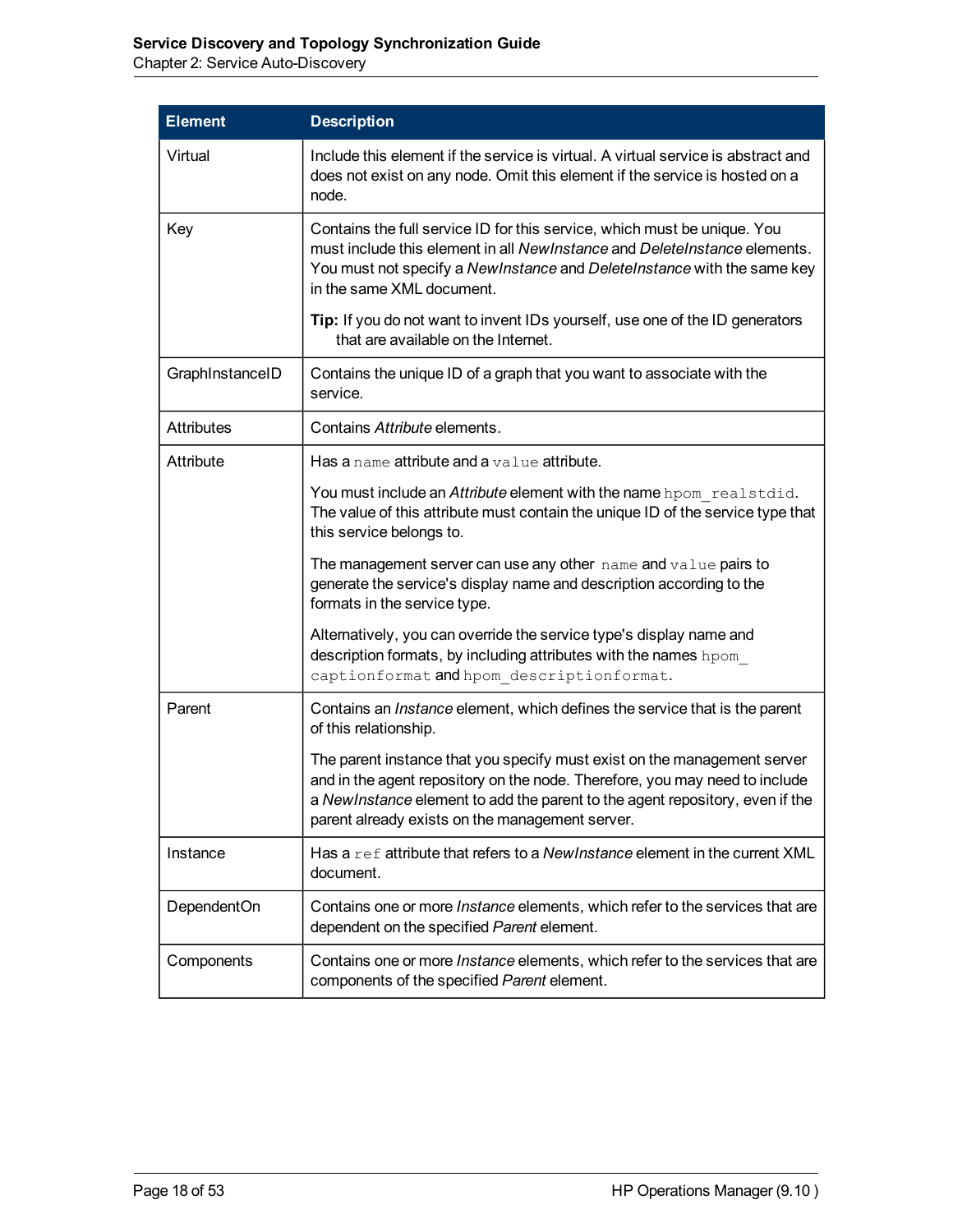Your service discovery script must output an XML document that meets the following additional requirements:

- **Each service instance must include an** *Attribute* **element with the name** hpom realstdid. The value of this attribute must contain the unique ID of the service type that this service belongs to. You can find this unique ID using the command /opt/OV/bin/ServiceTypeDefinitionCLI -l. In the output of this command, each  $\langle$ Name $\rangle$  element contains the unique ID of a service type.
- A service appears in the service hierarchy only after you create a component relationship with another service that already exists in the service hierarchy. For example, to add a service at the top level of the service hierarchy, you must create a component relationship with the root service, which has the service ID Root Services and the service type unique ID root.

## **Example Service XML**

The following examples show the XML that a script could output to create and maintain various services, relationships, and dependencies.

### **Create a new service instance and component relationship**

The following XML creates a new service with the service ID CustomServiceID, which belongs to a custom service type that has the ID {3C589DC6-6627-4C37-9818-91CB6B342E72}. The  $XML$  specifies that the display name of the service is  $Customer$  service 1, and the description is Example custom service.

The XML adds the new service to the service hierarchy as a component of the root service. The root service already exists on the management server, but is specified as a new service instance so that the agent adds it to the local agent repository.

```
<Service>
 <NewInstance ref="CustomServiceID">
   <Std>DiscoveredElement</Std>
   <Key>CustomServiceID</Key>
   <Attributes>
      <Attribute name="hpom_realstdid" value="My_Service_Type_
Definition_1" />
     <Attribute name="hpom_captionformat" value="Custom Service 1" />
      <Attribute name="hpom_descriptionformat" value="Example custom
service" />
   </Attributes>
  </NewInstance>
 <NewInstance ref="Root_Services">
   <Std>DiscoveredElement</Std>
   <Key>Root_Services</Key>
   <Virtual />
   <Attributes>
      <Attribute name="hpom_realstdid" value="root" />
    </Attributes>
  </NewInstance>
  <NewRelationship>
   <Parent>
      <Instance ref="Root_Services" />
```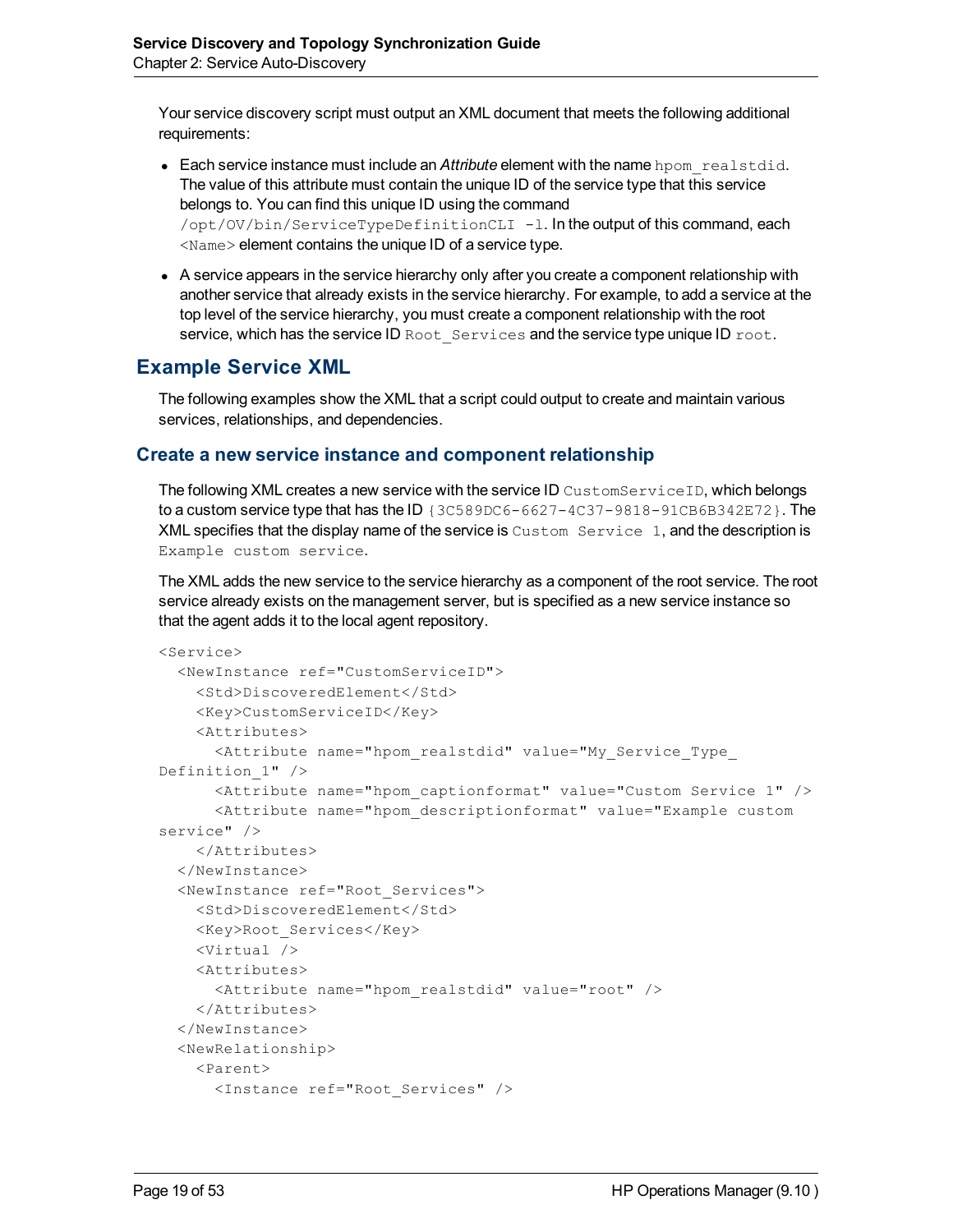```
</Parent>
    <Components>
      <Instance ref="CustomServiceID" />
    </Components>
  </NewRelationship>
</Service>
```
## **Create a dependency relationship**

The following XML creates two new services, which belong to different service types. The XML adds the new services to the service hierarchy as components of the root service. The XML also specifies a dependency relationship between the two new services.

Each service specifies an example attribute, which the management server can use in the service's display name. (The service type has a display name format that contains the corresponding variable \$ExampleAttribute\$.)

```
<Service>
 <NewInstance ref="ServiceA">
   <Std>DiscoveredElement</Std>
   <Key>ServiceA</Key>
   <Attributes>
      <Attribute name="hpom_realstdid" value="My_Service_Type_
Definition_2" />
      <Attribute name="ExampleAttribute" value="ExampleA" />
   </Attributes>
  </NewInstance>
 <NewInstance ref="ServiceB">
   <Std>DiscoveredElement</Std>
   <Key>ServiceB</Key>
   <Attributes>
      <Attribute name="hpom_realstdid" value="My_Service_Type_
Definition_3" />
      <Attribute name="ExampleAttribute" value="ExampleB" />
    </Attributes>
 </NewInstance>
 <NewInstance ref="Root_Services">
   <Std>DiscoveredElement</Std>
   <Key>Root_Services</Key>
   <Virtual />
   <Attributes>
      <Attribute name="hpom_realstdid" value="root" />
   </Attributes>
 </NewInstance>
  <NewRelationship>
    <Parent>
      <Instance ref="Root_Services" />
   </Parent>
   <Components>
     <Instance ref="ServiceA" />
      <Instance ref="ServiceB" />
```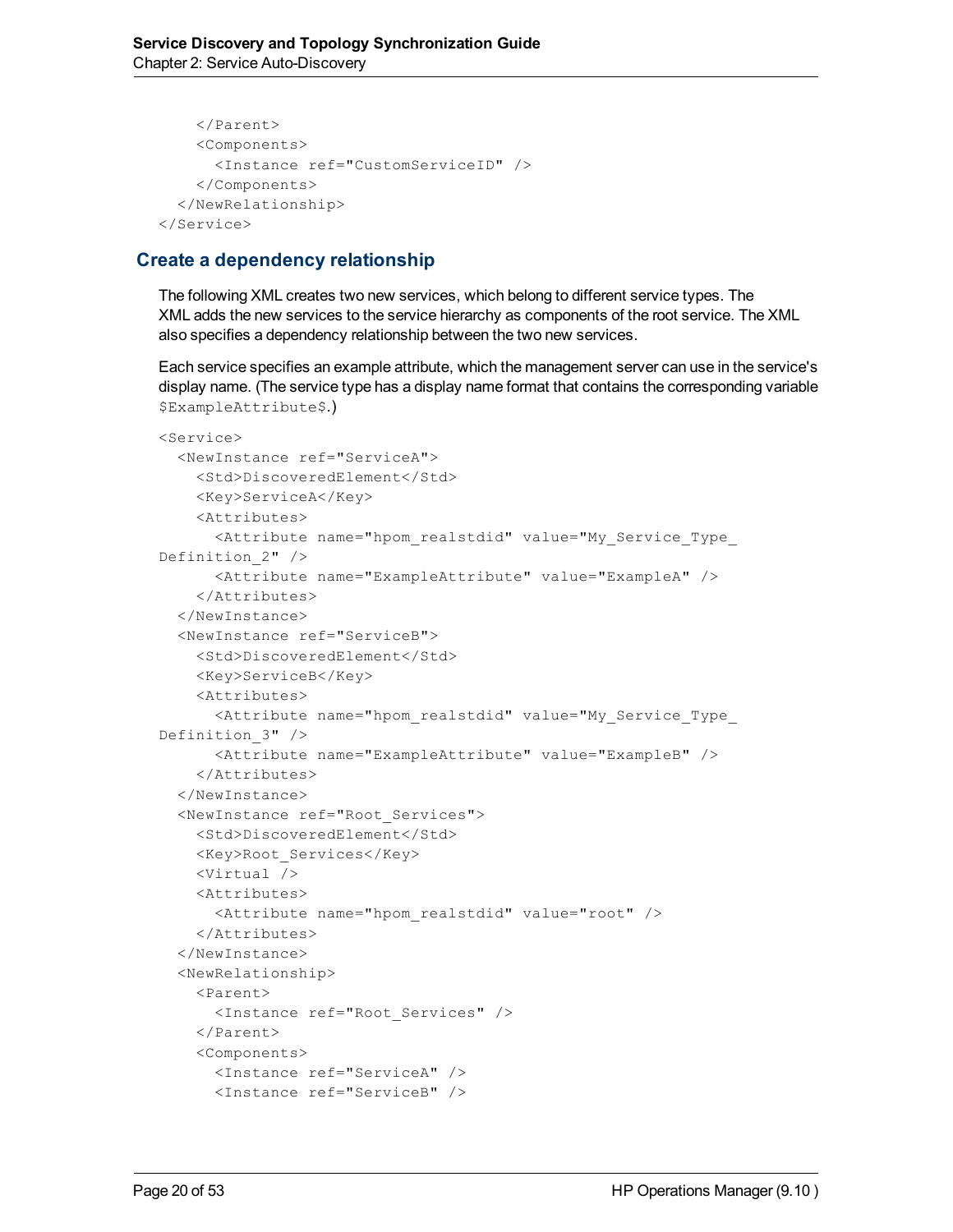```
</Components>
 </NewRelationship>
 <NewRelationship>
   <Parent>
      <Instance ref="ServiceB" />
    </Parent>
   <DependentOn>
      <Instance ref="ServiceA" />
    </DependentOn>
  </NewRelationship>
</Service>
```
### **Move a dependency relationship**

The following XML specifies that the services from the previous example still exist, but moves the dependency relationship from one service to another.

```
<Service>
 <NewInstance ref="ServiceA">
   <Std>DiscoveredElement</Std>
   <Key>ServiceA</Key>
   <Attributes>
     <Attribute name="hpom_realstdid" value="My_Service_Type_
Definition_2" />
      <Attribute name="ExampleAttribute" value="ExampleA" />
    </Attributes>
  </NewInstance>
 <NewInstance ref="ServiceB">
   <Std>DiscoveredElement</Std>
   <Key>ServiceB</Key>
   <Attributes>
      <Attribute name="hpom_realstdid" value="My_Service_Type_
Definition_3" />
      <Attribute name="ExampleAttribute" value="ExampleB" />
   </Attributes>
 </NewInstance>
 <NewInstance ref="Root_Services">
   <Std>DiscoveredElement</Std>
   <Key>Root_Services</Key>
   <Virtual />
   <Attributes>
      <Attribute name="hpom_realstdid" value="root" />
    </Attributes>
  </NewInstance>
  <NewRelationship>
   <Parent>
      <Instance ref="Root_Services" />
   </Parent>
   <Components>
     <Instance ref="ServiceA" />
      <Instance ref="ServiceB" />
```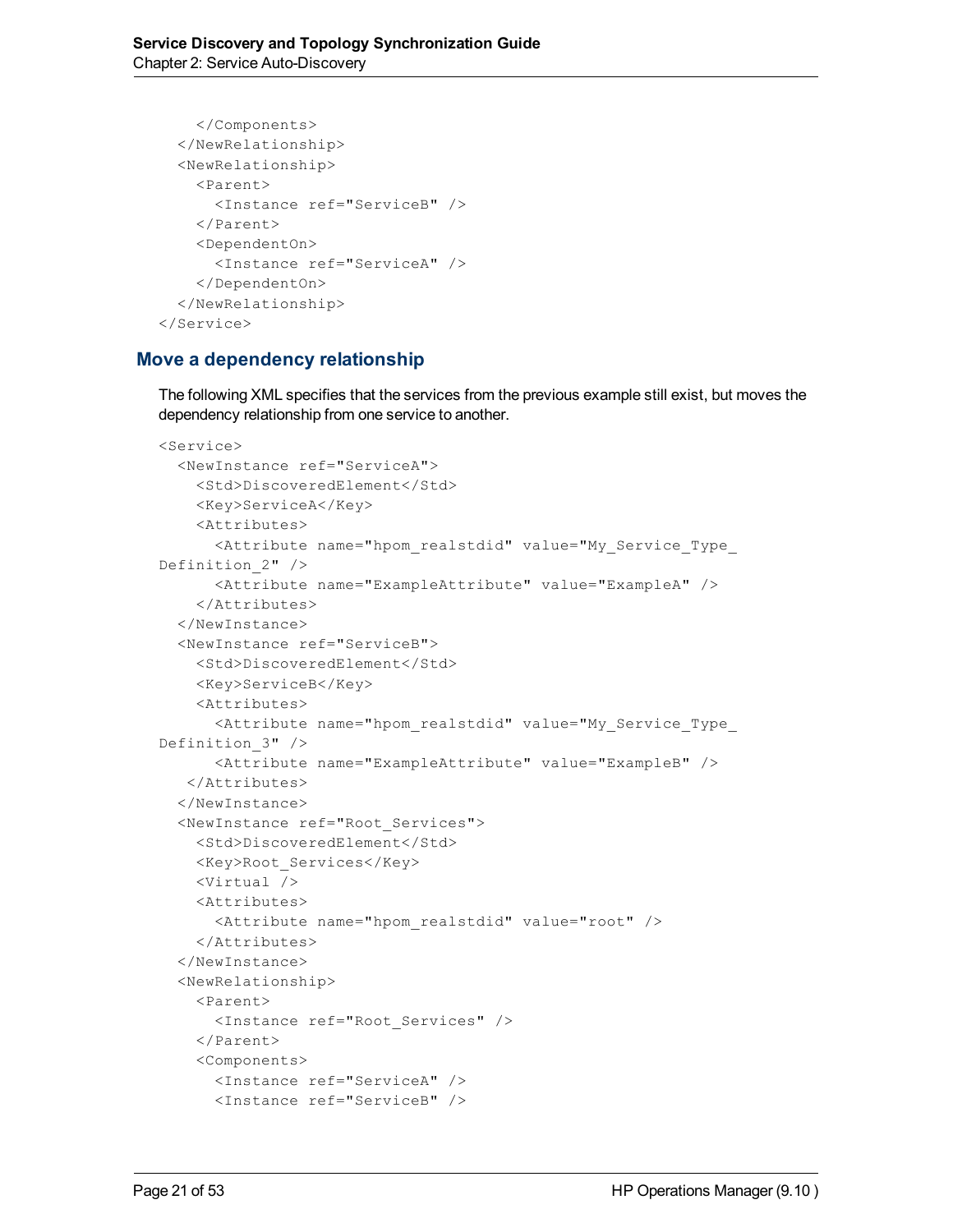```
</Components>
 </NewRelationship>
  <DeleteRelationship>
   <Parent>
      <Instance ref="ServiceB" />
    </Parent>
   <DependentOn>
      <Instance ref="ServiceA" />
    </DependentOn>
  </DeleteRelationship>
 <NewRelationship>
   <Parent>
     <Instance ref="ServiceA" />
    </Parent>
   <DependentOn>
     <Instance ref="ServiceB" />
    </DependentOn>
  </NewRelationship>
</Service>
```
## **Delete service instances**

The following XML immediately deletes a service with the service ID CustomServiceID, which belongs to a custom service type that has the ID {3C589DC6-6627-4C37-9818-91CB6B342E72}.

```
<Service>
 <DeleteInstance ref="CustomServiceID">
   <Std>DiscoveredElement</Std>
   <Key>CustomServiceID</Key>
   <Attributes>
     <Attribute name="hpom_realstdid" value="My_Service_Type_
Definition 1" />
    </Attributes>
 </DeleteInstance>
</Service>
```
## **Configure a custom service auto-discovery policy**

After you create the script (or program) that the agent can run on a managed node to discover services, you must configure a service auto-discovery policy to start the script on the node with an appropriate schedule. You must also create an instrumentation category to ensure that the script and policy are deployed together.

- 1. Make sure that your management server meets the prerequisites for custom service autodiscovery. See ["Prerequisites"](#page-4-1) [\(on](#page-4-1) [page](#page-4-1) [5\)](#page-4-1).
- 2. Create an instrumentation category, and then copy your service discovery script to the category subdirectory on the management server.

For more information about creating instrumentation categories, see the *opcinstrumcfg(1m)* manual page.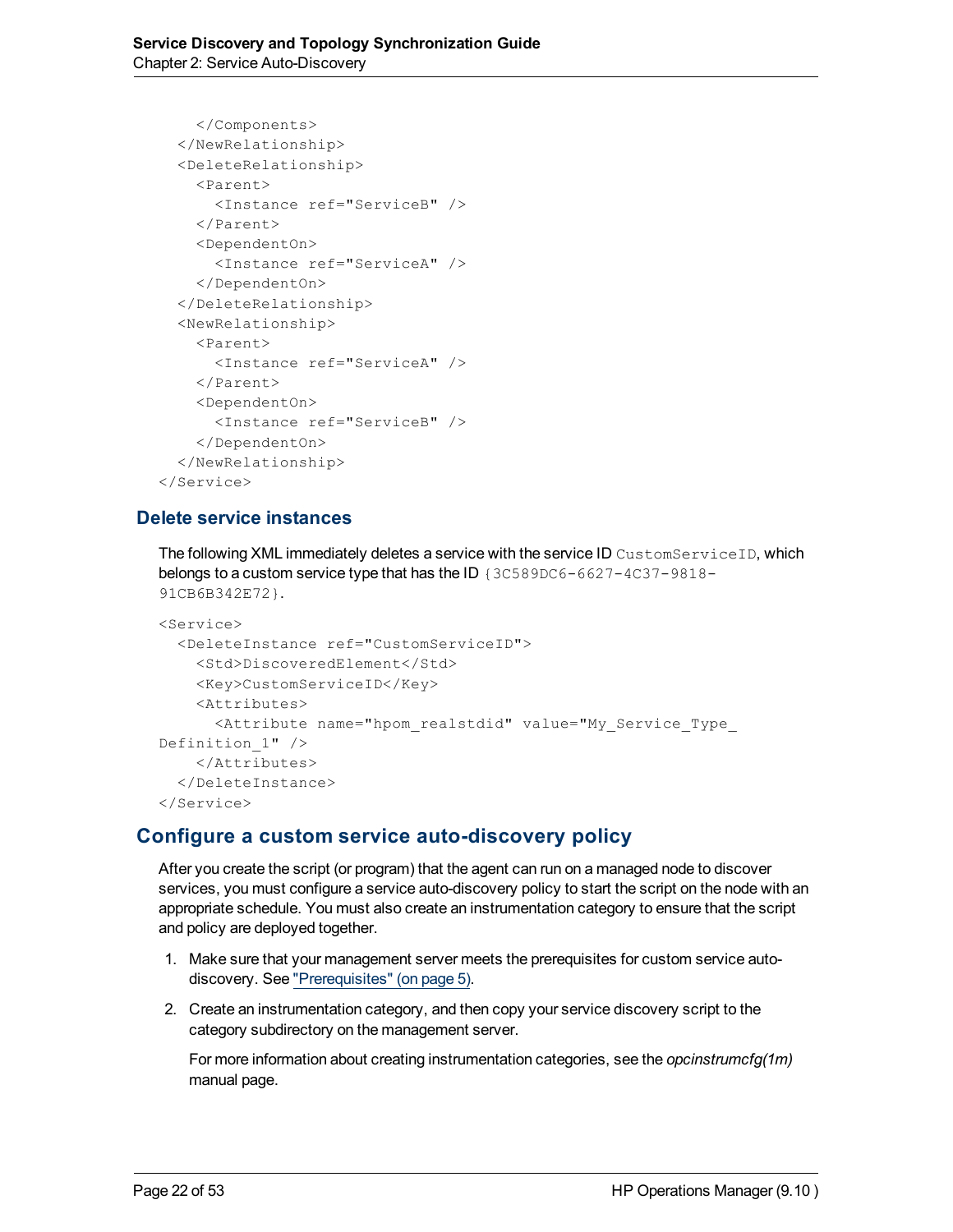- 3. Create a new policy of the type Service Auto-Discovery.
- 4. In the policy editor, click the Service Auto-Discovery tab.
- 5. In the list of management modules, select **Custom-Discovery**.
- 6. Modify **CommandLine** to specify the name of your service discovery script. You can specify a different command line for Windows and UNIX nodes.

Use the variable \$ACTION DIR to represent the folder that contains instrumentation on managed nodes. For example, you could specify the command line "\$ACTION DIR/custom\_discovery.cmd".

Escape any backslashes  $( \nabla )$  with a second backslash  $( \nabla )$ .

- 7. *Optional.* By default, the agent starts the service discovery script under the same account as the agent is running under. You can specify a different user and password if you want the script to run under a different account.
- 8. Configure the schedule in the Schedule tab.
- 9. In the Properties tab, specify a **Name** for the policy, and then click **Save**.
- 10. Assign to the policy the instrumentation category that contains the service discovery script.
- 11. Deploy the policy to the appropriate managed nodes.
	- **Tip:** The maximum frequency that you can schedule for a discovery policy is hourly. This frequency may not be convenient when you are developing and testing your policy. However, after you, you can run the policy on demand using the command  $\sigma$ vagtrep run <*policy name*> on the .
- 12. After the policy runs, the discovered services appear below the AutoDiscovery service.

To list all services use the following command:

```
opcservice –list –subentity
```
To assign the discovered services use the following command:

opcservice –assign <*operator*> AutoDiscovery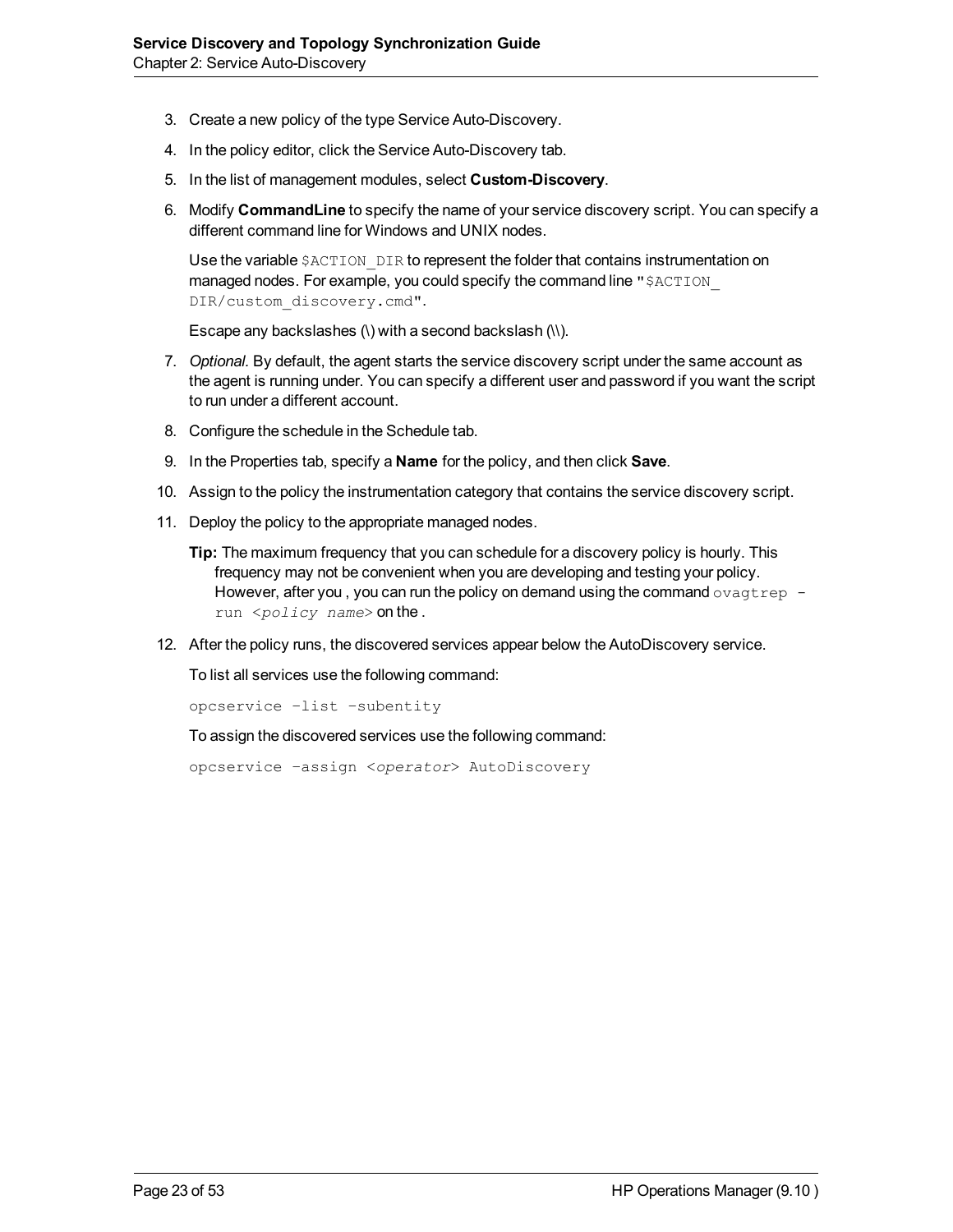# <span id="page-23-0"></span>**ServiceTypeDefinitionCLI**

The command ServiceTypeDefinitionCLI configures the service types used when an instance of a service is created.

#### **SYNOPSIS**

```
ServiceTypeDefinitionCLI [-l]
                                                                   [-a <filename> [-o]]
                                                                   [-d <definition>]
```
#### **DESCRIPTION**

A service type is similar to a template. The service type is used when HPOM creates a service instance. The service instance inherits the properties and associations defined for the service type. For example, if you associate a service type with specific propagation rules, the rules are associated with every instance of that service that has been or will be created. The service type ensures that properties and associations are applied globally to all services of that type.

The ServiceTypeDefinitionCLI command has the following options:

-l

Lists existing service types and their associated propagation rules.

-a <*filename*>

Uploads the service type definitions contained in <*filename*>. For more information about how to define service types in a text file, see ["Create](#page-12-2) [a](#page-12-2) [service](#page-12-2) [type"](#page-12-2) [\(on](#page-12-2) [page](#page-12-2) [13\)](#page-12-2).

 $-\circ$ 

Updates existing service types with modified definitions. If you use the  $-a$  option without the  $-a$ option and <*filename*> contains modifications to existing services types, those modifications will not be uploaded.

-d <*service\_type\_name*>

Deletes service types and their associated propagation rules.

#### **EXAMPLES**

• You can list existing service types using the following command:

/opt/OV/bin/ServiceTypeDefinitionCLI -l

• To upload service types defined in the file my service types.txt to the management server, type:

/opt/OV/bin/ServiceTypeDefinitionCLI -a my\_service\_types.txt

• To update the service type  $My$  service Type Definition with a new definition, type:

/opt/OV/bin/ServiceTypeDefinitionCLI -a my\_service\_types.txt -o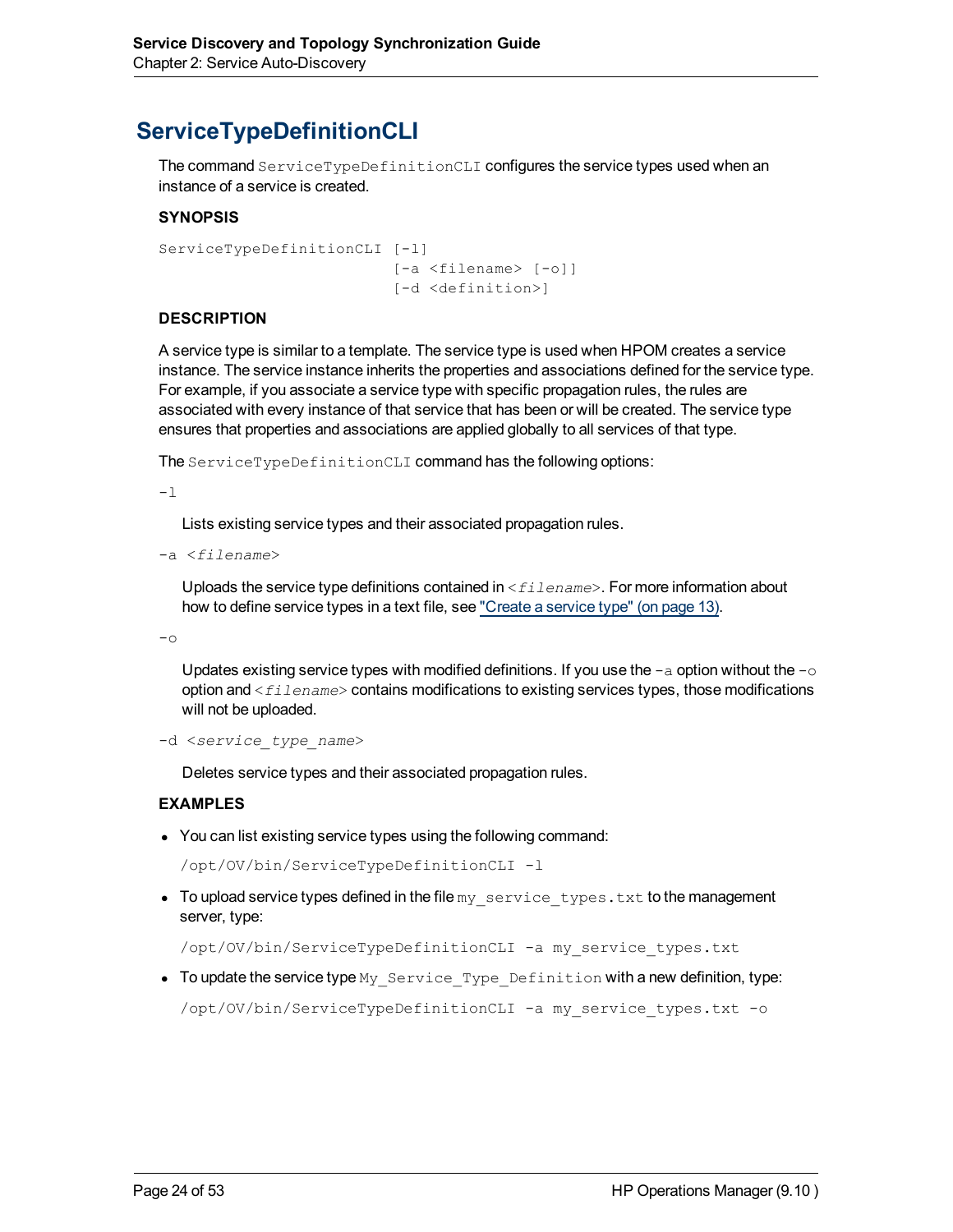# <span id="page-24-0"></span>**enableToposync**

The enableToposync.sh script configures topology synchronization.

#### **SYNOPSIS**

```
/opt/OV/contrib/OpC/enableToposync.sh
                       [ -upload ]
                       [ -sched ]
                       [ -online [-target <server_list>] ]
                       [ -cert_import <file> ]
             [ -stop ]
```
#### **DESCRIPTION**

Topology synchronization enables you to automatically exchange and update node and service configurations between multiple HPOM management servers. The script enableToposync.sh helps you to configure topology synchronization.

The enableToposync.sh script has the following options:

```
-upload
```
This option is deprecated.

```
-sched
```
This option is deprecated.

-online

Configures the source management server to send any topology data changes immediately.

This option sets the configuration parameter OPC CONFIG CHANGE SYNC in the namespace opc to TRUE and then restarts the service discovery server. For details, see ["Topology](#page-47-1) [Synchronization](#page-47-1) [Configuration](#page-47-1) [Parameters"](#page-47-1) [\(on](#page-47-1) [page](#page-47-1) [48\).](#page-47-1)

```
-cert_import <file>
```
Imports the target management server's trusted certificates stored in <*file*>.

To export a trusted certificate on a target management server, use the command /opt/OV/bin/ovcert -exporttrusted -ovrg server -file <*file*> and copy <*file*> to the source management server. You must also export the source management server's trusted certificate and import it to the keystore of the target management servers. For details see ["Start](#page-45-1) [synchronization"](#page-45-1) [\(on](#page-45-1) [page](#page-45-1) [46\).](#page-45-1)

-target <*comma\_separated\_server\_list*>

Replace <*comma\_separated\_server\_list*> with the fully qualified domain name of the target management server. If you have more than one target management server, separate each server name with a comma (,). Do not include spaces in the server list.

This option sets the configuration parameter ForwardingTargets in the namespace om.svcdiscserver. For details, see ["Topology](#page-47-1) [Synchronization](#page-47-1) [Configuration](#page-47-1) [Parameters"](#page-47-1) [\(on](#page-47-1) [page](#page-47-1) [48\).](#page-47-1)

-stop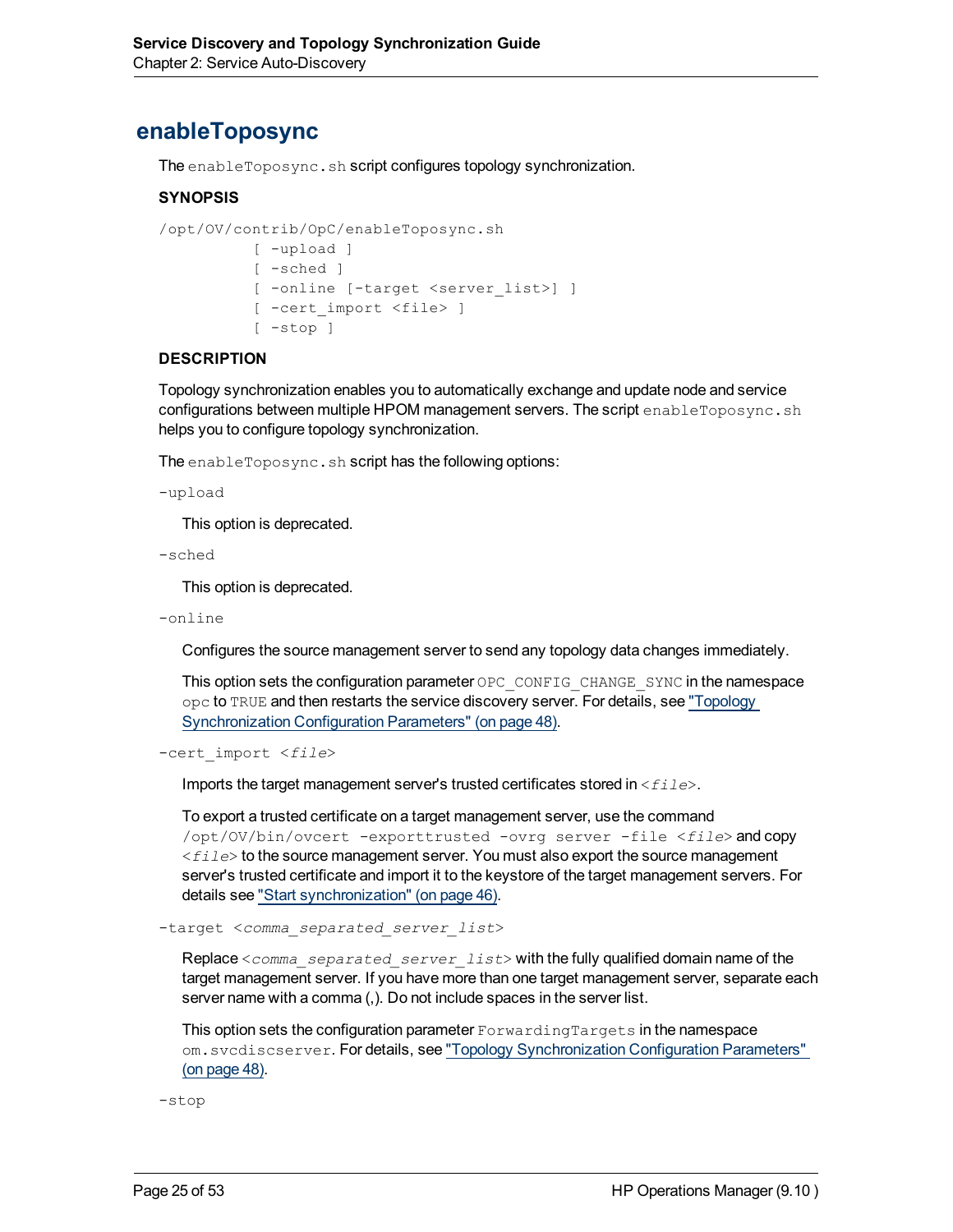Stops online synchronization of changes, clears the list of target servers, and restarts the service discovery server.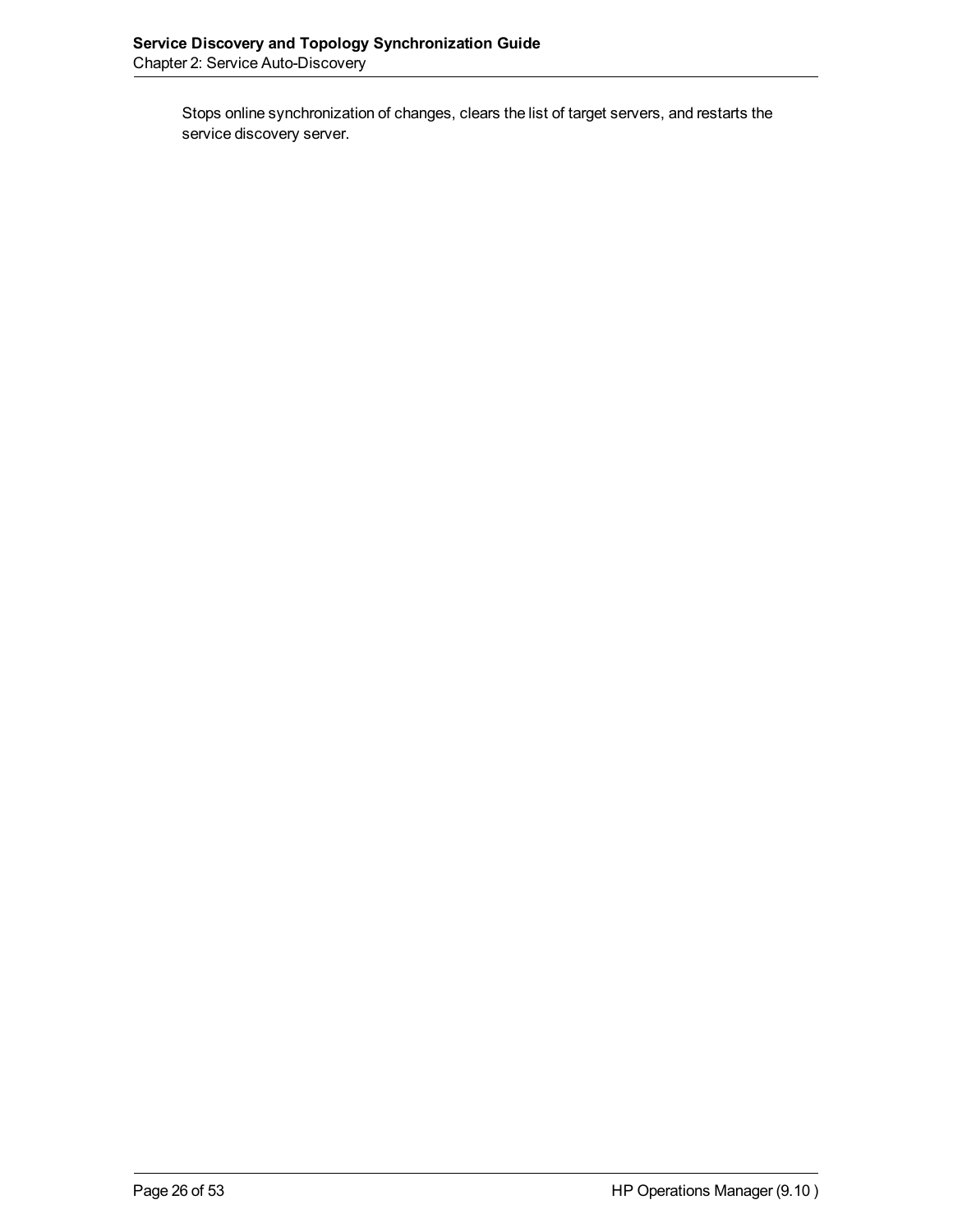# <span id="page-26-0"></span>**ovagtrep**

ovagtrep enables configuration and control of the discovery agent and agent repository.

#### **SYNOPSIS**

```
ovagtrep  [-clearall] |
                       [-run <policy name>] |
                       [-publish]
```
#### **DESCRIPTION**

The discovery agent is an extension to the HTTPS agent, which runs service discovery policies that have been deployed from a management server. It stores the services that it discovers in the agent repository, which is a local data store of services that exist on the node.

The agent synchronizes the services in the agent repository with the management server. The management server receives details of new, changed, and removed services only. Details of unchanged services are not resent.

The  $\alpha$  agtrep command enables you to configure and control the discovery agent and agent repository. It has the following options:

-clearall

Clears all services from the agent repository. The next time that the discovery agent runs service discovery policies, it will recreate the services. The agent then synchronizes the services with the management server. This is enables you to force the agent to synchronize unchanged services with the management server.

-run <*policy name*>

Runs a service discovery policy. Use this to run a policy at an unscheduled time, to discover any changes immediately. The agent sends details of changes to the management server. You can find the names of installed policies using ovpolicy.

```
-publish
```
Resends details of all the services that are currently in the agent repository to the management server. Use this for troubleshooting if services fail to appear on the management server.

The discovery agent and agent repository are part of a component that is registered with the control service. You can start and stop the component with the commands  $\sigma v c - \text{start}$  agtrep and ovc -stop agtrep.

The agent repository is stored in the  $a$ gtrep. xml file:

• Windows:

```
%OvDataDir%datafiles\agtrep.xml
```
• UNIX and Linux:

/var/opt/OV/datafiles/agtrep.xml

You can use the command ovconfchg to modify the following settings in the  $a<sub>g</sub>$ trep name space:

ACTION\_TIMEOUT <*minutes*>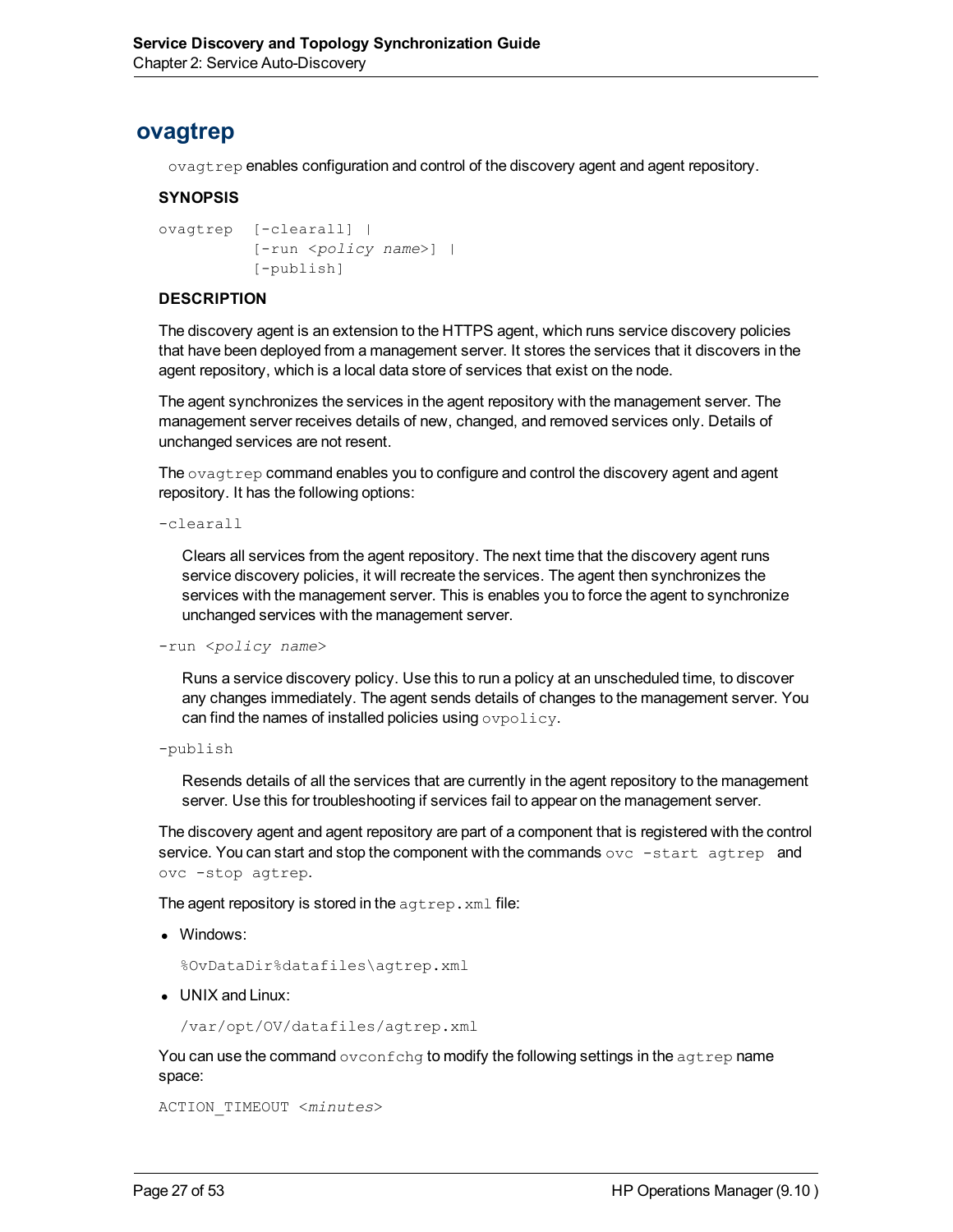Sets the maximum number of minutes that a service discovery policy can run. If the policy runs any longer, the discovery agent stops running the policy and logs an error in the system log (<*data\_dir*>/log/System.txt).

INSTANCE\_DELETION\_THRESHOLD <*value*>

Sets the number of times that service discovery policies must fail to discover existing services before the agent deletes the services from the agent repository.

If a service discovery policy can no longer discover a service that exists in the agent repository, the discovery agent deletes the service from the agent repository only after the service discovery policy has run the number of times that you specify with this setting.

For example, to set the action timeout to five minutes with the following command:

ovconfchg -ns agtrep -set ACTION\_TIMEOUT 5

After you change the action timeout or instance deletion threshold, restart the component with the following command:

ovc -restart agtrep.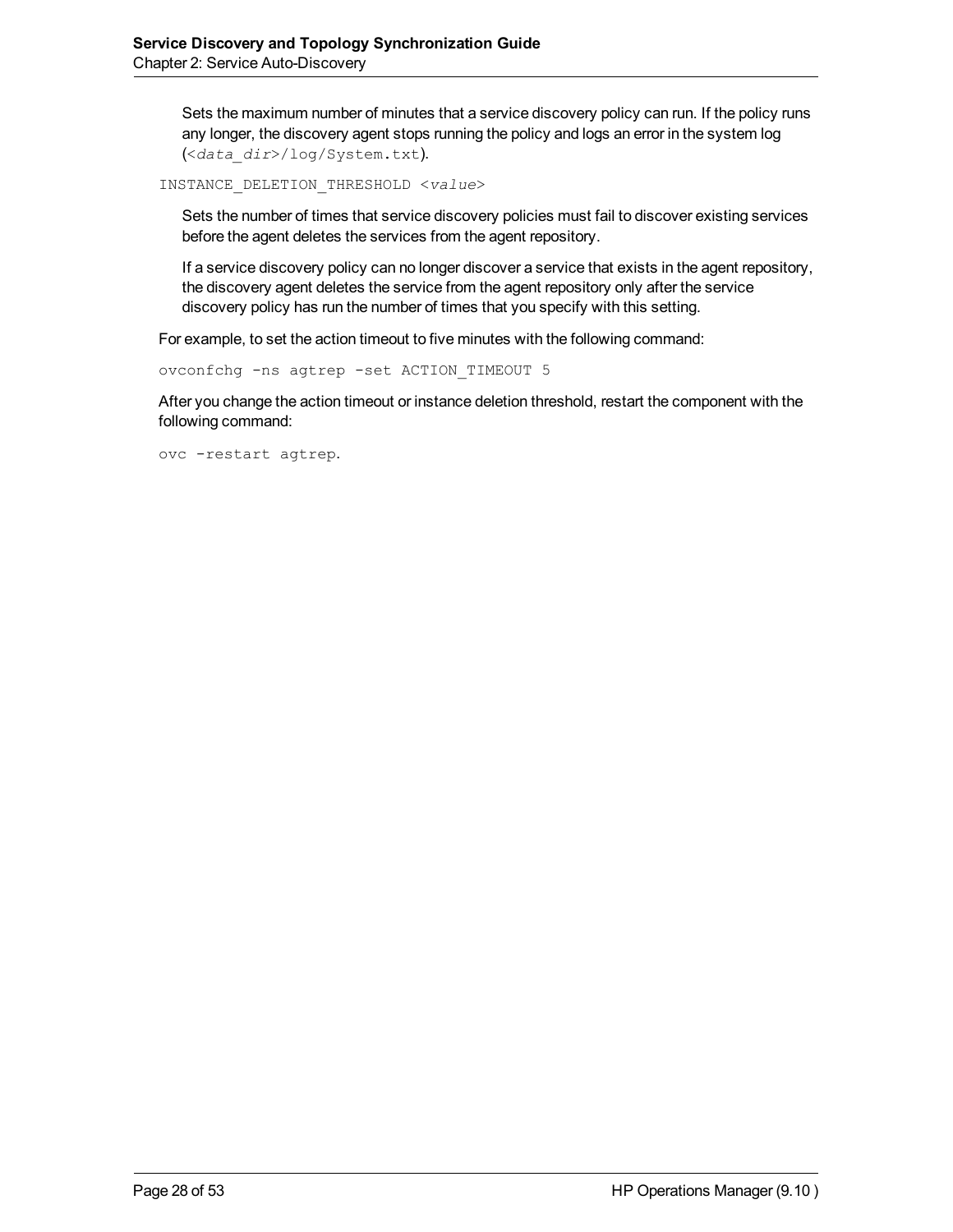# <span id="page-28-0"></span>**opcsvcdisc**

opcsvcdisc is the service discovery server process on the HPOM management server.

#### **DESCRIPTION**

The service discovery server (opcsvcdisc) on the management server receives the discovered topology data and processes it by applying context mapping rules. Context mapping rules filter the topology data to determine which topology data updates the target management server accepts. For details, see ["Map](#page-32-0) [topology](#page-32-0) [data](#page-32-0) [on](#page-32-0) [the](#page-32-0) [target"](#page-32-0) [\(on](#page-32-0) [page](#page-32-0) [33\).](#page-32-0)

## **Configuration variables**

You can use the command ovconfchg to modify the following settings:

 $\bullet$  OPC CONFIG CHANGE SYNC

Enables online configuration synchronization between management servers. The synchronization updates changes to nodes, node groups, and services. In addition, node to node group assignments are synchronized.

Namespace: opc

Default value: FALSE

For details, see ["Topology](#page-47-1) [Synchronization](#page-47-1) [Configuration](#page-47-1) [Parameters"](#page-47-1) [\(on](#page-47-1) [page](#page-47-1) [48\)](#page-47-1).

<sup>l</sup> ForwardingTargets

Comma-separated list of target management servers. Format: <server>:port,…. Requires a restart of the opcsvcdisc process.

Namespace: om. svcdiscserver

Default value: empty

For details, see ["Topology](#page-47-1) [Synchronization](#page-47-1) [Configuration](#page-47-1) [Parameters"](#page-47-1) [\(on](#page-47-1) [page](#page-47-1) [48\)](#page-47-1).

• LOG LEVEL

The service discovery server supports the following log levels:

- **Log level 1 logs errors only.**
- **Log level 3 logs errors and information (including raw data received from the agent).**
- **EXECT** Log level 10 logs tracing information for debugging purposes, for example method parameters.

Namespace: om. svcdiscsserver

Default value: 3

For details, see ["Log](#page-51-0) [Level](#page-51-0) [Configuration"](#page-51-0) [\(on](#page-51-0) [page](#page-51-0) [52\)](#page-51-0).

<sup>l</sup> opr.toposync.dumpData

Dumps the synchronization data into XML files.

```
Namespace: om. svcdiscserver. mapping
```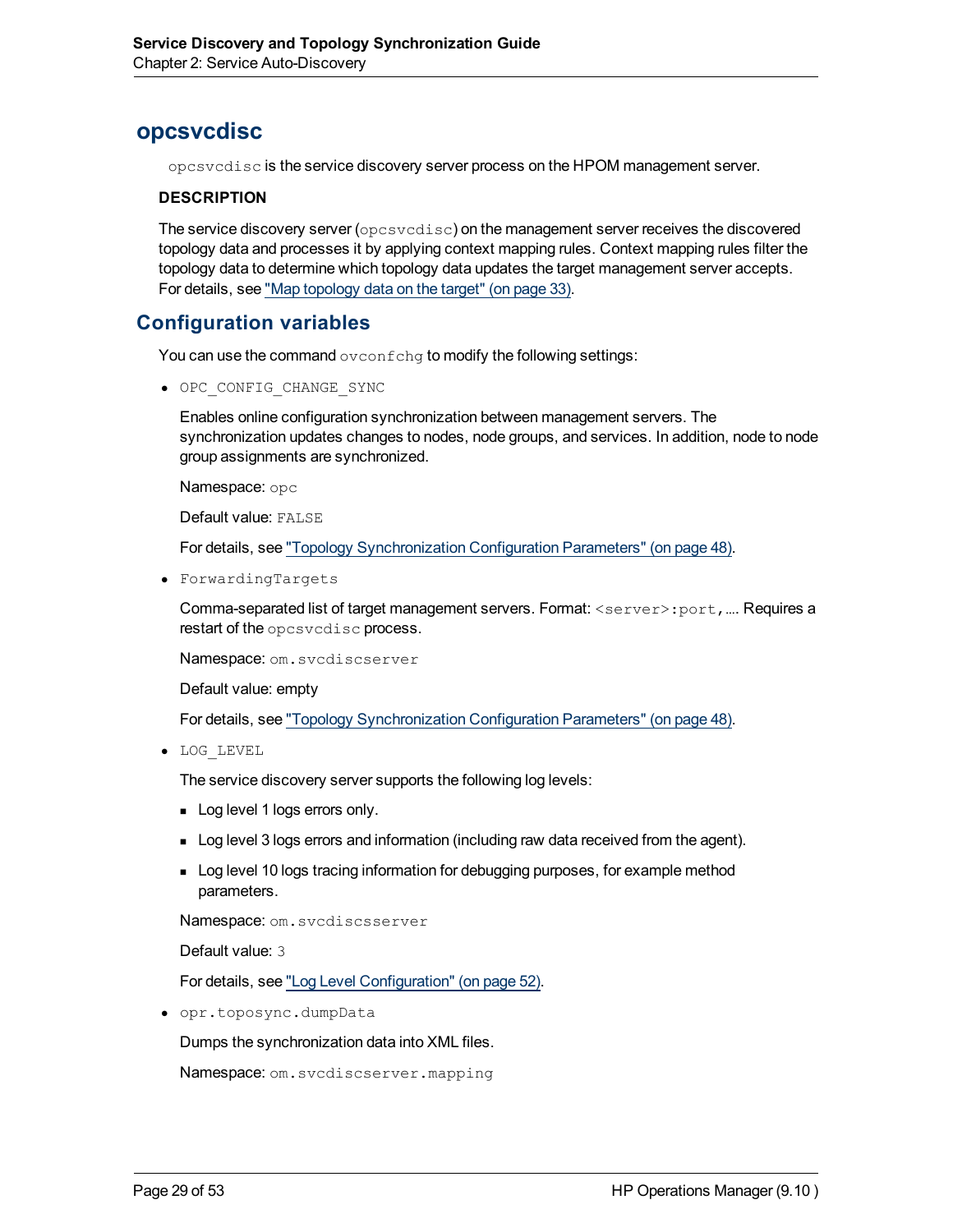Default value: FALSE

For details, see ["Creating](#page-49-0) [a](#page-49-0) [Synchronization](#page-49-0) [Data](#page-49-0) [Dump"](#page-49-0) [\(on](#page-49-0) [page](#page-49-0) [50\)](#page-49-0).

## **Log files**

The service discovery server logs are stored in the following log files:

<sup>l</sup> /var/opt/OV/shared/server/log/OvSvcDiscServer.log

OvSvcDiscServer.log contains log information related to the discovery server (for example, receiving data, processing data, and storing data in the model).

For details about increasing the level of detail maintained in the log file, see ["Service](#page-51-1) [Discovery](#page-51-1) [Server](#page-51-1) [Log](#page-51-1) [Level](#page-51-1) [Configuration"](#page-51-1) [\(on](#page-51-1) [page](#page-51-1) [52\)](#page-51-1).

<sup>l</sup> /var/opt/OV/shared/server/log/opr-svcdiscserver.log

opr-svcdiscserver.log contains log information related to mapping and filtering.

For details about increasing the level of detail maintained in the log file, see ["Mapping](#page-51-2) [Log](#page-51-2) [Level](#page-51-2) [Configuration"](#page-51-2) [\(on](#page-51-2) [page](#page-51-2) [52\).](#page-51-2)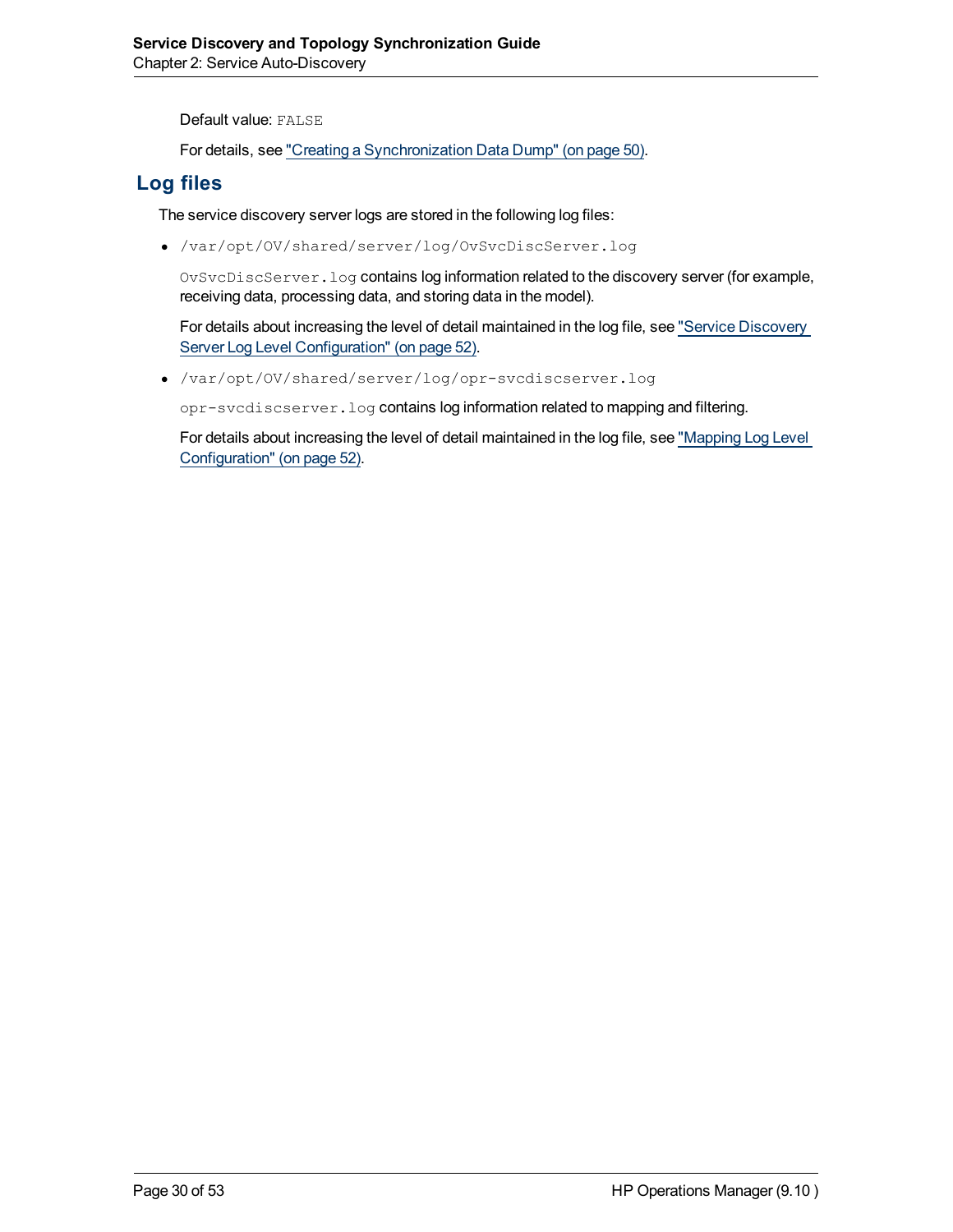# <span id="page-30-0"></span>**Testing and troubleshooting**

# **Manually run a discovery policy**

To make sure that all discovered services are forwarded to the management server before the next scheduled discovery, complete the following steps:

1. On the managed node, clear the agent repository, type:

ovagtrep -clearall

2. Run the discovery policy, type:

```
ovagtrep -run <policy_name>
```
For example, type ovagtrep -run "SI-SystemDiscovery" to run the Systems Infrastructure SPI policy SI-SystemDiscovery.

## **Log files**

The discovery agent logs are stored in the following log files:

• Windows:

%OvDataDir%log\System.txt

• UNIX and Linux:

/var/opt/OV/log/System.txt

The service discovery server logs are stored in the following log files:

<sup>l</sup> /var/opt/OV/shared/server/log/OvSvcDiscServer.log

OvSvcDiscServer.log contains log information related to the discovery server (for example, receiving data, processing data, and storing data in the model).

For details about increasing the level of detail maintained in the log file, see ["Service](#page-51-1) [Discovery](#page-51-1) [Server](#page-51-1) [Log](#page-51-1) [Level](#page-51-1) [Configuration"](#page-51-1) [\(on](#page-51-1) [page](#page-51-1) [52\)](#page-51-1).

<sup>l</sup> /var/opt/OV/shared/server/log/opr-svcdiscserver.log

opr-svcdiscserver.log contains log information related to mapping and filtering.

For details about increasing the level of detail maintained in the log file, see ["Mapping](#page-51-2) [Log](#page-51-2) [Level](#page-51-2) [Configuration"](#page-51-2) [\(on](#page-51-2) [page](#page-51-2) [52\).](#page-51-2)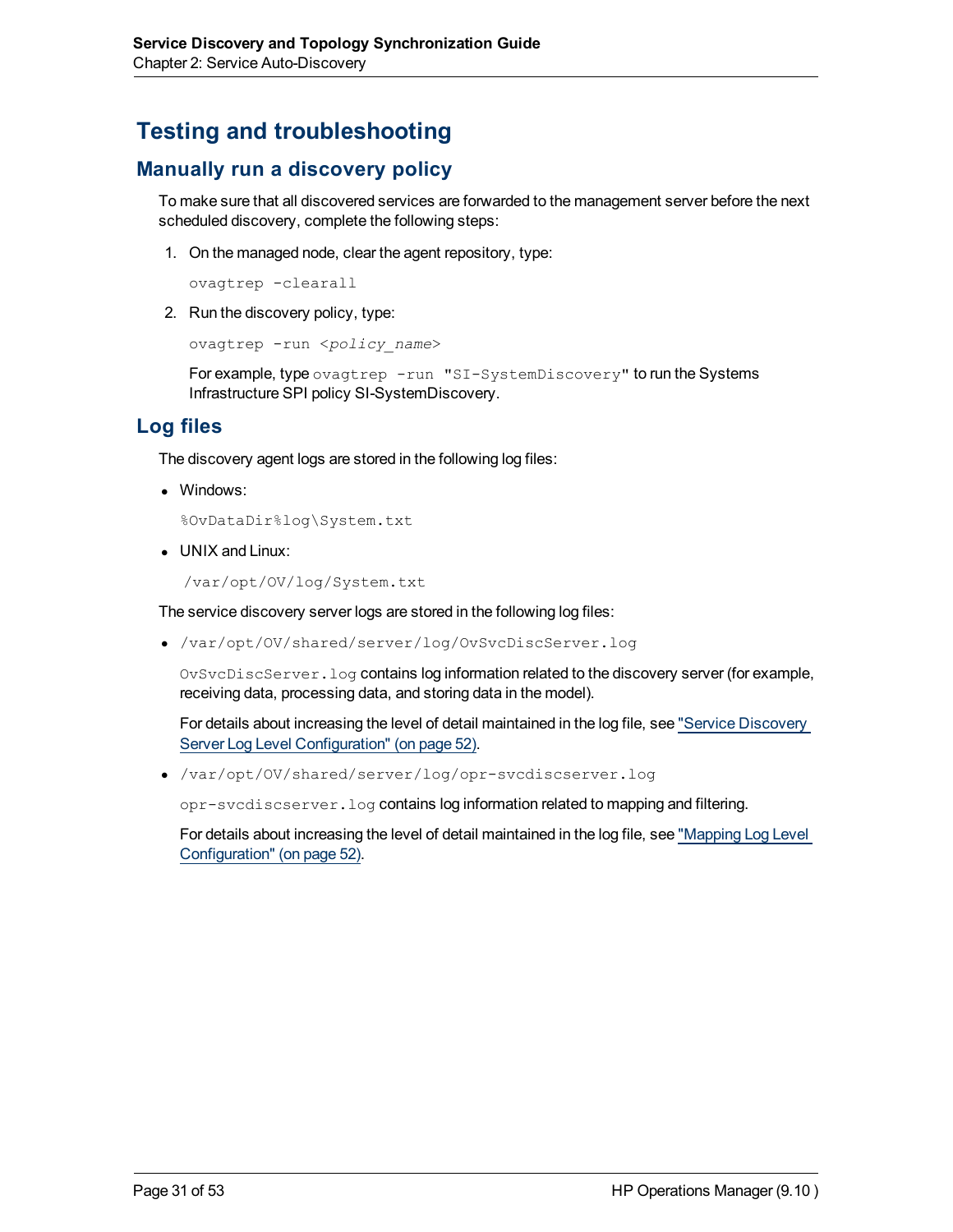# **Chapter 3**

# <span id="page-31-0"></span>**Topology Synchronization**

In an environment with multiple HPOM management servers, you can automatically exchange topology data between management servers by configuring topology synchronization.

You can synchronize topology data between the following products:

- HP Operations Manager for UNIX (HPOM for UNIX) version 9.10 with the appropriate server patch
- HP Operations Manager on Linux (HPOM on Linux) version 9.10 with the appropriate server patch
- HP Operations Manager for Windows (HPOM for Windows) version 8.16 and higher
- HP Operations Manager i (HP OMi) version 9.00 and higher

Topology synchronization includes the following types of topology data:

- Nodes
- Node groups
- Node hierarchies

**Note:** If you synchronize hierarchical node groups from HPOM for Windows to an HPOM for UNIX or HPOM on Linux management server, the hierarchy becomes a flat list of node groups on the HPOM for UNIX or HPOM on Linux management server.

- Layout groups
- Services
- Assignments between these types of topology data

These types of topology data are referred to generically as configuration items (CIs).

**Note:** Topology synchronization does not forward other types of configuration data, for example policies, instruction texts, or applications. For information about exchanging the complete HPOM configuration (for example in server pooling environments), see the *HPOM Administrator's Reference*.

When you use topology synchronization, the source management servers forward topology data to a list of target management servers that you specify. The source management servers send all the topology data, and the target management servers process the data that they receive by applying context mapping rules. Context mapping rules filter the topology data to determine which topology data updates the target management server accepts.

Therefore, when you configure topology synchronization, make sure that you configure the context mapping rules on the target management server before the source management server starts to send topology data.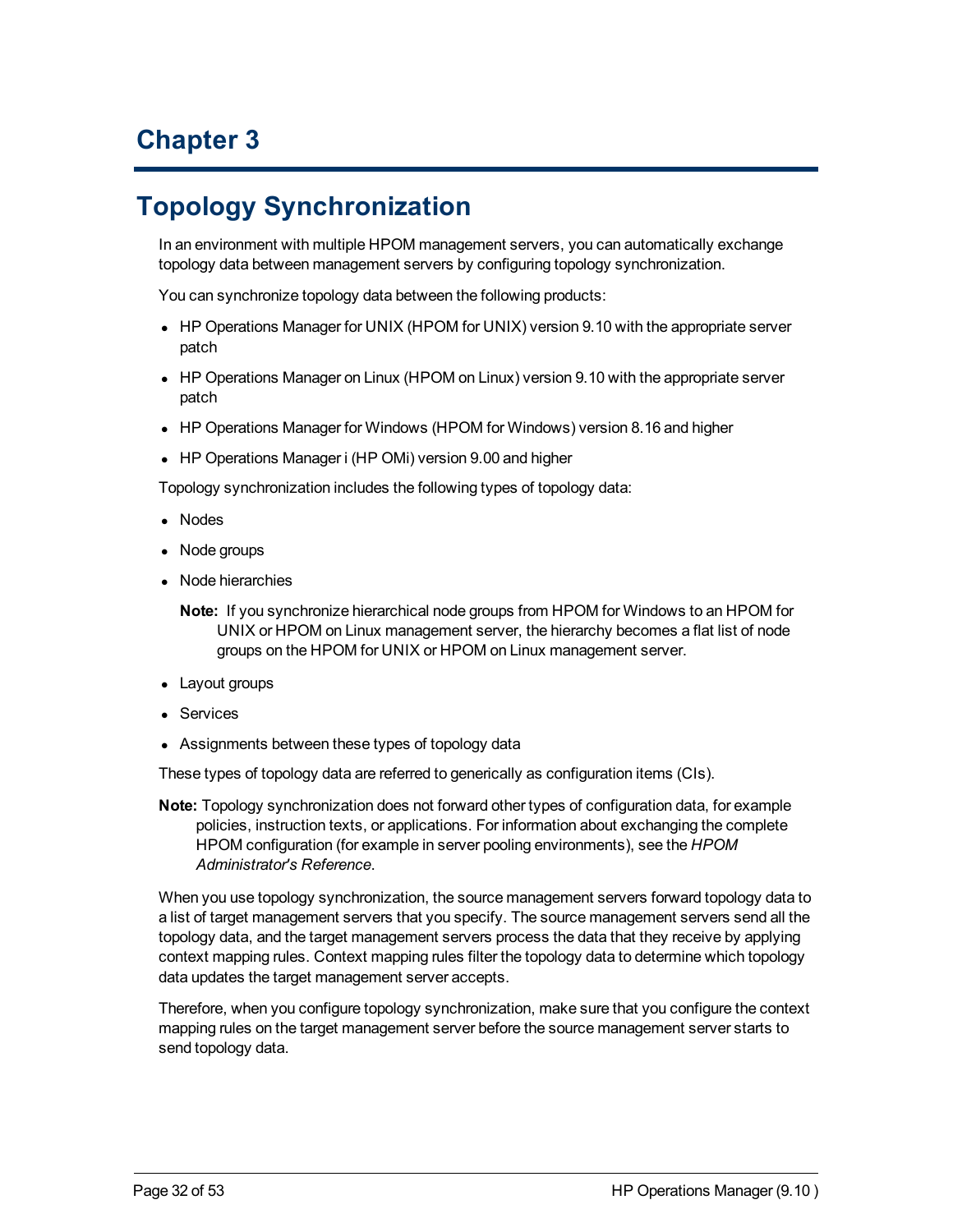# <span id="page-32-0"></span>**Map topology data on the target**

Target management servers filter configuration items (CIs) in topology data that they receive by applying context mapping rules. A context is a group of CIs. A context mapping applies a context to CIs that match specified conditions. The management server synchronizes all the CIs that you map to any context, and ignores all other CIs.

HPOM provides default context mapping rules. The default context mapping rules map incoming CIs to a context, except for some default CIs and some CIs that relate to HP BSM Operations Management. Therefore, if you use the default context mapping rules, a target management server synchronizes almost all the topology data that it receives from source management servers.

You can modify the default context mapping rules so that the target management server synchronizes only the CIs that you need on that server. You modify the default context mapping rules by changing the following XML file:

```
/var/opt/OV/shared/server/conf/discovery/sync-
packages/default/contextmapping.xml
```
**Note:** The default context mapping file is part of a default synchronization package, which also contains other types of mapping files. The other mapping files are reserved for future use. You must not remove the default synchronization package.

The default context mapping file maps the context called  $\det \det$  to those services that do not have the ID root services, systemservices, or applicationservices, and to those nodes that are not of the type agent, omserver, ipaddress, or interface.

#### **Default context mapping file**

```
<?xml version="1.0" encoding="UTF-8"?>
<Mapping xmlns:xsi="http://www.w3.org/2001/XMLSchema-instance"
  xsi:noNamespaceSchemaLocation="../../../schemas/mapping.xsd">
    <Rules>
      <Rule name="Filter out default and OMi related instances">
        <Condition>
          <And>
            <Not>
              <Equals ignoreCase="true">
                < \land \land \land<Value>root_services</Value>
              </Equals>
            </Not>
            <Not><Equals ignoreCase="true">
                < \land \land \land<Value>systemservices</Value>
              </Equals>
            </Not>
            <Not><Equals ignoreCase="true">
                <OMId/>
                 <Value>applicationservices</Value>
```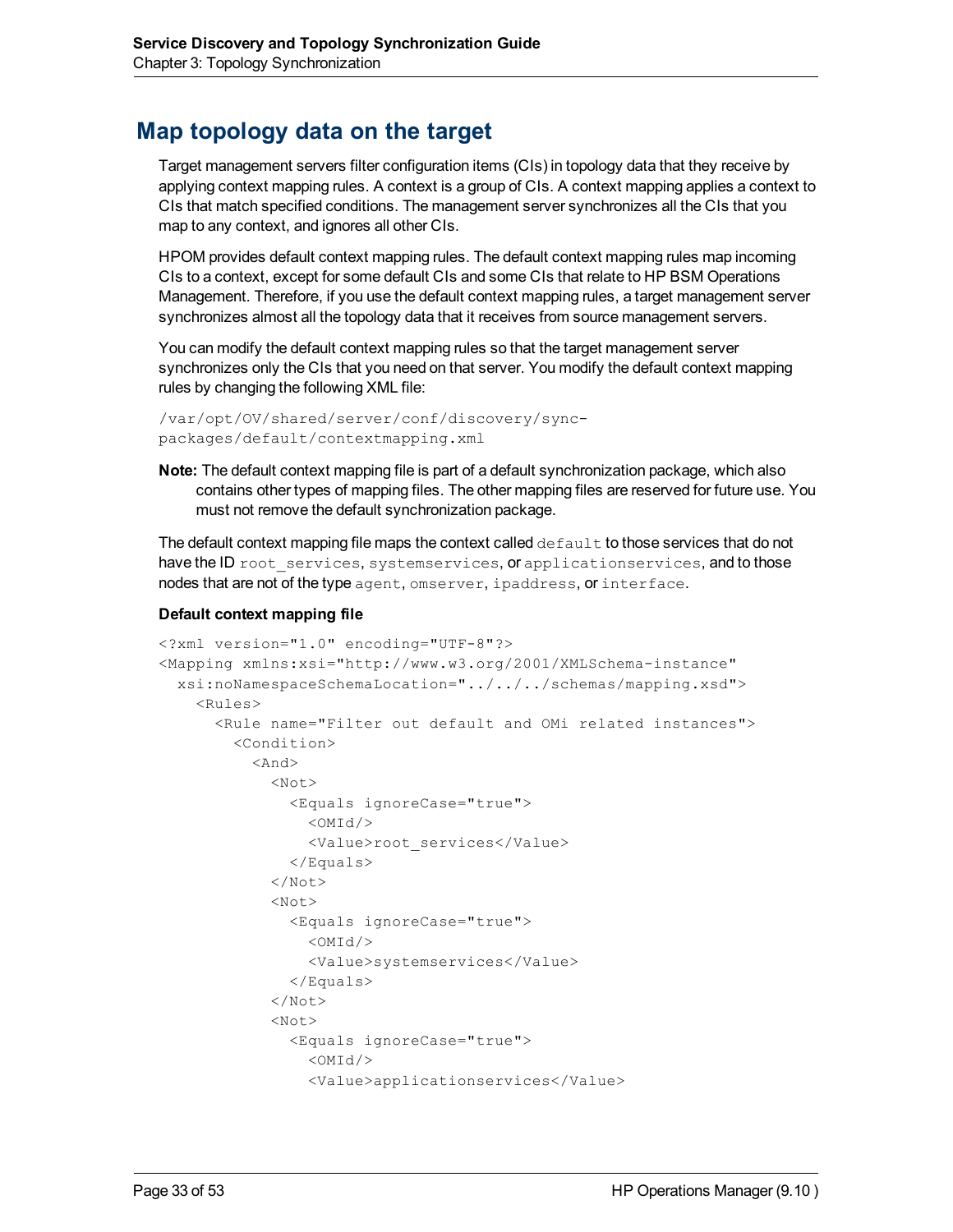```
</Equals>
           </Not><Not>
             <Equals>
               <OMType/>
               <Value>agent</Value>
             </Equals>
           \langle/Not>
           <Not>
             <Equals>
               <OMType/>
               <Value>omserver</Value>
             </Equals>
           \langle/Not>
           <Not>
             <Equals>
               <OMType/>
               <Value>ipaddress</Value>
             </Equals>
           </Not>
           <Not>
             <Equals>
               <OMType/>
               <Value>interface</Value>
             </Equals>
           \langle/Not>
        \langle And\rangle</Condition>
      <MapTo>
            <Context>default</Context>
      </MapTo></Rule>
  </Rules>
</Mapping>
```
If you want to exclude more topology data, you can modify the contents of the Condition element. The Condition element contains operator elements (for example And, Not, Equals). Some of these operator elements contain other operator elements, and others contain operand elements (for example, OMId, OMType, Value).

#### **Example domain name condition**

The following example shows a fragment of XML, which excludes nodes that are in the domain example.com :

```
<Not><And>
    <IsNode/>
        <Matches>
      <OMAttribute>PrimaryNodeName</OMAttribute>
      <Value>.*\.example\.com</Value>
```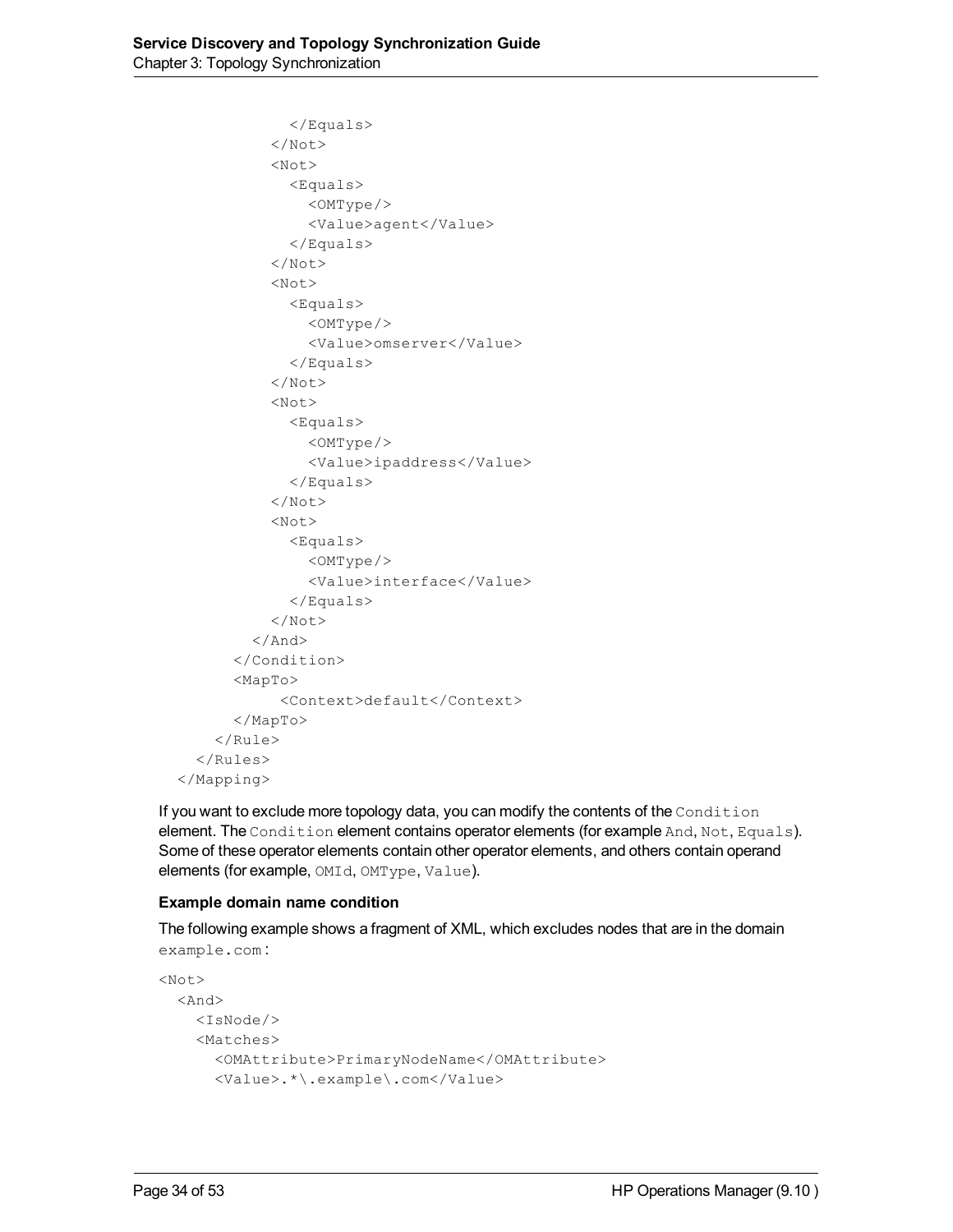```
</Matches>
   \langle / And\rangle</Not>
```
#### **Example service type ID condition**

The following example shows a fragment of XML, which excludes services that have a service type ID that starts with "SiteScope":

```
<Not>
  <StartsWith>
    <OMType/>
    <Value>SiteScope</Value>
  </StartsWith>
\langle/Not\rangle
```
#### **Example origin server condition**

The following example shows a fragment of XML, which excludes CIs that originate from the server hpom5.example.com:

```
<Not>
  <Equals>
     <OriginServer/>
     <Value>hpom5.example.com</Value>
  </Equals>
\langle/Not>
```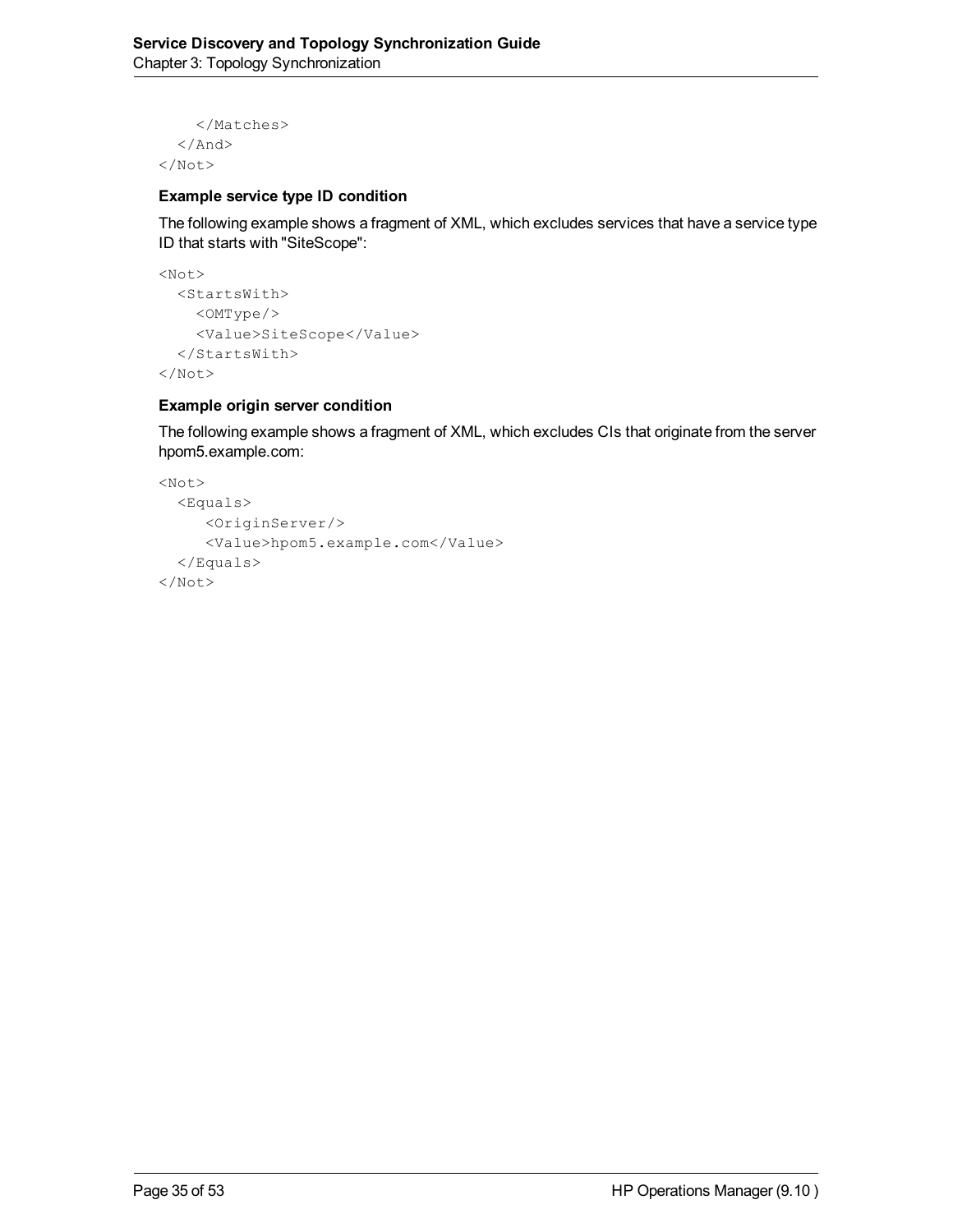# **Operator Elements**

#### **True**

 $<$ True $/$ 

This operator always returns true when all nested operators return true. It is useful for declaring default (fall-back) rules. In a mapping engine that is using the early-out mode, make sure that this operator is only used at the end of the synchronization package with the lowest priority.

#### **False**

<False/>

Always returns false. You can use the False element to temporarily disable rules.

#### **And**

```
<And>
    <!-- Operator -->
    <!-- Operator -->
    [... more operators ...]
\langle And\rangle
```
Returns true when all nested operators return true.

The <And> operator is exclusive. This means that if the result of the first operator is false, the next operator is not evaluated. Use this operator to implement rules with higher performance by placing the simplest condition first and the most complex condition at the end.

#### **Or**

```
<Or><!-- Operator -->
    <!-- Operator -->
    [... more operators ...]
\langle/Or>
```
Returns true if at least one of the operators returns true.

#### **Not**

```
<Not><!-- Operator -->
</Not>
```
Returns true if the operator does not return true.

The  $\langle \text{Not} \rangle$  operator is exclusive. This means that evaluation stops as soon as a child operator returns true.

#### **Exists**

```
<Exists>
    \langle !-- Operand -->
<Exists>
```
The value of the operand must not be null.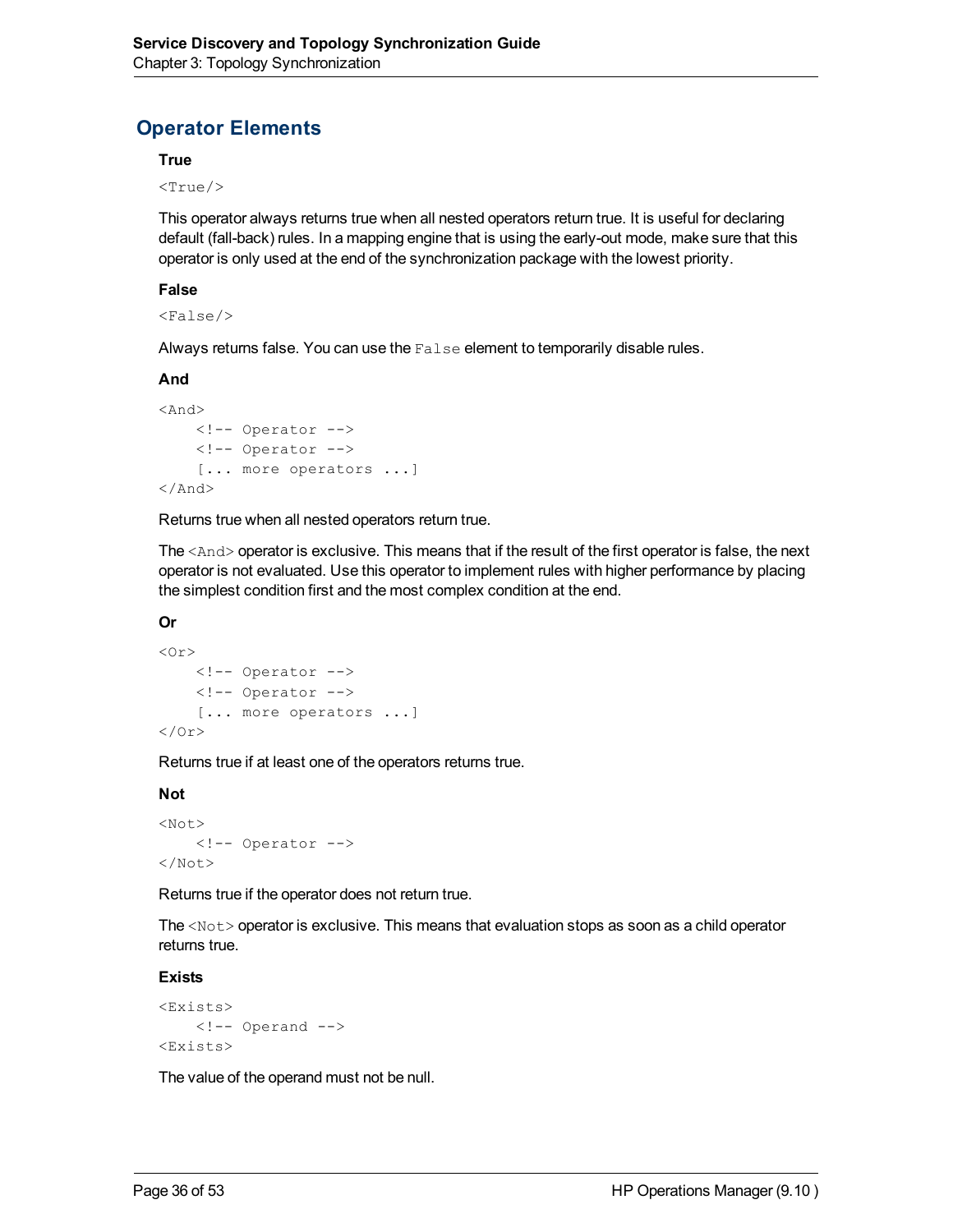#### **Is Node**

<IsNode/>

True if the CI is imported as a node, which is the case if the CI type is listed in the nodetypes.xml file.

True if the element is a managed node in HPOM.

#### **Is Root CI**

<IsRootCI/>

True if the CI is a root CI (a root CI has no parent).

#### **Equals**

```
<Equals>
      \langle !-- Operand -->
      \langle!-- Operand -->
      \langle \cdot | -- \cdot . . . \cdot -- \rangle</Equals>
<Equals ignoreCase="[true|false]">
      \langle !-- Operand -->
      \langle!-- Operand -->
      \langle \cdot | -- \cdot . . . \cdot -- \rangle</Equals>
```
The values of the operands must be equal. If there are more than two operands, all operands must be equal to each other. Using the optional attribute ignoreCase, you can also compare the string values of the operands independent of capitalization. By default the equals operator does not ignore case.

#### **Starts With**

```
<StartsWith>
    \langle!-- Operand -->
    \langle!-- Operand -->
</StartsWith>
```
The string value of the first operand must start with the value of the second operand.

#### **Ends With**

```
<EndsWith>
    \langle !-- Operand -->
    \langle !-- Operand -->
</EndsWith>
```
The string value of the first operand must end with the value of the second operand.

#### **Matches**

```
<Matches>
    \langle!-- Operand -->
     \langle !-- Operand -->
</Matches>
```
The string value of the first operand must match the regular expression of the second operand.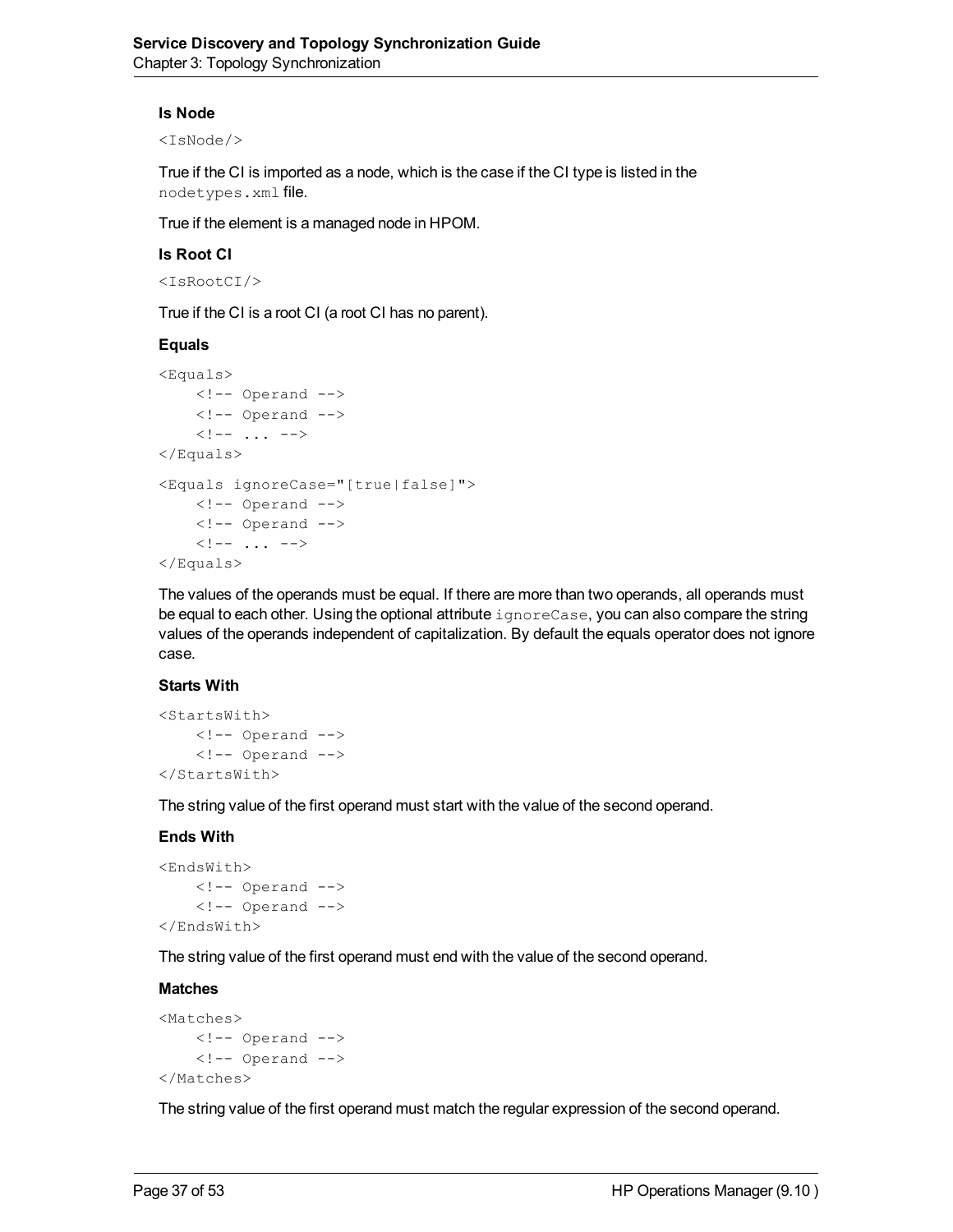#### Example:

```
<Matches>
    <Attribute>host_dnsname</Attribute>
    <Value>.*\.example\.com</Value>
</Matches>
```
For more information on applicable regular expressions, see:

<http://java.sun.com/j2se/1.5.0/docs/api/java/util/regex/Pattern.html>

#### **Contains**

```
<Contains>
    \langle !-- Operand -->
    \langle !-- Operand -->
<Contains>
```
The value returned by the first operand must contain the value of the second operand. If the operand's return type is a list, the list must contain at least one element that is equal to the second operand. If the operand's return type is a string, the value of the second operand must be a substring of the first operand.

#### **Is Deletion CI**

```
<IsDeletionCI/>
```
True if the CI is used to delete CIs.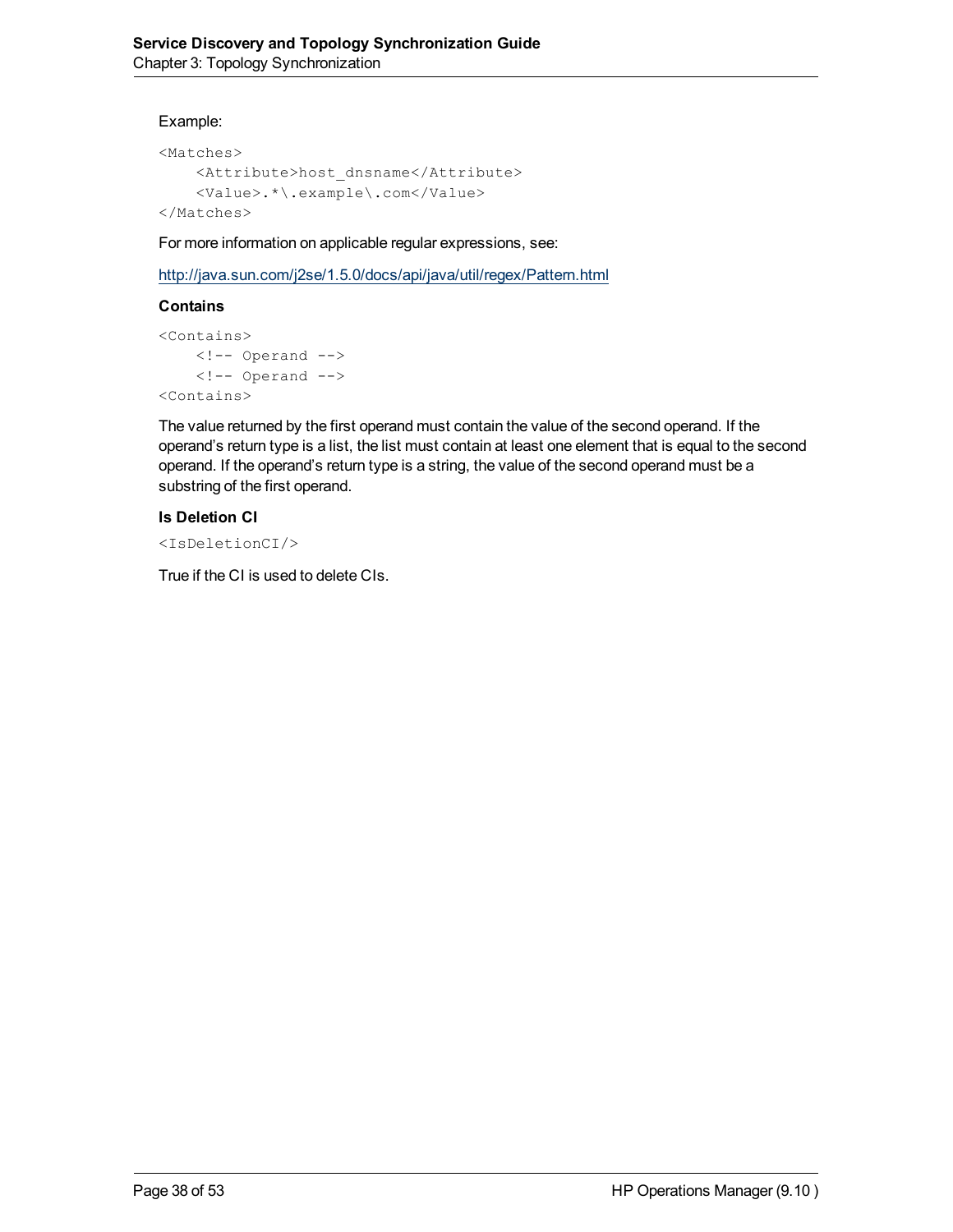# **Operand Elements**

#### **HP Operations Manager Service ID**

 $<$ OMI $d$ />

Return type: String

Returns the HPOM ID string of the CI as stored in Operations Management. The HPOM ID returns different values as follows:

Services: HPOM ID is the service ID

Nodes: HPOM ID is the unique ID

Node Groups: HPOM ID is the node group ID

#### **Operations Manager Type**

<OMType/>

Return type: String

Returns the HPOM Type stored in Operations Management. For HPOM services, the HPOM Type is the service type definition. For nodes, the HPOM Type is set to the constant value "node".

#### **Caption**

<Caption/>

Return type: String

Returns the caption string of the CI in the RTSM or BSM.

#### **HP Operations Manager Attribute**

<OMAttribute>[Name]</OMAttribute>

#### Return type: String

Returns the value of the HPOM attribute with the given name.

#### **Replace**

```
<Replace [regExp="true|false"]>
     <In>\langle!-- 1st. Operand -->
     \langle/In\rangle<For>\langle!-- 2nd. Operand -->
     \langle/For\rangle<By>
          \langle !-- 3rd. Operand -->
     \langle/By>
</Replace>
```
#### Return type: String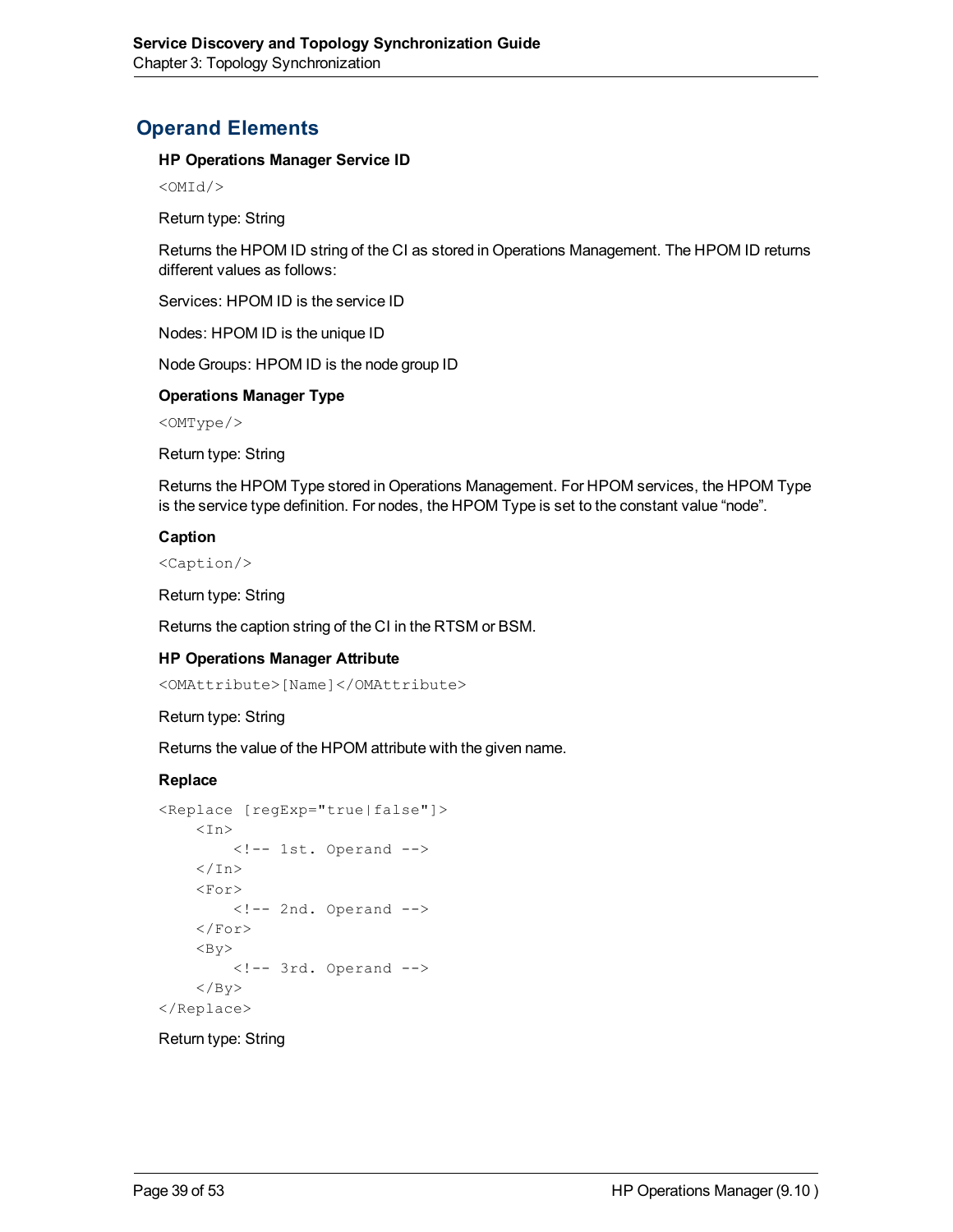Replaces the strings in the return value of the first operand for all occurrences of the return value of the second operator by the return value of the third operand. For example, to replace all occurrences of a backslash in the CI caption by an underscore, you must declare the following:

```
<Replace>
     <In>        <CiCaption/>
     \langle/In\rangle<For>        <Value>\</Value>
      \langleFor\rangle<By>
                    <Value>_</Value>
      \langle/By>
</Replace>
```
Optionally, you can use regular expressions for the second operand. You can also use back references in the third operand.

For more information on applicable regular expressions, see:

<http://java.sun.com/j2se/1.5.0/docs/api/java/util/regex/Pattern.html>

This example uses regular expressions to extract part of a domain name:

```
<Replace regExp="true">
    <In>        <Attribute>host_dnsname</Attribute>
    \langle/In>
     <For>        <Value>^[^.]*\.([^.]*).*</Value>
     \langleFor>
    <By>
                  <Value>$1</Value>
     \langle/By>
</Replace>
```
If the attribute host dnsname contains the value server.rio.example.com, the result of the Replace operand is rio.

#### **Value**

```
<Value>[String]</Value>
```
#### Return type: String

Return the constant value.

#### **List**

```
<List>
    <!--Operand-->
    <!--Operand-->
    \langle!--...-->
\langleList>
```
Return type: List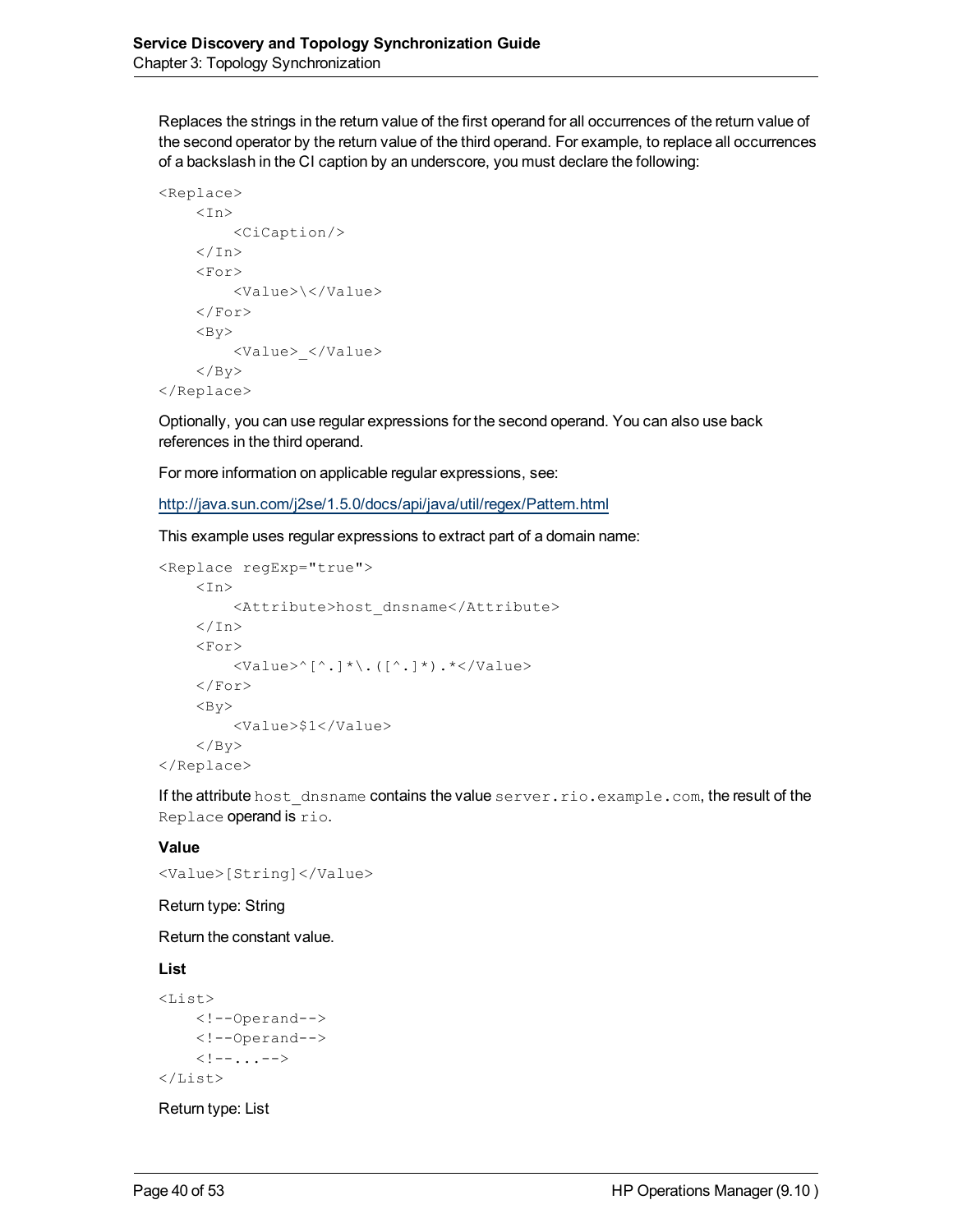The list operand is designed for use with operators that accept lists as input parameters, such as the contains operator. The list operand contains a list of other operands, the values of which are to be added to the returned list.

#### **Parent CI**

<ParentCI/>

Return type: CI

Returns the parent CI of the current CI. If the current CI is the root CI, null is returned.

**Tip:** To check for the root CI, use the IsRoot operator.

#### **Child CI**

```
<ChildCI>
    [Operator]
</ChildCI>
<ChildCI relationType="[relationType]">
    [Operator]
</ChildCI>
```
#### Return type: CI

Description: Returns the first child CI of the current CI that matches the enclosed operator.

#### Optional elements:

relationType: Only follow relations with the specified relation type.

#### **Child CI List**

```
<ChildCIList>
     [Operator (Optional)]
</ChildCIList>
<ChildCIList relationType="[relationType]">
     [Operator (Optional)]
</ChildCIList>
```
Return type: List of CIs

Returns all CI children of the current CI.

#### Optional elements:

Operator: Only CIs that match the operator will be returned.

relationType: Only follow relations with the specified relation type.

#### **Ancestor CI**

```
<AncestorCI>
    [Operator]
</AncestorCI>
```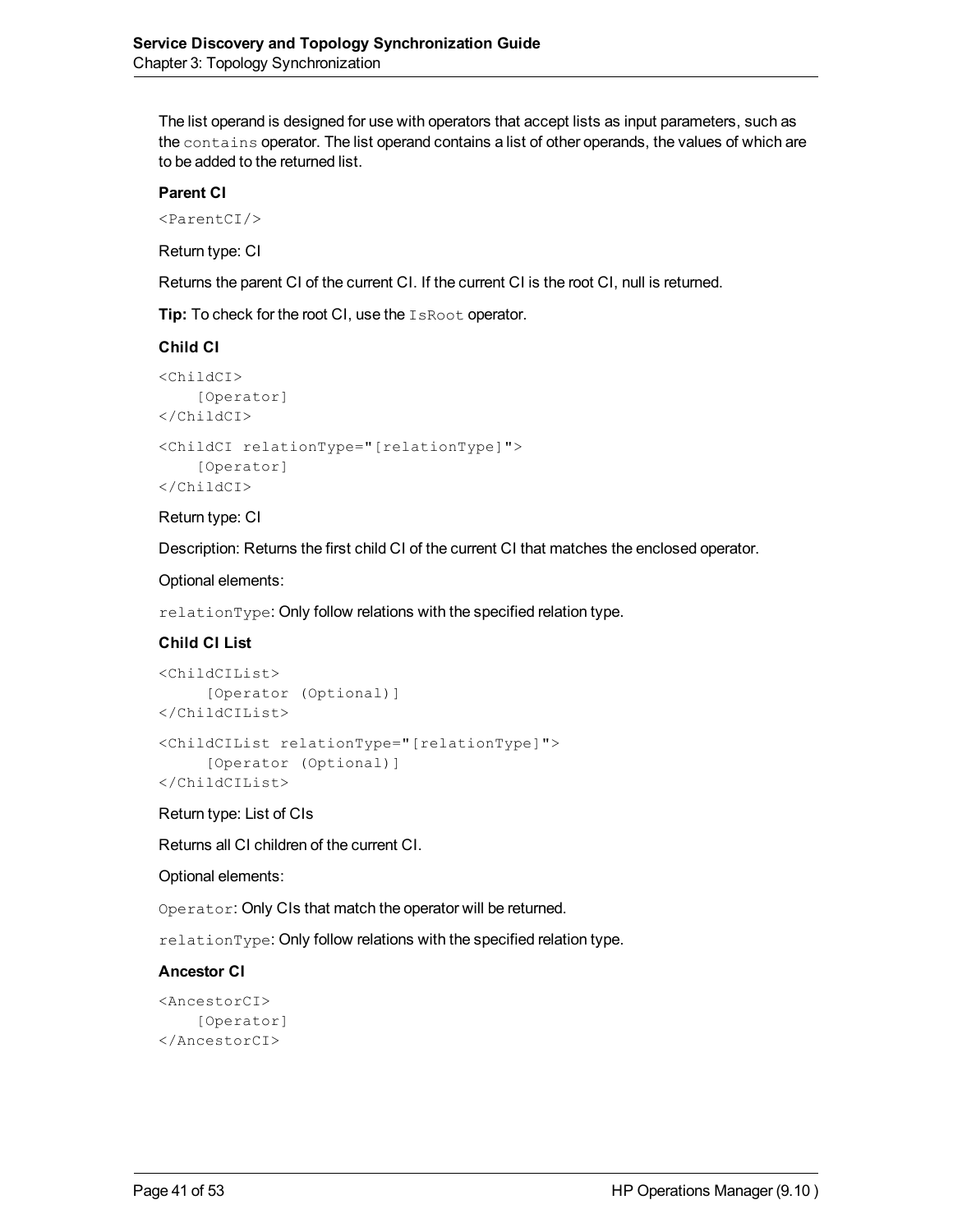```
<AncestorCI relationType="[relationType]">
    [Operator]
</AncestorCI>
```
#### Return type: CI

Returns the first ancestor CI of the current CI that matches the enclosed operator. An ancestor CI is the parent or parent of the parent (and so on) of the current CI.

#### Optional elements:

relationType: The dependency must have the specified relation type.

#### **Descendant CI**

```
<DescendantCI>
    [Operator]
</DescendantCI>
<DescendantCI relationType="[relationType]">
    [Operator]
</DescendantCI>
```
#### Return type: CI

Returns the first descendant CI of the current CI that matches the enclosed operator. A descendant CI is the child or child of the child (and so on) of the current CI.

#### Optional elements:

relationType: Only follow relations with the specified relation type.

#### **Descendant CI List**

```
<DescendantCIList>
    [Operator (Optional)]
</DescendantCIList>
<DescendantCIList relationType="[relationType]">
    [Operator (Optional)]
</DescendantCIList>
```
Return type: List of CIs

Returns the all descendant CIs of the current CI. A descendant CI is the child or child of the child (and so on) of the current CI.

#### Optional elements:

Operator: Only CIs that match the operator will be returned.

relationType: Only follow relations with the specified relation type.

#### **Dependency CI**

```
<DependencyCI>
    [Operator]
</DependencyCI>
```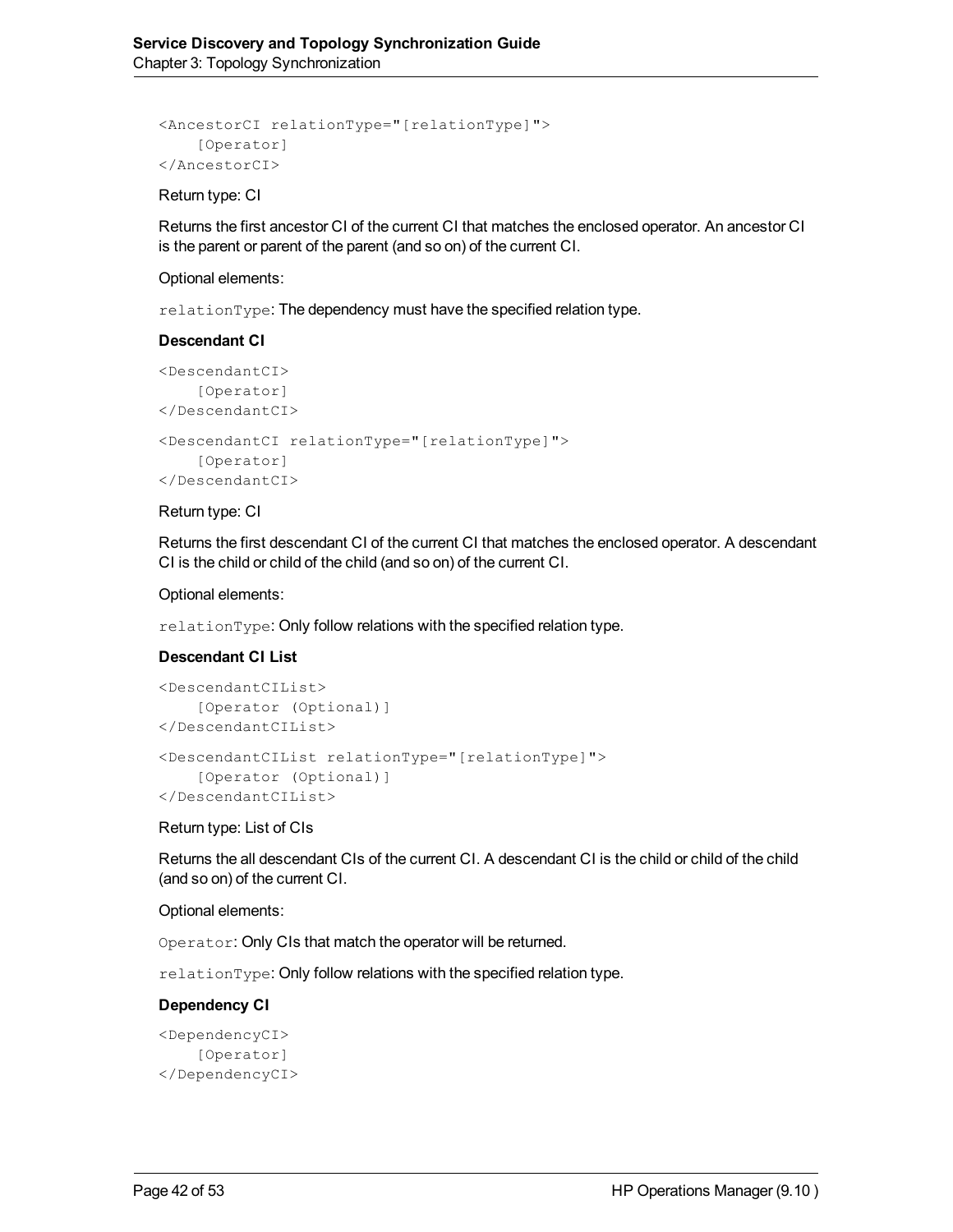```
<DependencyCI relationType="[relationType]">
    [Operator]
</DependencyCI>
```
#### Return type: CI

Returns the first dependency CI that matched the included operator.

#### Optional elements:

relationType: Only follow relations with the specified relation type.

#### **Dependency CI List**

```
<DependencyCIList>
    [Operator (Optional)]
</DependencyCIList>
<DependencyCIList relationType="[relationType]">
    [Operator (Optional)]
</DependencyCIList>
```
#### Return type: CI

Returns the list of dependencies.

Optional elements:

Operator: Only CIs that match the operator will be returned.

relationType: The dependency must have the specified relation type.

#### **Dependent CI**

```
<DependentCI>
    [Operator]
</DependentCI>
<DependentCI relationType="[relationType]">
    [Operator]
</DependentCI>
```
#### Return type: CI

Returns the first dependent CI that matched the included operator.

Example for a dependent CI:

ServiceA > hosted\_on > HostB

In this case ServiceA is a dependent CI of HostB. That means if you have HostB and want to have all services that depend on this host, you have to use the <DependentCI> operand. If you have ServiceA and want to have HostB, you have to use the <DependencyCI> operand instead.

Optional elements:

relationType: Only follow relations with the specified relation type.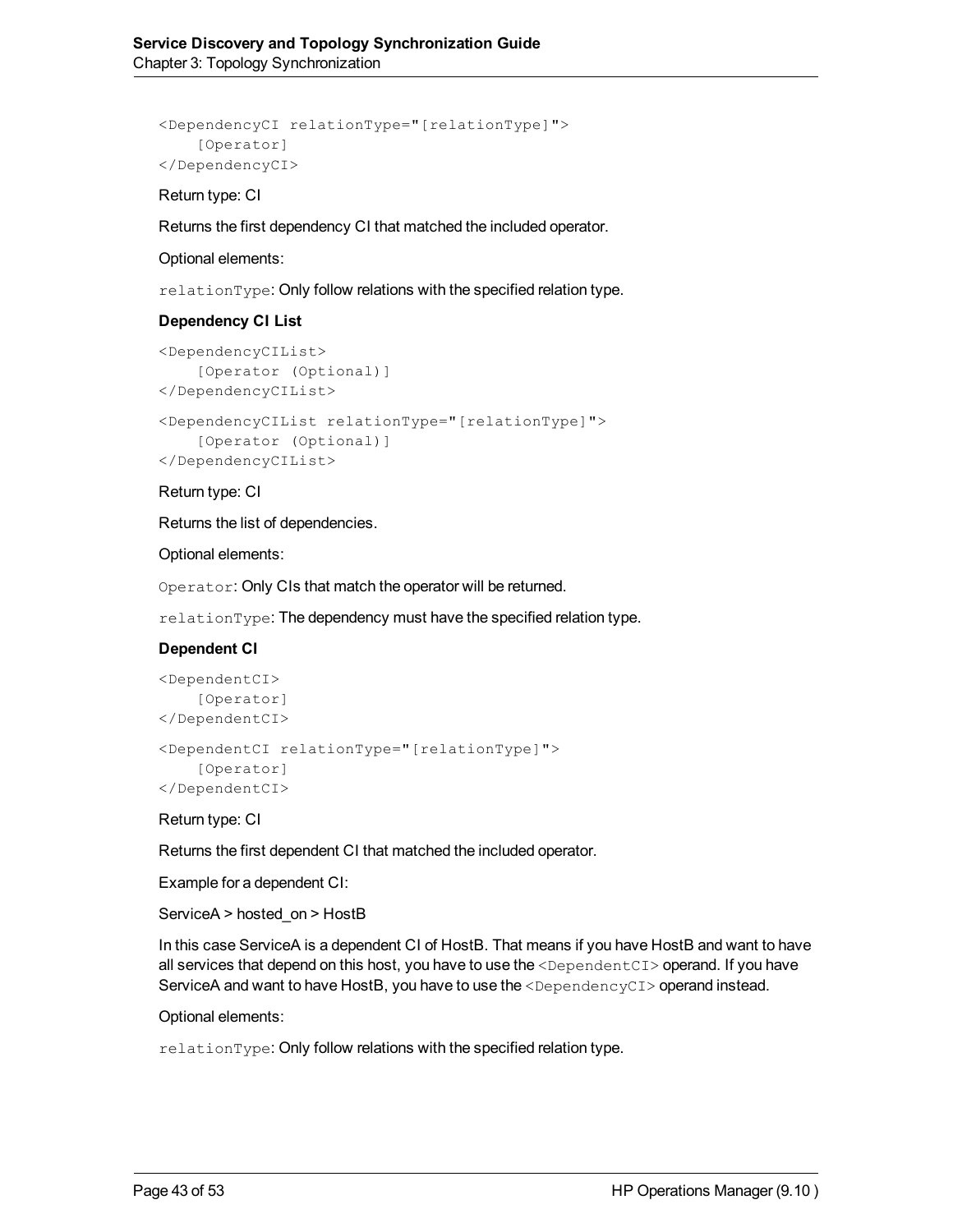#### **Dependent CI List**

```
<DependentCIList>
    [Operator (Optional)]
</DependentCIList>
<DependentCIList relationType="[relationType]">
    [Operator (Optional)]
</DependentCIList>
```
Return type: CI

Returns the list of dependent CI.

Example for a dependent CI:

ServiceA > hosted\_on > HostB

In this case ServiceA is a dependent CI of HostB. That means if you have HostB and want to have all services that depend on this host, you have to use the <DependentCI> operand. If you have ServiceA and want to have HostB, you have to use the <DependencyCI> operand instead.

Optional elements:

Operator: Only CIs that match the operator will be returned.

relationType: The dependency must have the specified relation type.

#### **From CI Get**

```
<From>
     <CI>[CI Operand]
     \langle/CI>
     <Get>
          [Operand]
     \langle/Get\rangle</From>
```
Return type: Return type of the second operand.

Using this operand you can get values from another CI. The first operand [CI Operand] must return a CI instance. The second operand operates on that CI instance and the value of this second operand will be returned by this From operand.

Example:

```
<From>
    <CI><ParentCI>
    \langle/CI><Get>
         <Caption/>
    \langle/Get>
</From>
```
Returns the caption from the parent CI of the current CI.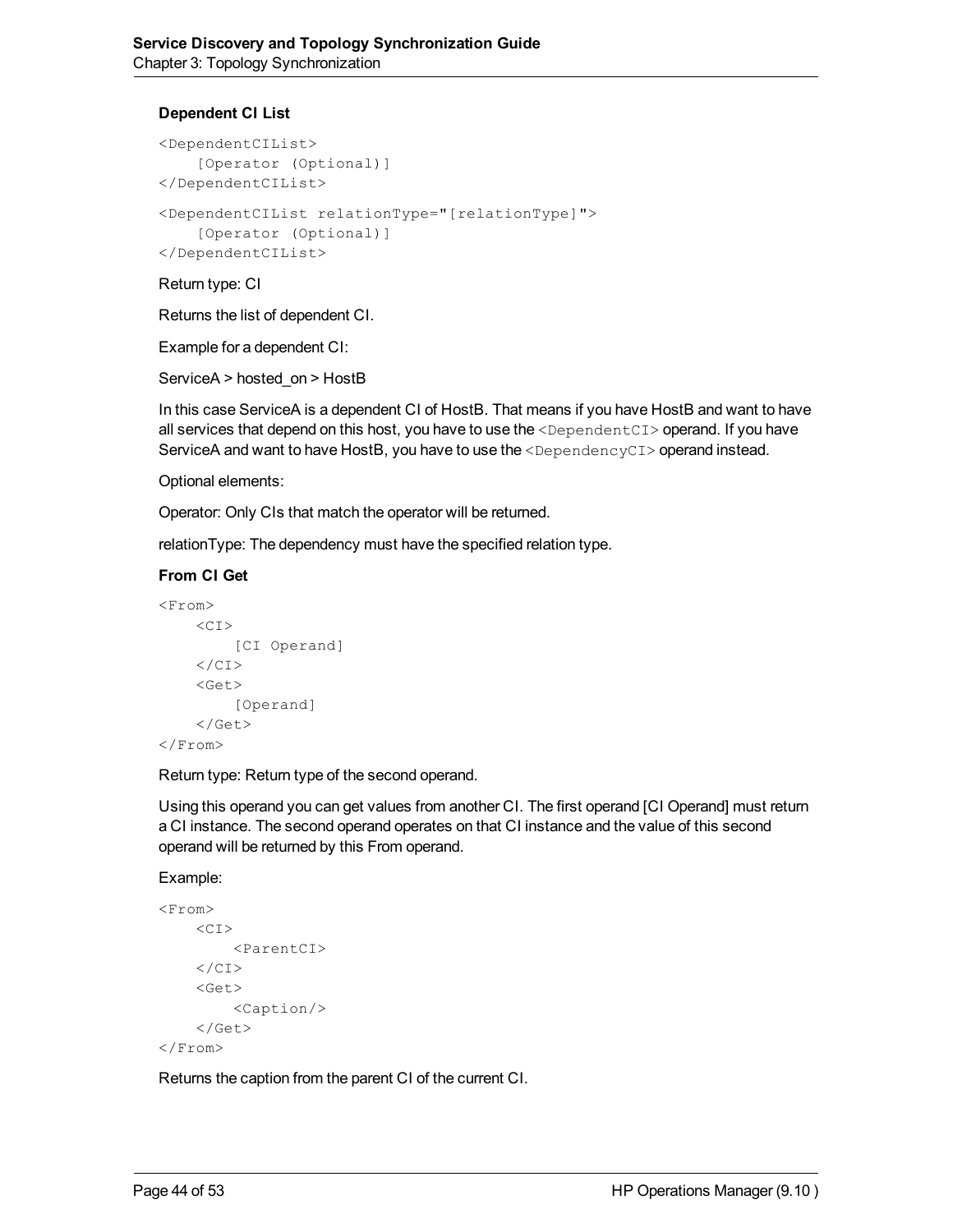#### **Origin Server**

<OriginServer/>

Return type: String

This operand returns the hostname of the server that originally received the discovery data before forwarding it to other servers.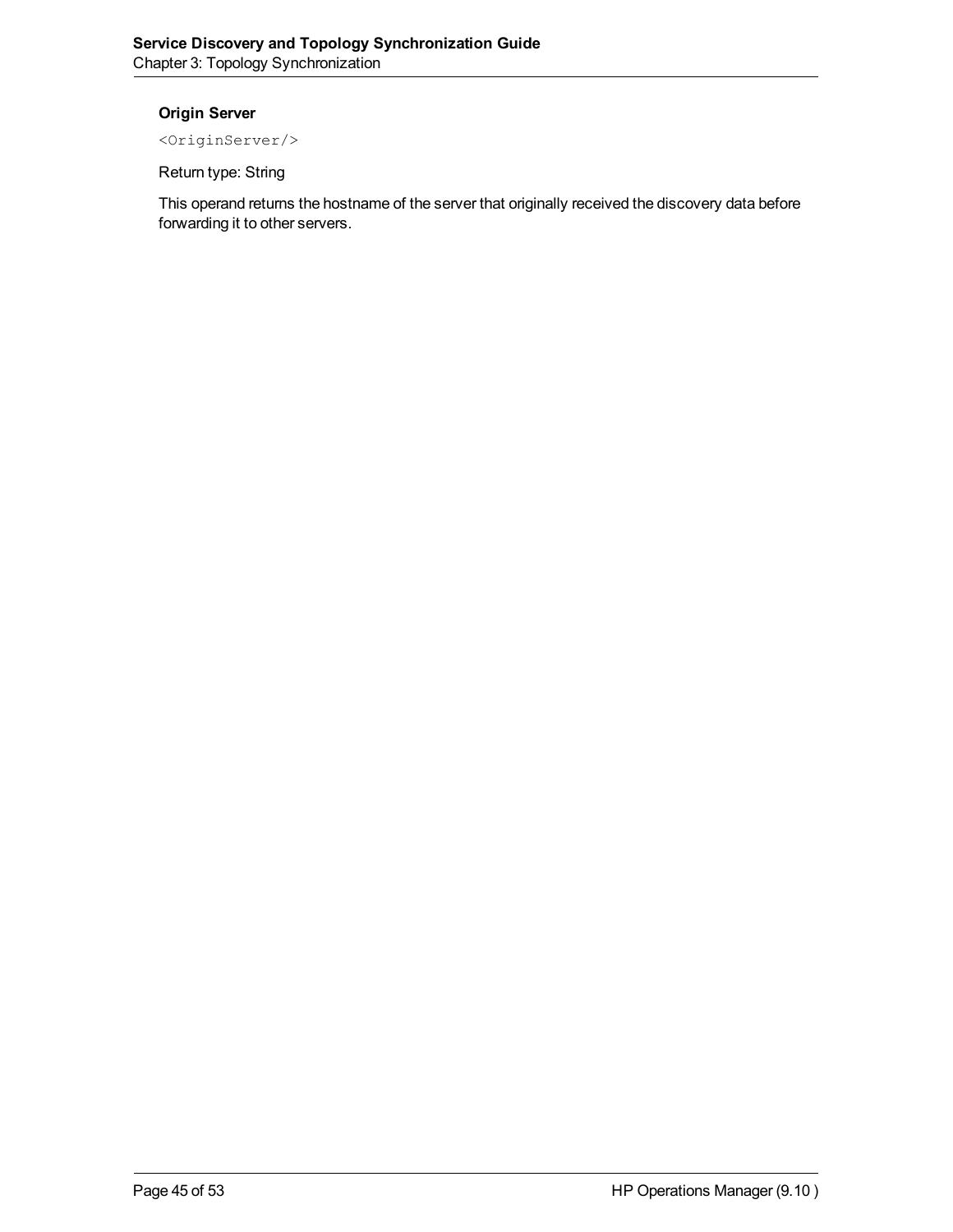# <span id="page-45-0"></span>**Forward topology data**

Topology synchronization enables you to automatically exchange and update node and service configurations between multiple HPOM management servers. A process on the source management server listens for additions, modifications, or deletions to topology data. When a change occurs, the source management server immediately forwards the changed data to the target management servers that you specify. The listener process ensures that the topology data on all servers is always up to date.

The listener process only forwards changes to topology data that occur *after* you enable it. You therefore need to forward all the topology data that already exists on HPOM management servers manually. (You forward topology data manually using the tool startInitialSync on the source management server.)

- **Caution:** Topology synchronization only forwards changes to topology data that occur when the management server processes are running.
- **Note:** Previous releases of HPOM also supported scheduled synchronization based on service auto-discovery policies. Because of performance issues associated with these service autodiscovery policies you are encouraged to migrate to online synchronization. For details, see ["Migrate](#page-46-0) [from](#page-46-0) [scheduled](#page-46-0) [synchronization"](#page-46-0) [\(on](#page-46-0) [page](#page-46-0) [47\)](#page-46-0).

### <span id="page-45-1"></span>**Start synchronization**

To start forwarding topology data, complete the following steps:

- 1. Make sure that your management server meets the prerequisites for topology synchronization. See ["Prerequisites"](#page-4-1) [\(on](#page-4-1) [page](#page-4-1) [5\)](#page-4-1).
- 2. Configure each management server to trust certificates from the other management servers:
	- a. On the source and target management server, export the trusted certificate to a file using the following command:

```
/opt/OV/bin/ovcert -exporttrusted -ovrg server -file <file>
```
The command generates a file with the name that you specify.

b. Copy each file to the corresponding management server, and then import the trusted certificate using the following commands:

```
/opt/OV/bin/ovcert -importtrusted -ovrg server -file <file>
```
/opt/OV/bin/ovcert -importtrusted -file <*file*>

3. Type the following command to enable topology synchronization:

```
/opt/OV/contrib/OpC/enableToposync.sh -online -target <comma_
separated_server_list>
```
Replace <*comma\_separated\_server\_list*> with the fully qualified domain name of the target management server. If you have more than one target management server, separate each server name with a comma (,). Do not include spaces in the server list.

This command restarts the service discovery server. The source management server begins to send any topology data changes immediately.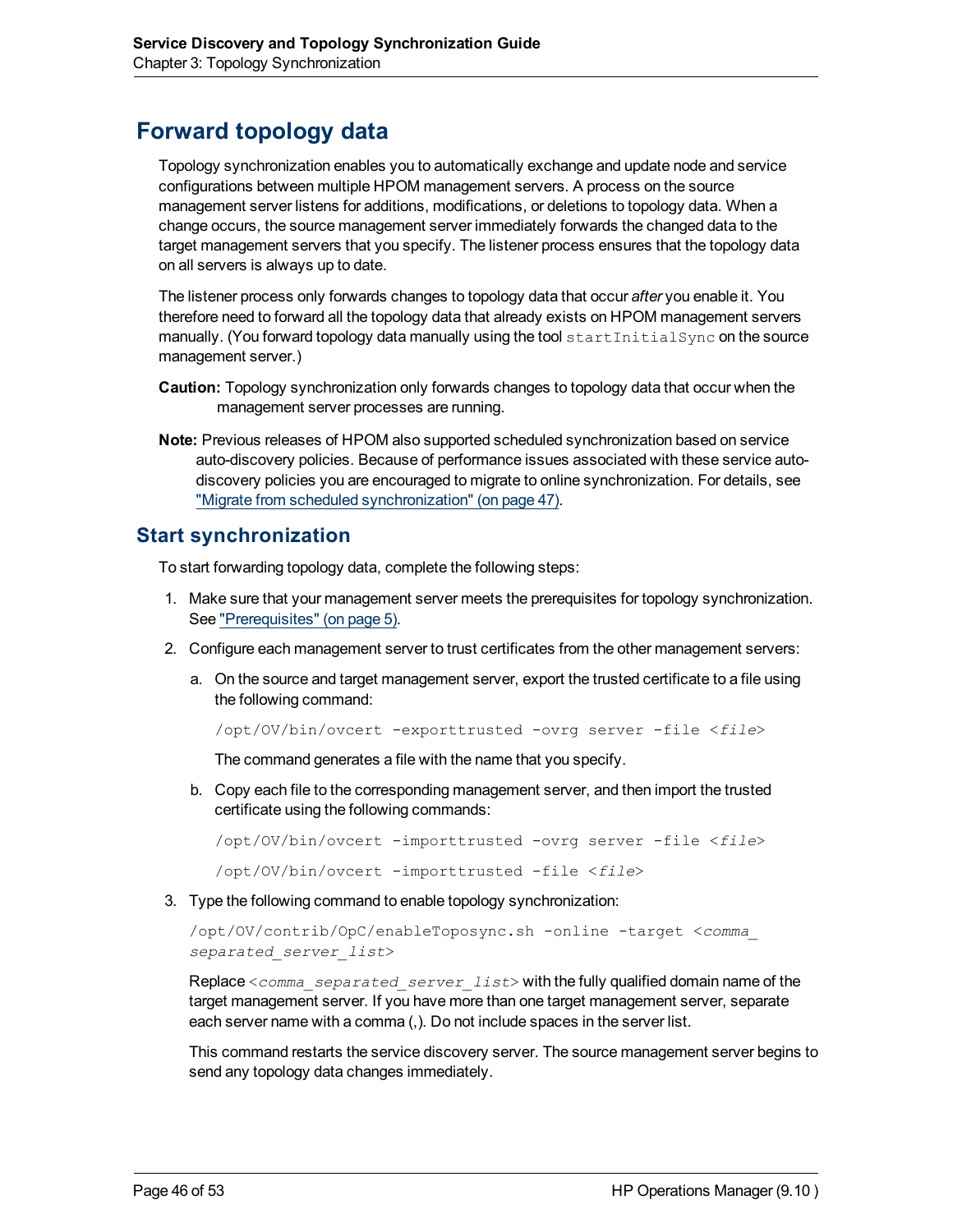4. Type the following command to start the initial synchronization of topology data:

```
/opt/OV/bin/OpC/startInitialSync.sh
```
<span id="page-46-0"></span>For more information about enableToposync.sh, see ["enableToposync"](#page-24-0) [\(on](#page-24-0) [page](#page-24-0) [25\)](#page-24-0).

### **Migrate from scheduled synchronization**

To migrate from scheduled synchronization, complete the following steps:

- 1. Make sure that your management server meets the prerequisites for topology synchronization. See ["Prerequisites"](#page-4-1) [\(on](#page-4-1) [page](#page-4-1) [5\)](#page-4-1).
- 2. Clear the agent repository cache on the management server using the following command:

```
/opt/OV/bin/ovagtrep -clearall
```
3. Remove the service auto-discovery policies from the management server node using the following command:

```
/opt/OV/bin/ovpolicy -remove DiscoverOM
/opt/OV/bin/ovpolicy -remove DiscoverOMTypes
```
4. Deassign the service auto-discovery policies from the management server node using the following command:

```
/opt/OV/bin/OpC/utils/opcnode -deassign_pol node_name=<management_
server> net_type=NETWORK_IP pol_name=DiscoverOMTypes
pol_type=svcdisc
```

```
/opt/OV/bin/OpC/utils/opcnode -deassign_pol node_name=<management_
server> net_type=NETWORK_IP pol_name=DiscoverOM
pol_type=svcdisc
```
/opt/OV/bin/OpC/opcragt -dist <*management\_server*>

Replace <*management\_server*> with the name of the management\_server.

5. Type the following command to enable topology synchronization:

/opt/OV/contrib/OpC/enableToposync.sh -online

This command restarts the service discovery server. The source management server begins to send any topology data changes immediately.

6. Type the following command to start the initial synchronization of topology data:

```
/opt/OV/bin/OpC/startInitialSync.sh
```
### **Stop forwarding topology data**

Type the following command to stop forwarding topology data:

/opt/OV/contrib/OpC/enableToposync.sh -stop

This command stops online synchronization of changes, clears the list of target servers, and restarts the service discovery server.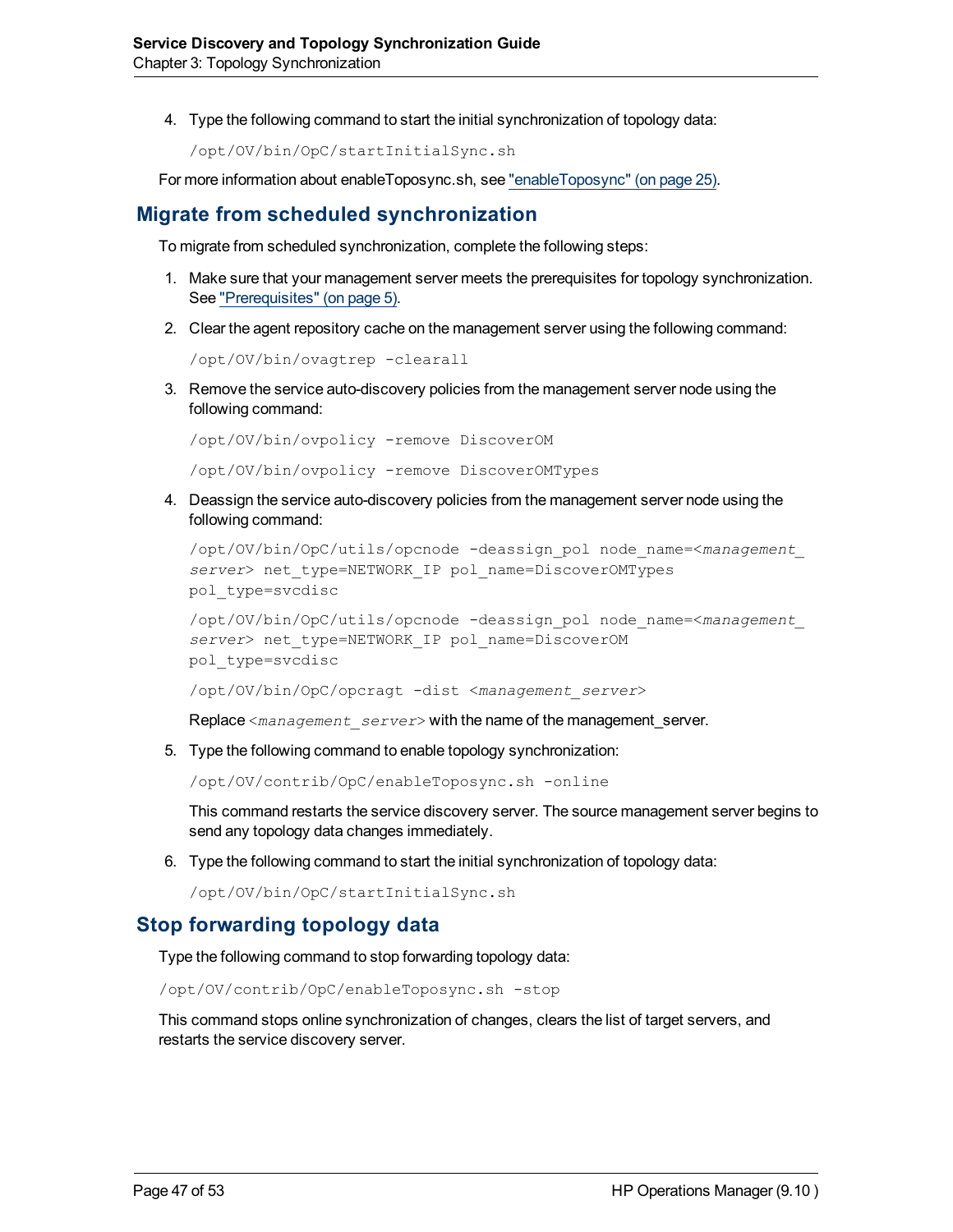# <span id="page-47-1"></span><span id="page-47-0"></span>**Testing and Troubleshooting**

# **Topology Synchronization Configuration Parameters**

The script enableToposync.sh sets two main configuration parameters. You can also set these parameters directly.

• To change the target management servers, type the following command:

/opt/OV/bin/ovconfchg -ovrg server -ns om.svcdiscserver -set ForwardingTargets <*comma\_separated\_server\_list*>

If you change this parameter, you must restart the service discovery server by typing the following command:

/opt/OV/bin/ovc -restart opcsvcdisc

• To enable synchronization:

```
/opt/OV/bin/ovconfchg -ovrg server -ns opc -set OPC_CONFIG_CHANGE_
SYNC TRUE
```
You can change this parameter at any time, without restarting the service discovery server.

## <span id="page-47-2"></span>**Validating XML Configuration Files**

You can use the supplied XML schema definitions to validate the correctness of XML configuration files. You can also use the supplied XML schema definition files to make writing new configuration files easier when using a suitable XML editor. You can use Eclipse or another editor of your choice that is capable of validating an XML file against a schema.

 $XSD<sup>1</sup>$  is a standard from World Wide Web Consortium (W3C) for describing and validating the contents of XML files. XSD files are provided for all XML configuration files.

For more information, see the XML Schema documentation by W3C available from the following web site: [http://www.w3.org/XML/Schema.](http://www.w3.org/XML/Schema)

The XML schema definition that you can use to validate context mapping.  $xml$  is in the following file:

/var/opt/OV/shared/server/conf/discovery/schemas/mapping.xsd

### **Validating Files Automatically**

Each configuration file is automatically validated against the associated XSD file whenever it is read. If a file cannot be validated, an error message is written to the error log that describes the location of the error in the validated file.

#### **Validating Files Manually**

With a modern XML editor, you can validate a file against a schema. Eclipse, for example, can validate an XML file against a schema, if the top level element of the document contains a reference to an XSD file. To enable validation, add the following attributes to the top level element of an XML file:

<sup>1</sup>XML Schema Definition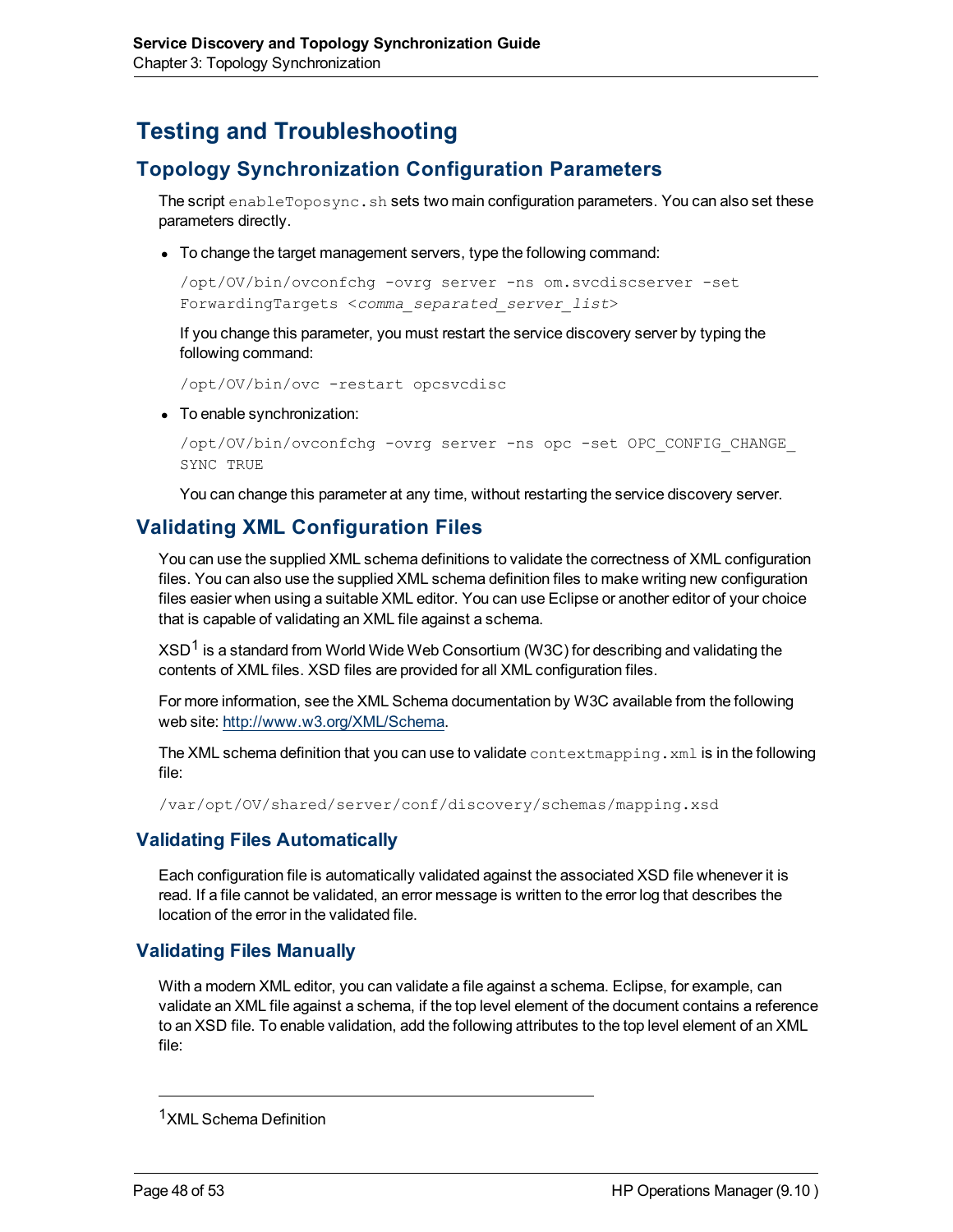xmlns:xsi="http://www.w3.org/2001/XMLSchema-instance" xsi:noNamespaceSchemaLocation="<*path or URL to schema file*>"

Replace <path or URL to schema file> with the respective path or URL to the schema file against which you want to validate. For a contextmapping. xml file, add the following:

```
<?xml version="1.0" encoding="UTF-8"?>
<Mapping xmlns:xsi="http://www.w3.org/2001/XMLSchema-instance"
xsi:noNamespaceSchemaLocation=
"/var/opt/OV/shared/server/conf/discovery/schemas/mapping.xsd">
...
</Mapping>
```
After you have added the reference, the Eclipse editor validates the file and suggests valid elements when pressing **CTRL**+**SPACE** during editing. See the following figure for an example.



**Note:** You may have to reopen the XML file after you have added the XSD reference to the XML file before Eclipse starts to validate it and provides suggestions.

# **Dumping Synchronization Data**

You can use a dump of the synchronization data to:

- Troubleshoot mapping rules to discover incorrect mappings.
- Compare the data sent to the data in the database, and the data changed and added during the mapping.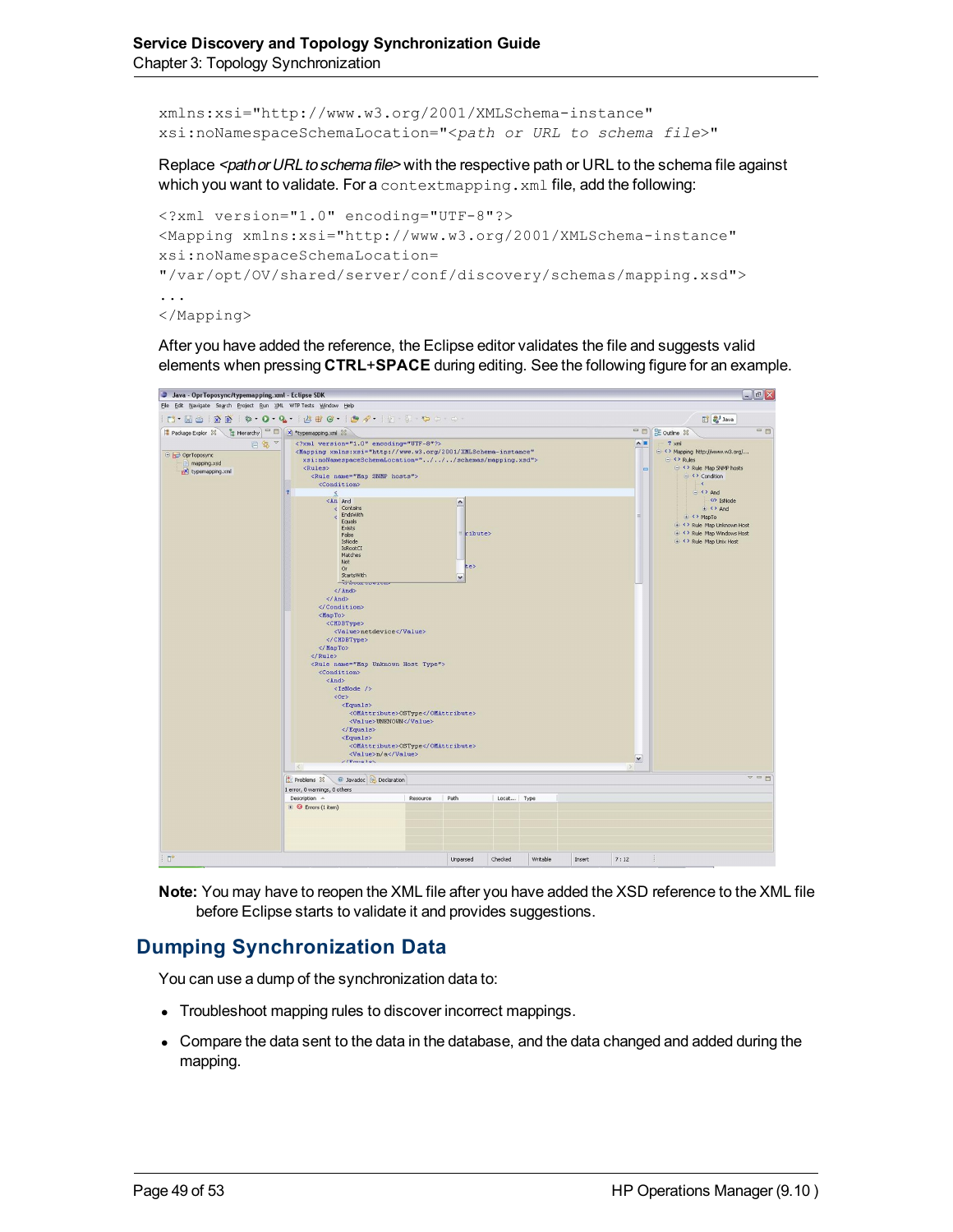### <span id="page-49-0"></span>**Creating a Synchronization Data Dump**

A synchronization data dump contains the synchronized topology data in XML files.

There are two separate dumps:

- The first is recorded following CI data normalization.
- The second is recorded following the processing of the mapping rules.

To activate the creation of synchronization data dumps:

1. Type the following command:

```
ovconfchg -ovrg server -ns om.svcdiscserver.mapping -set
opr.toposync.dumpData TRUE
```
2. Type the following command to restart the service discovery server:

**ovc -restart opcsvcdisc**

### **Data Dump Example**

Here is an example extract from a data dump after mapping has been performed:

```
<CI><OMId>Root</OMId>
 <OMType />
 <Caption>Root</Caption>
 <Node>false</Node>
 <Service>false</Service>
 <OMAttributes />
 <CMDBId />
 <CMDBAttributes />
 <CMDBType />
 <RootContainerId />
 <Children>
   <RelationType>container_f</RelationType>
   <CI><Context>operations-agent</Context>
      <OMId>03a2f7b2-ec88-7539-0532-c5b07da188dd</OMId>
     <OMType>agent</OMType>
     <Caption>Operations-agent on met</Caption>
     <Node>false</Node>
      <Service>false</Service>
      <OMAttributes>
       <AgentId>03a2f7b2-ec88-7539-0532-c5b07da188dd</AgentId>
       <Name>met.deu.hp.com</Name>
      </OMAttributes>
      <CMDBType>hp_operations_agent</CMDBType>
      <RootContainerId>{8BB8864B-CEC9-4B26-BD4C-
41F2C97C108E}</RootContainerId>
     <Dependencies>
        <RelationType>hosted_on</RelationType>
```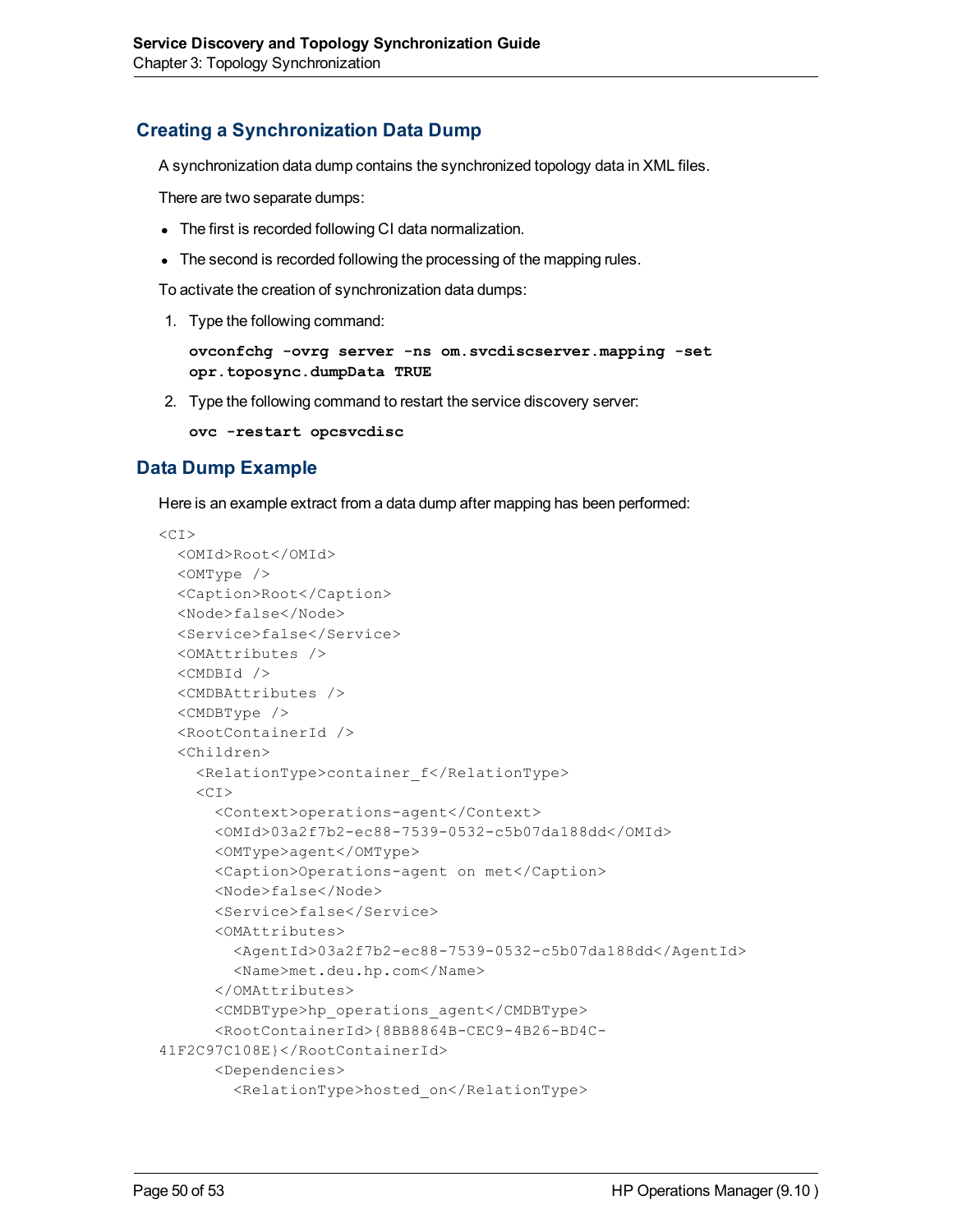```
\langleCT>
          <Context>VISPI</Context>
          <Context>nodegroups</Context>
          <OMId>{8BB8864B-CEC9-4B26-BD4C-41F2C97C108E}</OMId>
          <OMType>node</OMType>
          <Caption>met</Caption>
          <Node>true</Node>
          <Service>false</Service>
          <NodeGroupList>
            <NodeGroupID>OpenView_Windows2000</NodeGroupID>
            <NodeGroupID>Root_Nodes</NodeGroupID>
          </NodeGroupList>
          <MACAddressList />
          <OMAttributes>
            <AgentId>03a2f7b2-ec88-7539-0532-c5b07da188dd</AgentId>
            <CommType>HTTPS</CommType>
            <DiscoveryDomain>${DefaultDomain}</DiscoveryDomain>
            <Domain>deu.hp.com</Domain>
            <Name>met.deu.hp.com</Name>
            <OSType>Windows_32</OSType>
            <OSVersion>2000 (5.0)</OSVersion>
            <SystemType>x86/x64 Compatible</SystemType>
            <VirtualNodeType>0</VirtualNodeType>
          </OMAttributes>
          <CMDBId />
          <CMDBType>nt</CMDBType>
          <RootContainerId />
        \langle/CI></Dependencies>
    \langle/CI></Children>
\langle/CI>
```
### **Viewing a Synchronization Data Dump**

To view synchronization data dumps, navigate to the directory:

/var/opt/OV/shared/server/tmp/discovery

The directory contains the following subdirectories:

- Contains the synchronization data after the CI data structure has been normalized. The data reflects what has been loaded from the source management server.
- Contains the synchronization data after the mapping rules have been executed on the normalized data.

Using a file comparison tool of your choice you can easily see what has been changed during enrichment.

# **Writing Rules**

This section contains a set of guidelines for writing rules.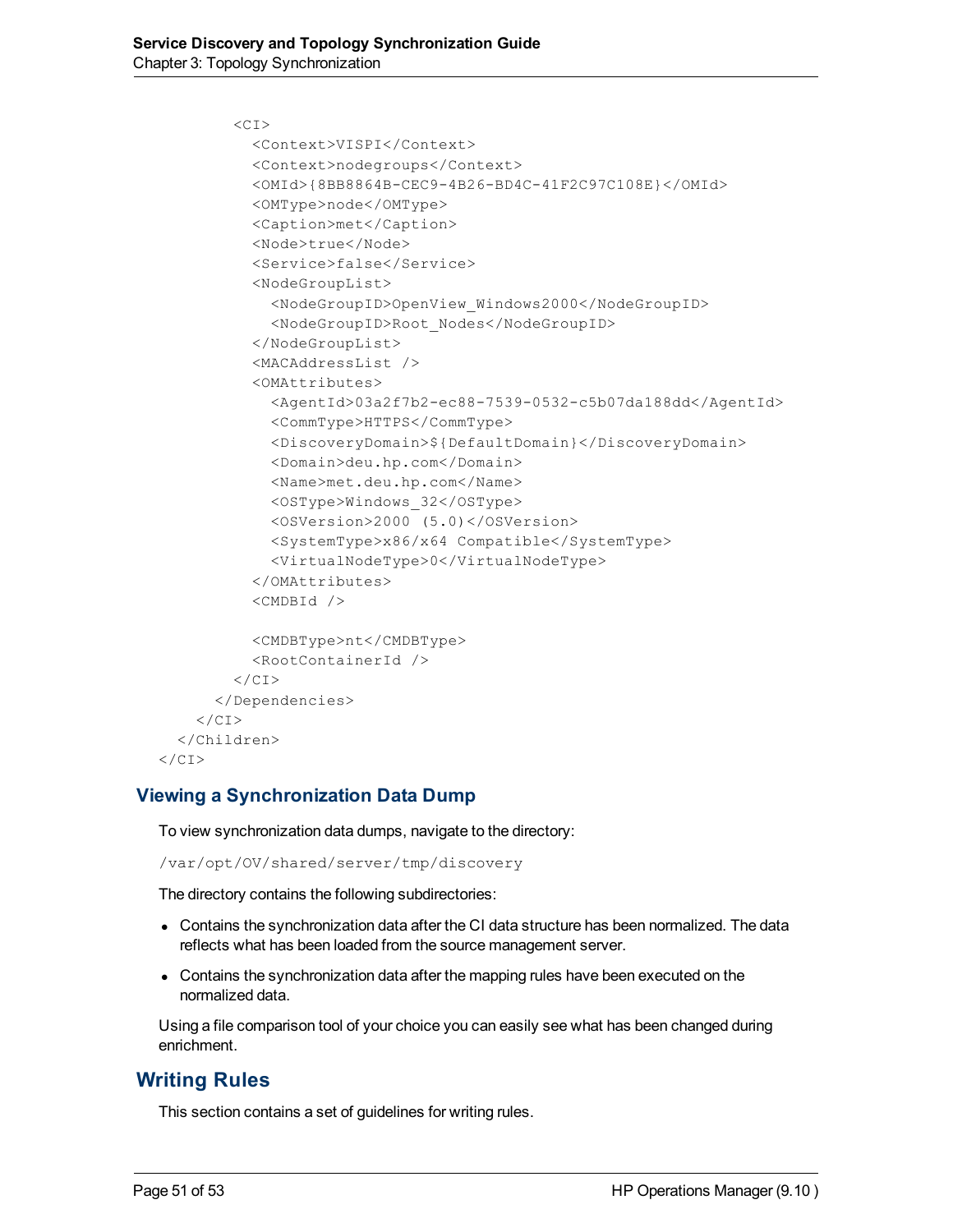### **Simplifying Rule Development**

You can ease the writing of rules by selecting an XML editor that can validate and suggest elements according to an XML schema. See ["Validating](#page-47-2) [XML](#page-47-2) [Configuration](#page-47-2) [Files"](#page-47-2) [\(on](#page-47-2) [page](#page-47-2) [48\)](#page-47-2) for more information.

### **Matching Against Existing Attributes Only**

Accessing attributes that do not exist for all CIs is very performance intensive in combination with a relative expression depending on the complexity of the service hierarchy.

## <span id="page-51-0"></span>**Log Level Configuration**

<span id="page-51-1"></span>Topology synchronization logs details of the synchronization process in log files. You can change the level of detail for debugging purposes.

### **Service Discovery Server Log Level Configuration**

The service discovery server supports the following log levels:

- Log level 1 logs errors only.
- Log level 3 logs errors and information (including raw data received from the agent). This is the default.
- Log level 10 logs tracing information for debugging purposes, for example method parameters.

To change the log level of the service discovery server:

1. Type the following command:

ovconfchg -ovrg server -ns om.svcdiscserver -set LOG\_LEVEL [1|3|10]

2. Type the following command to restart the service discovery server:

ovc -restart opcsvcdisc

The service discovery server generates the following log file:

<span id="page-51-2"></span>/var/opt/OV/shared/server/log/OvSvcDiscServer.log

### **Mapping Log Level Configuration**

To change the log level of the mapping engine, follow these steps:

1. Open the following file in a text editor:

/var/opt/OV/shared/server/conf/discovery/opr-svcdisc.properties

- 2. Locate the line starting with  $loglevel =$
- 3. Set the log level to any of the following values (for example,  $loglevel=INFO)$ :

DEBUG designates fine-grained informational events that are most useful to debug an application.

INFO designates informational messages that highlight the progress of the application at coarse-grained level.